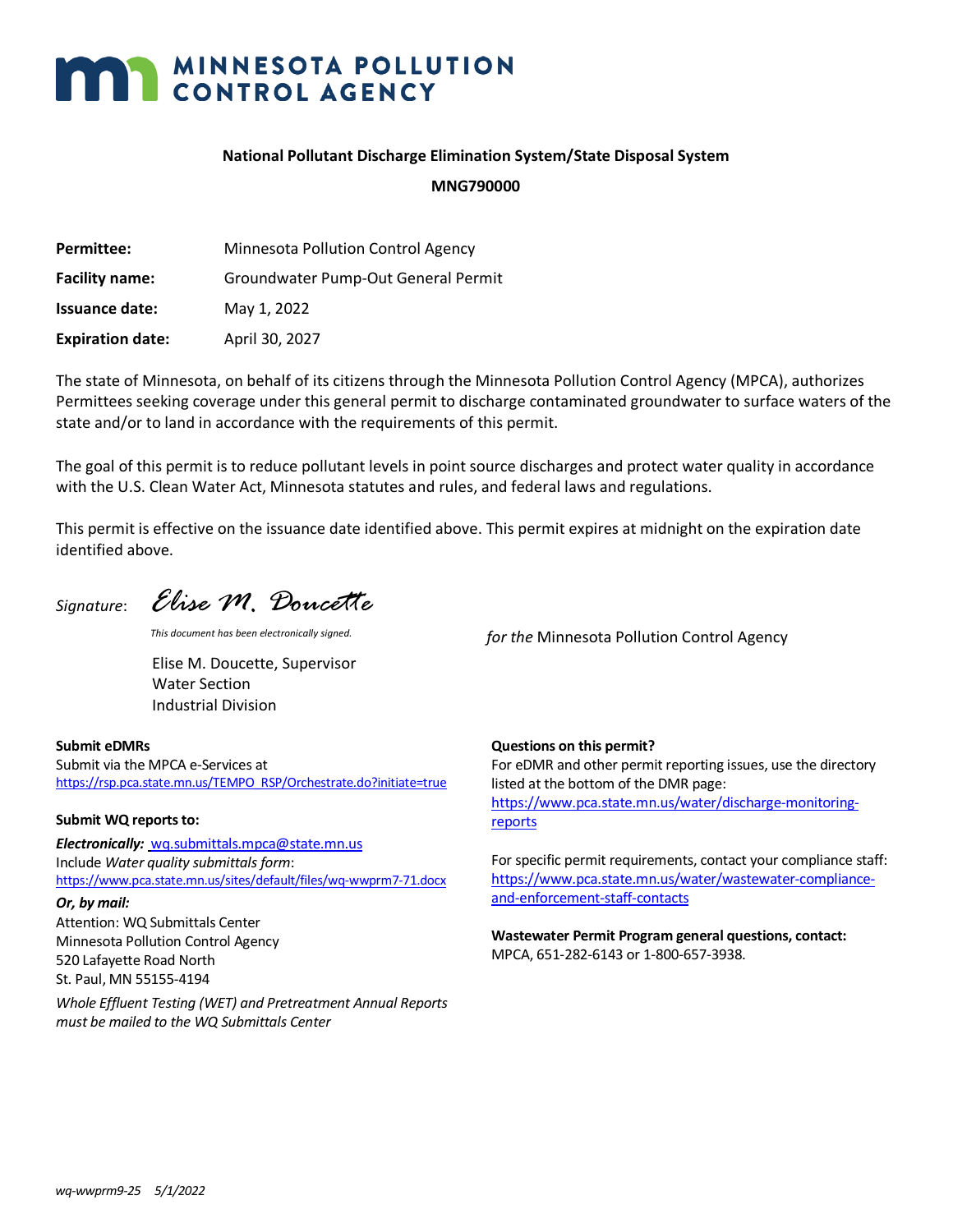## Page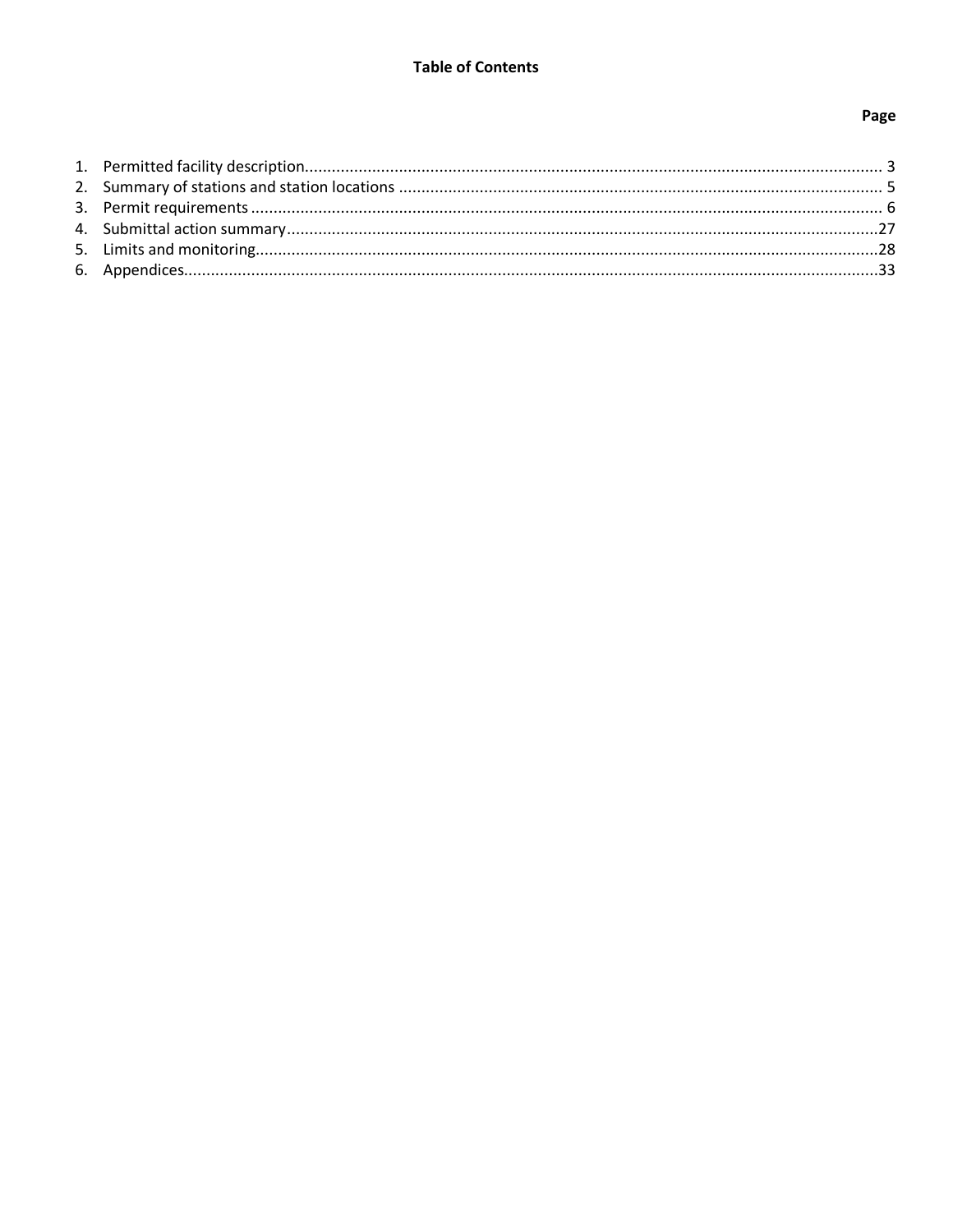#### <span id="page-2-0"></span>**1. Permitted facility description**

The Contaminated Groundwater Pump-Out general permit will be used as a mechanism to regulate the discharge of groundwater which has been contaminated by past or present activities. These wastewaters are resulting from groundwater dewatering that's being conducted to accommodate a range of activities which can include construction, redevelopment or remedial cleanup at or near contaminated sites. The types of contamination include toxic or hazardous materials, which have been released to, or leached into the groundwater. Contamination compounds covered includes the two general classes of petroleum based products and volatile organic compounds associated with solvents and degreasing agents. Specifically approved contaminants can be found in the Limits and Monitoring for Contaminant Categories, located in the appendix of the permit.

All applicants are required to determine and identify all contamination chemical of concern (COCs) that may impact the pumpout groundwater. Determinations of the COCs shall be submitted with supporting data based upon contamination area(s) information sources such as Phase I and Phase II Environmental Site Assessments, auxiliary sampling, and/or by analyzing groundwater using the U.S. Environmental Protection Agency Priority Pollutants List, 40 CFR pt. 423, Appendix A.

This general permit authorizes treatment and controlled discharge of contaminated groundwater to both surface waters and to land throughout the state, except for those waters and lands specifically prohibited by the permit. For the purposes of this general permit, on-land disposal of treated groundwater includes infiltration galleries, seepage ponds, land application, in-situ operations or other means approved by the Minnesota Pollution Control Agency (MPCA). The permitted facilities are grouped into 3 categories:

Category I Remediation-Related Groundwater: This category covers treated groundwater discharges associated with remediation activities. Facilities in this category are contaminated site clean-up or redevelopment with MPCA remediation program oversight.

Category II Long-Term Dewatering: This category covers treated groundwater discharges associated with a building foundation or construction/redevelopment that lasts longer than one year. This type of discharge may or may not have MPCA remediation staff oversight.

Category III Short-Term Construction Dewatering: This category covers dewatering discharges from short-term construction projects which may or may not implement full-scale treatment continuously. These discharges typically last less than one year, but since discharges may be intermittent and may not begin with permit reissuance, the permit writer has discretion on determining which discharges fit into this category. The extent of the utilization of the contaminant treatment system and controls can be adjusted to accommodate the contamination level variations within the groundwater encountered, but the limits in the permit must be attained at all times. Category III discharges are not eligible for discharge to land and require monthly sampling and analysis.

The general permit coverage does not preclude nor replace the need for coverage under a permit authorizing the discharge of stormwater associated with concurrent construction activities when required by the Clean Water Act and or Minn. R. ch. 7090. This general permit coverage would be in addition to any coverage required under state and or federal rules and regulations pertaining to the discharge of stormwater associated with construction stormwater general permit.

Changes to the facility may result in an increase in pollutant loading or degradation of waters of the state. If a change to the facility will result in a net increase in pollutant loading or other causes of degradation that exceed the maximum loading authorized through conditions specified in the existing permit, the changes to the facility are subject to surface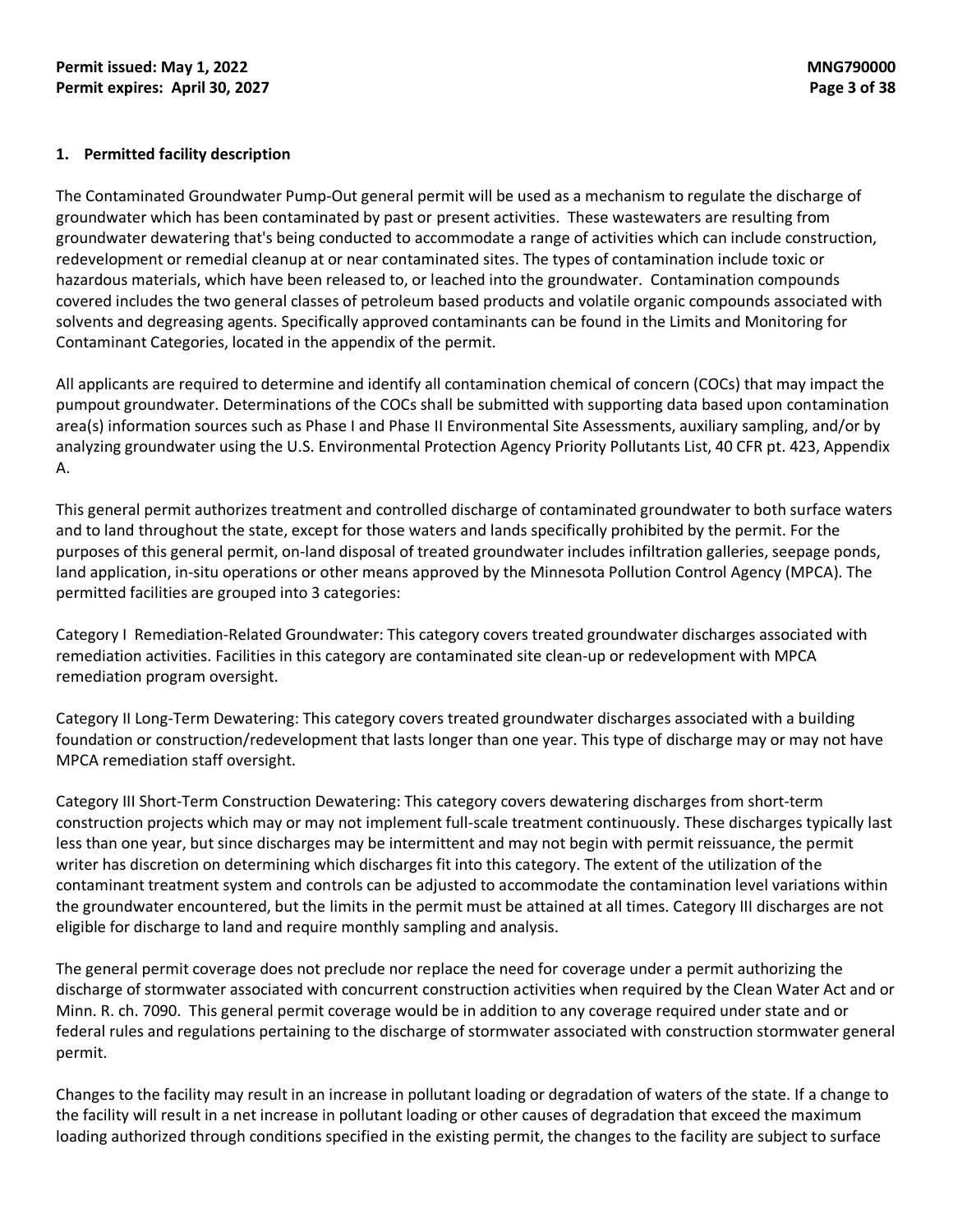water antidegradation requirements found in Minn. R. 7050.0250 to 7050.0335, or the nondegradation of groundwaters requirements found in Minn. R. 7060.

This Permit also complies with Minn. R. 7053.0275 regarding anti-backsliding. Any point source discharger of sewage, industrial, or other wastes for which a NPDES permit has been issued by the MPCA that contains effluent limits more stringent than those that would be established by Minn. R. 7053.0215 to 7053.0265 shall continue to meet the effluent limits established by the permit, unless the permittee establishes that less stringent effluent limits are allowable pursuant to federal law, under section 402(o) of the Clean Water Act, United States Code, title 33, section 1342.]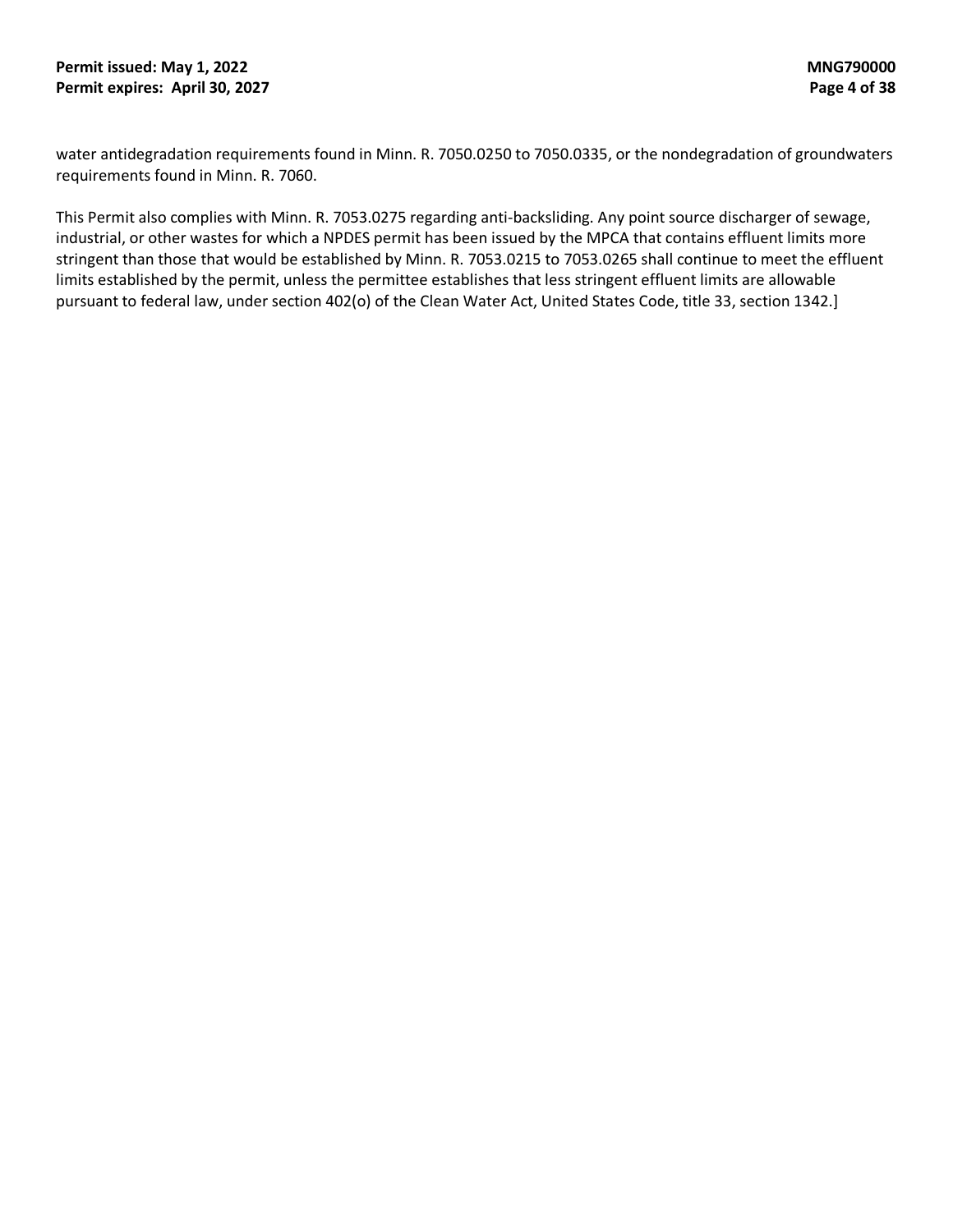# <span id="page-4-0"></span>**2. Summary of stations and station locations**

| <b>Station</b> | <b>Type of station</b>           | Local name                                       |
|----------------|----------------------------------|--------------------------------------------------|
| SD 001         | <b>Effluent To Surface Water</b> | Category I - Remediation Related Discharge       |
| SD 002         | <b>Effluent To Surface Water</b> | Category II - Long Term Dewatering Discharge     |
| SD 003         | <b>Effluent To Surface Water</b> | Category III - Short Term Construction Discharge |
| WS 001         | Internal Waste Stream            | Intermediate Waste Stream                        |
| WS 002         | Intermediate: WW to Land         | Non Surface Water Discharge                      |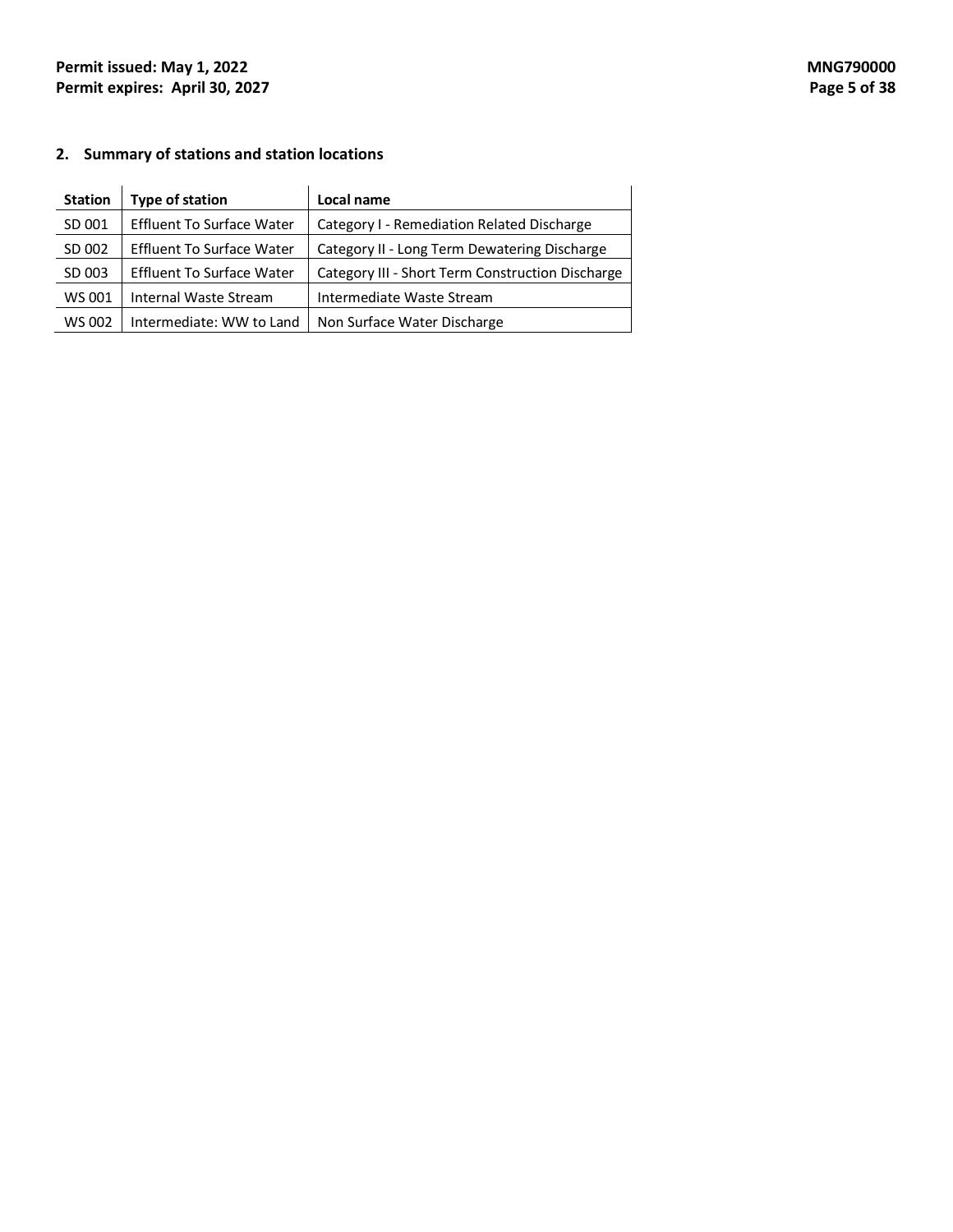## <span id="page-5-0"></span>**3. Permit requirements**

| SD 001 | <b>Effluent To</b><br>Surface Water |                                                                                                                                                                                                                                                                                                                                                                                                                      |
|--------|-------------------------------------|----------------------------------------------------------------------------------------------------------------------------------------------------------------------------------------------------------------------------------------------------------------------------------------------------------------------------------------------------------------------------------------------------------------------|
|        |                                     | Surface Discharge Station: Category I - Remediation Related Groundwater Discharge                                                                                                                                                                                                                                                                                                                                    |
|        | 5.1.1                               | The Permittee shall submit a monthly DMR: Due by 21 days after the end of each calendar month<br>following permit issuance. [Minn. R. 7001.0150, Subp. 2(B)]                                                                                                                                                                                                                                                         |
|        | 5.1.2                               | Sampling Location. [Minn. R. 7001.0150, Subp. 2(B)]                                                                                                                                                                                                                                                                                                                                                                  |
|        | 5.1.3                               | Samples for Station SD001 shall be taken at: the point of discharge from the treatment system prior<br>to combining with any other waste stream or receiving water. [Minn. R. 7001.0150, Subp. 2(B)]                                                                                                                                                                                                                 |
|        | 5.1.4                               | The Permittee shall submit monitoring results in accordance with the limits and monitoring<br>requirements for this station. If conditions are such that no sample can be acquired, the Permittee<br>shall report "No Flow" or "No Discharge" on Discharge Monitoring Report (DMR) and shall add a<br>Comments attachment to the DMR detailing why the sample was not collected. [Minn. R.<br>7001.0150, Subp. 2(B)] |
|        | 5.1.5                               | Parameters that have a monitoring frequency of once per quarter and an effective period of Mar,<br>June, Sept, Dec may be collected any time during that quarter. The sample data must be reported<br>on the March, June, September, and December sample value spreadsheets and DMRs. [Minn. R.<br>7001.0150, Subp. 2(B)]                                                                                            |
|        | 5.1.6                               | Parameters that have a monitoring frequency of once per year and an effective period of Jan-Dec<br>may be collected any time during the calendar year. The sample data must be reported on the<br>sample value spreadsheets and DMRs on the month the sample was taken. [Minn. R. 7001.0150,<br>Subp. 2(B)]                                                                                                          |
|        | 5.1.7                               | Total phosphorus measured in samples collected at SD001 shall use an analytical method approved<br>under 40 CFR 136 that can meet a Reporting Limit (RL)of 0.01mg/l. [Minn. R. 7001.1080, Subp. 5]                                                                                                                                                                                                                   |
| SD 002 | <b>Effluent To</b><br>Surface Water |                                                                                                                                                                                                                                                                                                                                                                                                                      |
|        |                                     | Surface Discharge Station: Category II - Long-Term Dewatering Discharge                                                                                                                                                                                                                                                                                                                                              |
|        | 5.2.1                               | The Permittee shall submit a monthly DMR: Due by 21 days after the end of each calendar month<br>following permit issuance. [Minn. R. 7001.0150, Subp. 2(B)]                                                                                                                                                                                                                                                         |
|        | 5.2.2                               | Sampling Location. [Minn. R. 7001.0150, Subp. 2(B)]                                                                                                                                                                                                                                                                                                                                                                  |
|        | 5.2.3                               | Samples for Station SD002 shall be taken at: the point of discharge from the treatment system prior<br>to combining with any other waste stream or receiving water. [Minn. R. 7001.0150, Subp. 2(B)]                                                                                                                                                                                                                 |
|        | 5.2.4                               | The Permittee shall submit monitoring results in accordance with the limits and monitoring<br>requirements for this station. If conditions are such that no sample can be acquired, the Permittee<br>shall report "No Flow" or "No Discharge" on Discharge Monitoring Report (DMR) and shall add a<br>Comments attachment to the DMR detailing why the sample was not collected. [Minn. R.<br>7001.0150, Subp. 2(B)] |
|        | 5.2.5                               | Parameters that have a monitoring frequency of once per year and an effective period of Jan-Dec<br>may be collected any time during the calendar year. The sample data must be reported on the<br>sample value spreadsheets and DMRs on the month the sample was taken. [Minn. R. 7001.0150,<br>Subp. 2(B)]                                                                                                          |
|        | 5.2.6                               | Total phosphorus measured in samples collected at SD002 shall use an analytical method approved<br>under 40 CFR 136 that can meet a Reporting Limit (RL) of 0.01mg/l. [Minn. R. 7001.1080, Subp. 5]                                                                                                                                                                                                                  |
|        |                                     | <b>Facility Specific Requirements</b>                                                                                                                                                                                                                                                                                                                                                                                |
|        | 5.3.7                               | Parameters that have a monitoring frequency of once per quarter and an effective period of Mar,<br>June, Sept, Dec may be collected any time during that quarter. The sample data must be reported<br>on the March, June, September, and December sample value spreadsheets and DMRs. [Minn. R.<br>7001.1080, Subp. 5]                                                                                               |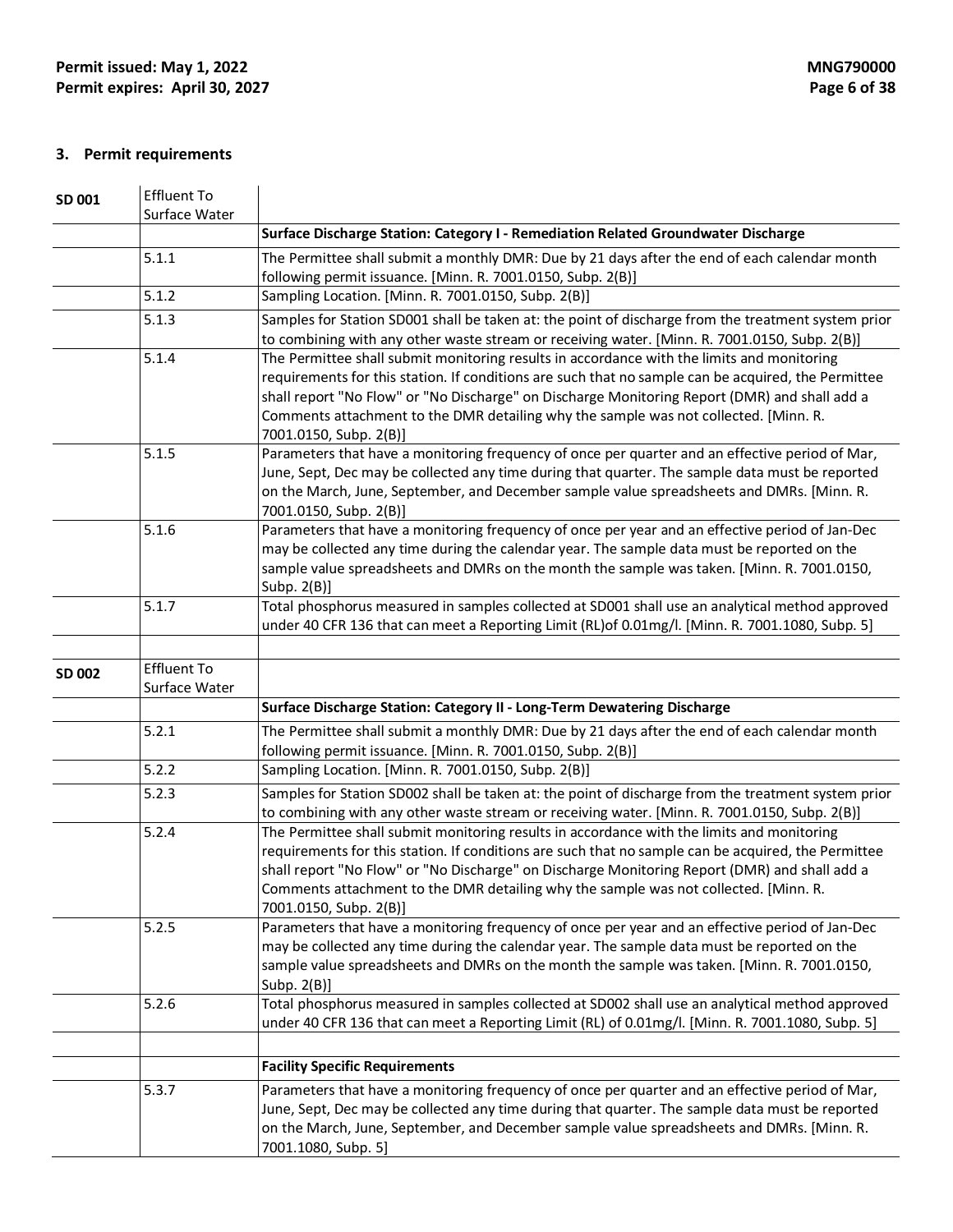| SD 003        | <b>Effluent To</b><br>Surface Water |                                                                                                                                                                                                                                                                                                                                                                                                                      |
|---------------|-------------------------------------|----------------------------------------------------------------------------------------------------------------------------------------------------------------------------------------------------------------------------------------------------------------------------------------------------------------------------------------------------------------------------------------------------------------------|
|               |                                     | Surface Discharge Station: Category III - Short-Term Dewatering Discharge                                                                                                                                                                                                                                                                                                                                            |
|               | 5.4.1                               | The Permittee shall submit a monthly DMR: Due by 21 days after the end of each calendar month<br>following permit issuance. [Minn. R. 7001.0150, Subp. 2(B)]                                                                                                                                                                                                                                                         |
|               | 5.4.2                               | Sampling Location. [Minn. R. 7001.0150, Subp. 2(B)]                                                                                                                                                                                                                                                                                                                                                                  |
|               | 5.4.3                               | Samples for Station SD003 shall be taken at: the point of discharge from the treatment system prior<br>to combining with any other waste stream or receiving water. [Minn. R. 7001.0150, Subp. 2(B)]                                                                                                                                                                                                                 |
|               | 5.4.4                               | The Permittee shall submit monitoring results in accordance with the limits and monitoring<br>requirements for this station. If conditions are such that no sample can be acquired, the Permittee<br>shall report "No Flow" or "No Discharge" on Discharge Monitoring Report (DMR) and shall add a<br>Comments attachment to the DMR detailing why the sample was not collected. [Minn. R.<br>7001.0150, Subp. 2(B)] |
|               | 5.4.5                               | Parameters that have a monitoring frequency of once per year and an effective period of Jan-Dec<br>may be collected any time during the calendar year. The sample data must be reported on the<br>sample value spreadsheets and DMRs on the month the sample was taken. [Minn. R. 7001.0150,<br>Subp. $2(B)$ ]                                                                                                       |
|               | 5.4.6                               | Total phosphorus measured in samples collected at SD003 shall use an analytical method approved<br>under 40CFR 136 that can meet a Reporting Limit (RL) of 0.01mg/l. [Minn. R. 7001.1080, Subp. 5]                                                                                                                                                                                                                   |
| <b>WS 001</b> | <b>Internal Waste</b><br>Stream     |                                                                                                                                                                                                                                                                                                                                                                                                                      |
|               |                                     | <b>Waste Stream Station: Intermediate Waste Stream</b>                                                                                                                                                                                                                                                                                                                                                               |
|               | 5.5.1                               | The Permittee shall submit a monthly DMR: Due by 21 days after the end of each calendar month<br>following permit issuance. [Minn. R. 7001.0150, Subp. 2(B)]                                                                                                                                                                                                                                                         |
|               | 5.5.2                               | Sampling Location. [Minn. R. 7001.0150, Subp. 2(B)]                                                                                                                                                                                                                                                                                                                                                                  |
|               | 5.5.3                               | Samples for Station WS001 shall be taken at: the point specified in the Notice of Coverage. [Minn. R.<br>7001.0150, Subp. 2(B)]                                                                                                                                                                                                                                                                                      |
|               | 5.5.4                               | The Permittee shall submit monitoring results in accordance with the limits and monitoring<br>requirements for this station. If conditions are such that no sample can be acquired, the Permittee<br>shall report "No Flow" or "No Discharge" on Discharge Monitoring Report (DMR) and shall add a<br>Comments attachment to the DMR detailing why the sample was not collected. [Minn. R.<br>7001.0150, Subp. 2(B)] |
| <b>WS 002</b> | Intermediate:<br>WW to Land         |                                                                                                                                                                                                                                                                                                                                                                                                                      |
|               |                                     | Waste Stream Station: Non-Surface Water Remediation Discharge                                                                                                                                                                                                                                                                                                                                                        |
|               | 5.6.1                               | The Permittee shall submit a monthly DMR: Due by 21 days after the end of each calendar month<br>following permit issuance. [Minn. R. 7001.0150, Subp. 2(B)]                                                                                                                                                                                                                                                         |
|               | 5.6.2                               | Sampling Location. [Minn. R. 7001.0150, Subp. 2(B)]                                                                                                                                                                                                                                                                                                                                                                  |
|               | 5.6.3                               | Samples for Station WS002 shall be taken at: the point of discharge from the treatment system prior<br>to combining with any other waste stream or receiving water. [Minn. R. 7001.0150, Subp. 2(B)]                                                                                                                                                                                                                 |
|               | 5.6.4                               | The Permittee shall submit monitoring results in accordance with the limits and monitoring<br>requirements for this station. If conditions are such that no sample can be acquired, the Permittee<br>shall report "No Flow" or "No Discharge" on Discharge Monitoring Report (DMR) and shall add a<br>Comments attachment to the DMR detailing why the sample was not collected. [Minn. R.<br>7001.0150, Subp. 2(B)] |
|               | 5.6.5                               | Parameters that have a monitoring frequency of once per quarter and an effective period of Mar,<br>June, Sept, Dec may be collected any time during that quarter. The sample data must be reported<br>on the March, June, September, and December sample value spreadsheets and DMRs. [Minn. R.                                                                                                                      |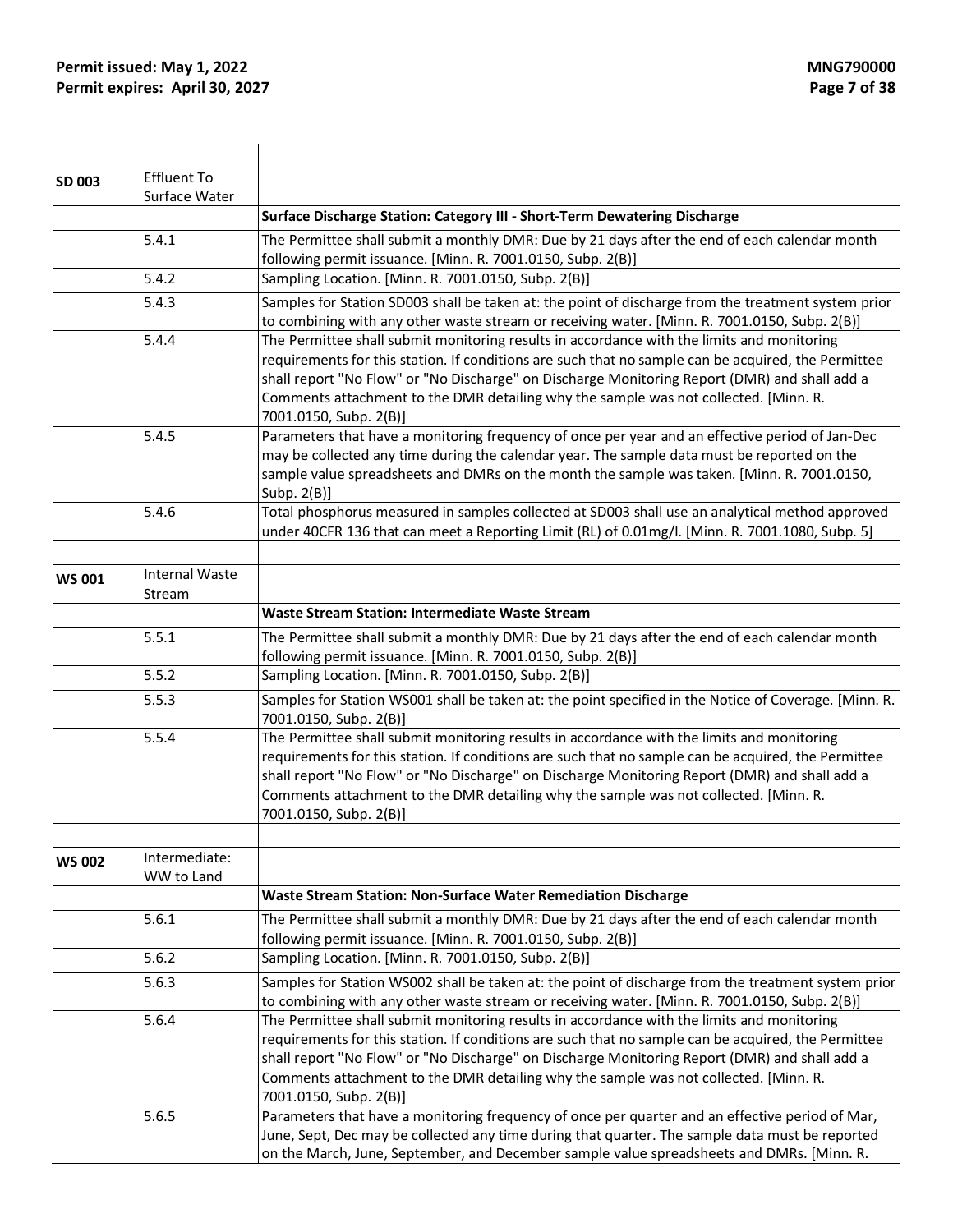|           |                       | 7001.0150, Subp. 2(B)]                                                                                                                                                                                                                                                                                                                                               |
|-----------|-----------------------|----------------------------------------------------------------------------------------------------------------------------------------------------------------------------------------------------------------------------------------------------------------------------------------------------------------------------------------------------------------------|
|           |                       |                                                                                                                                                                                                                                                                                                                                                                      |
| MNG790000 | Groundwater           |                                                                                                                                                                                                                                                                                                                                                                      |
|           | Pump-Out              |                                                                                                                                                                                                                                                                                                                                                                      |
|           | <b>General Permit</b> |                                                                                                                                                                                                                                                                                                                                                                      |
|           |                       | <b>Contaminated Groundwater Pumpout General Permit Requirements</b>                                                                                                                                                                                                                                                                                                  |
|           | 5.7.1                 | Applicability. [Minn. R. 7001]                                                                                                                                                                                                                                                                                                                                       |
|           | 5.7.2                 | The MNG790000 Contaminated Groundwater Pump-Out General Permit (General Permit) is<br>available for existing and future applicants proposing to discharge treated groundwater that is being                                                                                                                                                                          |
|           |                       | remediated as a result of pollutants released from the transportation, storage, disposal, spilling<br>and/or leaking of petroleum products and from discharges related to releases at industrial facilities<br>including, but not limited to, gasoline, diesel fuel, kerosene, or heating oil, volatile and semi-volatile<br>organic compounds. [Minn. R. 7001.0210] |
|           | 5.7.3                 | Permitted facilities may be either long or short term dischargers, and will fall under one of three                                                                                                                                                                                                                                                                  |
|           |                       | primary categories based upon the proposed activity, duration of discharge, and the level of<br>involvement of the MPCA Remediation Division. Below is a general outline and description of the<br>various categorizations. [Minn. R. 7001.0210]                                                                                                                     |
|           | 5.7.4                 | Long-Term Discharges The General Permit authorizes Category I and II applicants to discharge<br>groundwater from gasoline-, petroleum-, and/or volatile organic compounds-related corrective<br>actions providing that:                                                                                                                                              |
|           |                       | A. Groundwater has been treated using best available technology economically achievable (BAT), as<br>described herein;                                                                                                                                                                                                                                               |
|           |                       | B. The groundwater contains only pollutants for which treatment efficiency and discharge quality<br>can be adequately characterized by the pollutants and/or indicator compounds regulated herein or                                                                                                                                                                 |
|           |                       | controlled by the BAT (Best Available Technology) system employed; and                                                                                                                                                                                                                                                                                               |
|           |                       | C. The facility has been determined by the MPCA not to require individual permit authorization.                                                                                                                                                                                                                                                                      |
|           | 5.7.5                 | D. Discharges proposed to discharge for more than two years. [Minn. R. 7001.0210]<br>Short-Term Discharges The General Permit authorizes Category III applicants to discharge                                                                                                                                                                                        |
|           |                       | contaminated, or potentially contaminated, groundwater encountered during construction<br>activities, where contaminant removal is incidental to the main project activity. The MPCA retains<br>the right to deny Category III coverage to a Category III applicant based upon site specific                                                                         |
|           |                       | conditions. [Minn. R. 7001.0210]                                                                                                                                                                                                                                                                                                                                     |
|           | 5.7.6                 | Category I Remediation-Related Groundwater. [Minn. R. 7001.0210]                                                                                                                                                                                                                                                                                                     |
|           | 5.7.7                 | The applicability of the General Permit for Category I shall be limited to discharges from                                                                                                                                                                                                                                                                           |
|           |                       | groundwater removal systems designed to remediate a defined groundwater contamination plume<br>with known aquifer characteristics. Treated wastewaters in this category may be discharged to<br>approved surface waters and land application sites. These remediation activities are based on<br>completed site investigations with MPCA oversight providing that:   |
|           |                       | A. Groundwater has been treated using best available technology economically achievable (BAT),<br>which may include, but is not necessarily limited to: multi-stage activated carbon, air stripping (i.e.,<br>packed tower, multiple tray, etc.), ultra violet/oxidation, or biological treatment system, any of                                                     |
|           |                       | which may be used in conjunction with in-situ bioremediation;<br>B. Groundwater contains only pollutants for which treatment efficiency and discharge quality can be<br>adequately characterized by the pollutants and/or indicator compounds regulated herein or                                                                                                    |
|           |                       | controlled by the BAT system employed;<br>C. Treatment used can meet the discharge limits described in the Limits & Monitoring Section; and<br>D. Have been determined by the MPCA not to require individual permit authorization.                                                                                                                                   |
|           |                       | E. Duration of discharges may be either long or short term facilities. [Minn. R. 7001.0210]                                                                                                                                                                                                                                                                          |
|           | 5.7.8                 | Category II - Long-Term Dewatering. [Minn. R. 7001.0210]                                                                                                                                                                                                                                                                                                             |
|           | 5.7.9                 | The General Permit is available for existing and future applicants proposing long-term treatment<br>and discharges of groundwater that has been impacted from known and unknown sources of<br>groundwater contamination. In general, long-term discharges will be facilities that will have                                                                          |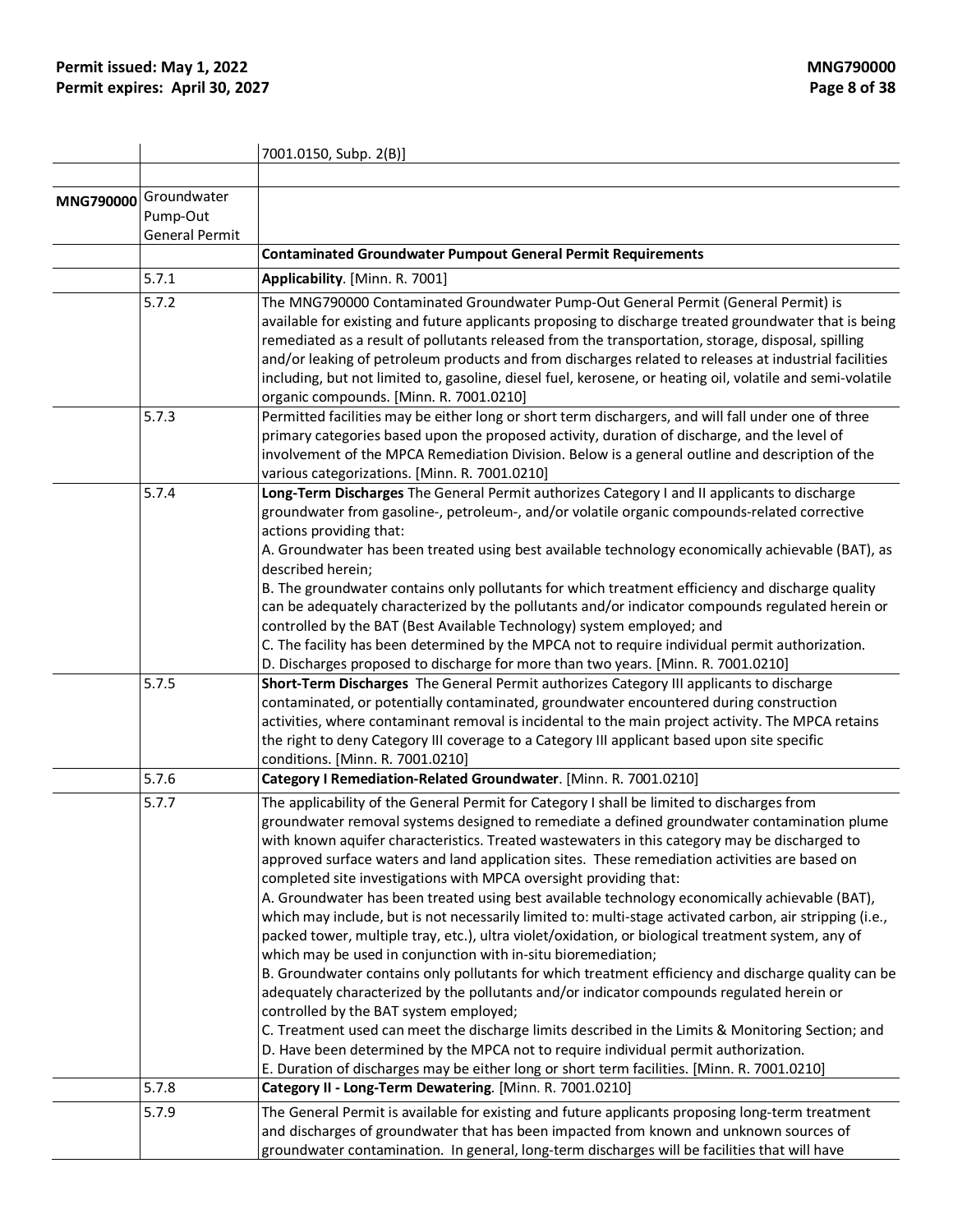|        | discharges lasting for a period of two years or more. These Permittees may or may not have MPCA<br>oversight of remediation activities. Some examples of the types of facilities which would fall under<br>this category include building foundation dewatering, contaminant plume migration control, and<br>extended construction dewatering projects. [Minn. R. 7001.0210]                                                                                                                                                                                                                                                                                                                           |
|--------|--------------------------------------------------------------------------------------------------------------------------------------------------------------------------------------------------------------------------------------------------------------------------------------------------------------------------------------------------------------------------------------------------------------------------------------------------------------------------------------------------------------------------------------------------------------------------------------------------------------------------------------------------------------------------------------------------------|
| 5.7.10 | The applicability of the General Permit for Category II applicants shall include discharges of<br>groundwater from long-term groundwater dewatering activities providing that:                                                                                                                                                                                                                                                                                                                                                                                                                                                                                                                         |
|        | A. Groundwater has been treated using best available technology economically achievable (BAT),<br>which may include, but is not necessarily limited to: multi-stage activated carbon, air stripping (i.e.,<br>packed tower, multiple tray, etc.), ultra violet/oxidation, or biological treatment system, any of<br>which may be used in conjunction with in-situ bioremediation;                                                                                                                                                                                                                                                                                                                      |
|        | B. Groundwater contains only pollutants for which treatment efficiency and discharge quality can be<br>adequately characterized by the pollutants and/or indicator compounds regulated herein or<br>controlled by the BAT system employed;                                                                                                                                                                                                                                                                                                                                                                                                                                                             |
|        | C. Discharges are allowed treatment used can meet the discharge limits described in the limits &<br>monitoring section;                                                                                                                                                                                                                                                                                                                                                                                                                                                                                                                                                                                |
|        | D. Treated wastewaters in this category may be discharged to approved surface waters and land<br>application sites; and                                                                                                                                                                                                                                                                                                                                                                                                                                                                                                                                                                                |
|        | E. Have been determined by the MPCA not to require individual permit authorization. [Minn. R.<br>7001.0210]                                                                                                                                                                                                                                                                                                                                                                                                                                                                                                                                                                                            |
| 5.7.11 | Category III Short-Term Construction Dewatering. [Minn. R. 7001.0210]                                                                                                                                                                                                                                                                                                                                                                                                                                                                                                                                                                                                                                  |
| 5.7.12 | The Category III designation is applicable for existing and future construction dewatering activities<br>where contaminated groundwater removal is incidental to the main project activity and site<br>activities may, or may not, have MPCA oversight. Construction dewatering does not include<br>discharges associated with groundwater cleanup activities, whether active or pending, including<br>bailing, aquifer monitoring or investigating. Category III coverage is not available for on-going<br>discharges following construction completion or stabilization, including continued groundwater                                                                                             |
| 5.7.13 | extraction to protect underground structures or vaults. [Minn. R. 7001.0210]<br>The applicability of the General Permit for Category III applicants shall be limited to the discharge of<br>pollutants regulated by this general permit where contaminant removal is incidental to the main<br>project activity. The General Permit does not take the place of other required permits, such as a<br>construction stormwater permit or relieve the Permittee from conducting MPCA remediation<br>directed activities. [Minn. R. 7001.0210]                                                                                                                                                              |
| 5.7.14 | Total Suspended Solids (TSS), which may contain pollutants of concern from construction<br>dewatering activities, shall be restricted in accordance with the approved plans and specifications<br>such that TSS is controlled at all times during permitted activities. [Minn. R. 7001.0210]                                                                                                                                                                                                                                                                                                                                                                                                           |
| 5.7.15 | Land Infiltration Sites. [Minn. R. 7001.1080]                                                                                                                                                                                                                                                                                                                                                                                                                                                                                                                                                                                                                                                          |
| 5.7.16 | Land infiltration sites include those discharges that utilize infiltration galleries, land application sites<br>and other discharges designed to infiltrate to the subsurface and would therefore be considered as<br>discharges to groundwaters. These discharges are to be conducted in a manner that is protective of<br>the groundwater resources. [Minn. R. 7001.1080, Minn. R. 7060, Minn. Stat. ch. 115.01]                                                                                                                                                                                                                                                                                     |
| 5.7.17 | Only Category I and II discharges are allowed to be discharged to groundwater, infiltration galleries,<br>land applied or otherwise designed to infiltrate treated contaminated groundwater into the<br>subsurface. [Minn. R. 7001.1080]                                                                                                                                                                                                                                                                                                                                                                                                                                                               |
| 5.7.18 | Land infiltration discharges shall occur in an area defined as acceptable for such discharges by the<br>MPCA Remediation Division. [Minn. R. 7001.0210, Minn. R. 7001.1080]                                                                                                                                                                                                                                                                                                                                                                                                                                                                                                                            |
| 5.7.19 | Applying for Coverage-Notice of Intent (NOI). [Minn. R. 7001]                                                                                                                                                                                                                                                                                                                                                                                                                                                                                                                                                                                                                                          |
| 5.7.20 | Any discharger seeking coverage under the General Permit shall submit a Notice of Intent (NOI) in a<br>format determined by the MPCA. The NOI must include the following forms, which are available on<br>the MPCA website at: https://www.pca.state.mn.us/water/wastewater-permit-forms: Water<br>Quality Transmittal form (wq-wwprm7-03); Industrial Groundwater Pump-Out Application (wq-<br>wwprm7-29); and a Permit application checklist for miscellaneous waste types (wq-wwprm7-04c).<br>Additional applications or submittals must also be submitted as necessary to adequately describe<br>the proposed permitted activity. Apply for General Permit coverage 180 days prior to the expected |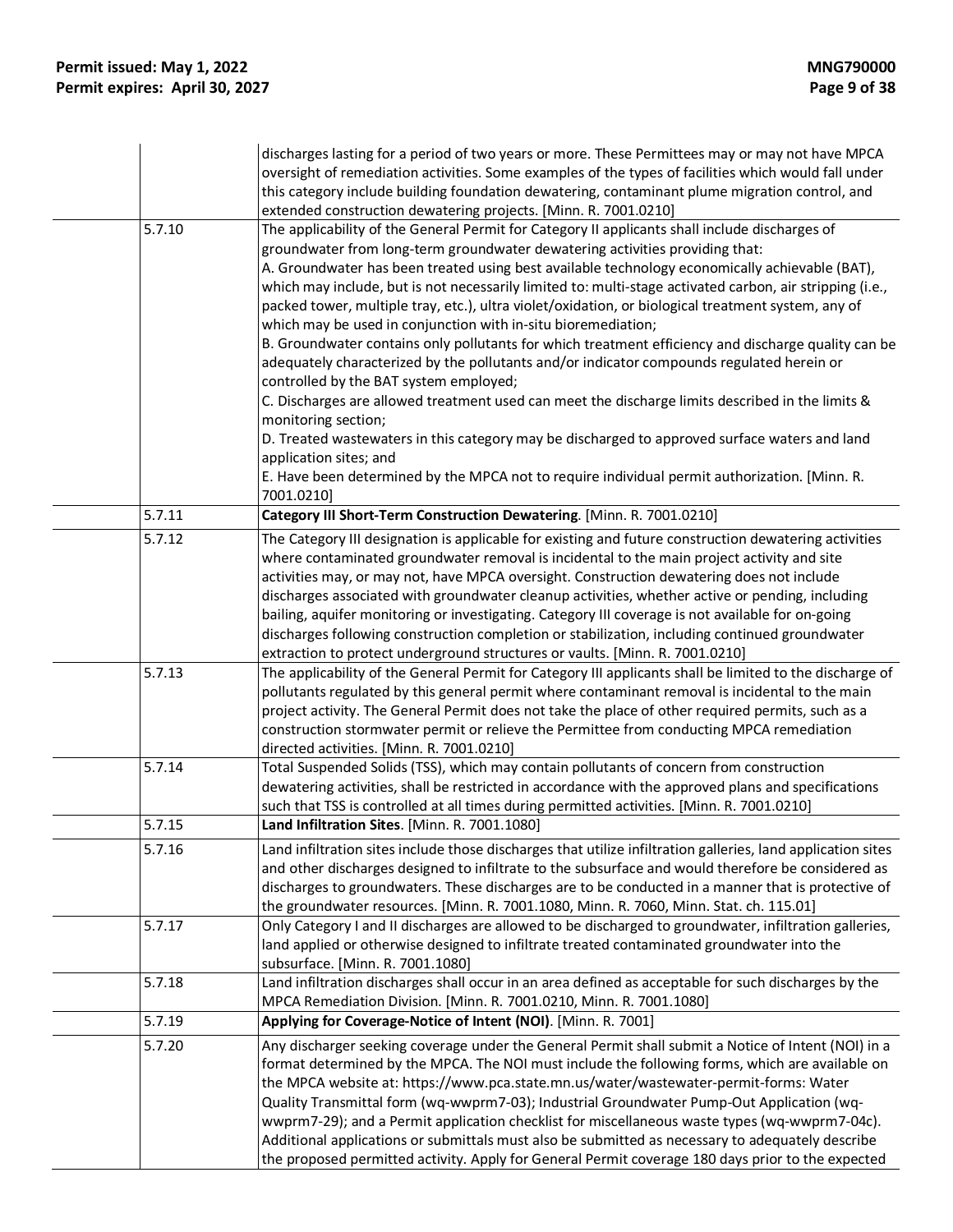|        | date of the discharge. [Minn. R. 7001.0050, Minn. R. 7001.0210, Minn. R. 7001.1040]                    |
|--------|--------------------------------------------------------------------------------------------------------|
| 5.7.21 | The Transmittal Form shall contain an authorized signature certifying under penalty of law that the    |
|        | Form and all attachments were prepared "under my direction or supervision and the information          |
|        | submitted is, to the best of my knowledge and belief, true, accurate, and complete. I have read the    |
|        | applicability criteria for coverage under the general permit and certify that the discharge qualifies  |
|        | for coverage. I am aware that there are significant penalties for submitting false information,        |
|        | including the possibility of fine and imprisonment for knowing violations.". [Minn. R. 7001.0050,      |
|        | Minn. R. 7001.0210]                                                                                    |
| 5.7.22 | The Permit Application Checklist for Miscellaneous Waste Types shall be filled out and the applicant   |
|        | shall indicate the items applicable to the proposed facility. As indicated on this application, those  |
|        | additional items indicated as needing to be addressed or provided shall be included in the initial     |
|        | application materials at time of submittal. [Minn. R. 7001.0050]                                       |
| 5.7.23 | Contaminated Groundwater Pump-Out NOI and Supplemental Information The NOI form for                    |
|        | contaminated groundwater pump-out shall be submitted with the appropriate supporting                   |
|        | information. The NOI is subject to change and therefore the applicant is to use the most up to date    |
|        | version of the NOI. Minimum informational items and documents to be submitted are outlined             |
|        |                                                                                                        |
|        | below. [Minn. R. 7001.0050]                                                                            |
| 5.7.24 | Cover Letter Along with the application forms, the applicant shall include a cover letter expressing   |
|        | the intent to secure coverage under the General Permit including justification for why the discharge   |
|        | is eligible for coverage and a short facility description. [Minn. R. 7001.0050]                        |
| 5.7.25 | Facility Details The applicant shall include, either on or with the application the following          |
|        | information:                                                                                           |
|        | A. Legal name and address of owner or operator;                                                        |
|        | B. Facility/activity/project name and physical location;                                               |
|        | C. Past (or present) activities/businesses which are known or believed to be the cause of the          |
|        | groundwater contamination (e.g., dry cleaner, former gas station);                                     |
|        | D. The average and maximum daily flow rates of the discharge. Indicate if the flows will be            |
|        | intermittent or continuous;                                                                            |
|        | E. Qualitative data on pollutants which are known or believed to be present in the discharge. Copies   |
|        | of laboratory reports and chain of custody forms shall be included in the application package.         |
|        | Historic remedial pollutant information may be summarized and presented, while the supporting          |
|        | remediation documentation be available upon request; and                                               |
|        | F. The date on which the discharge activity is expected to begin. Applicants applying for coverage     |
|        | for construction dewatering activities shall also include the expected end date for construction       |
|        | dewatering activities. [Minn. R. 7001.0050]                                                            |
| 5.7.26 | Surface Water Information The applicant shall provide the name of the receiving water body into        |
|        | which the waste stream shall be discharged and include a detailed map (preferably a 7-1/2 minute       |
|        | series U.S. Geological Survey map) showing the physical locations of the water source, latitude and    |
|        | longitude of point surface water outfall, treatment system, and the flow route of the discharge from   |
|        | dewatering location, to treatment facility, and the point of discharge to the surface water. [Minn. R. |
|        | 7001.0050, subp.(H)]                                                                                   |
| 5.7.27 | Special Waters Dischargers Information Applicants proposing to discharge to one of the special         |
|        | waters, which includes wetlands and Outstanding Resource Value Water-Restricted (ORVW-R)               |
|        | waters, shall include the additional information required for these waters in the NOI. Information     |
|        | requirements are provided in the "Special Waters Discharges and NOI Supplemental Requirements"         |
|        | section of this permit. [Minn. R. 7050]                                                                |
| 5.7.28 | Storm Sewer Drainage Information Additional information is required for facilities that intend to      |
|        | utilize a storm water drainage system, or drain tile system, to convey waters to the discharge point.  |
|        | The applicant shall provide the following information:                                                 |
|        | A. The name of the owner of the storm sewer, storm drainage system, or drain tile system;              |
|        | B. The name of the receiving water into which the drainage system/storm sewer discharges, along        |
|        | with the Latitude/Longitude of the outfall;                                                            |
|        | C. A detailed map showing the route to surface water within the sewer; and                             |
|        | D. A copy of the permit, license or approval notice granting the Permittee authorization to connect    |
|        |                                                                                                        |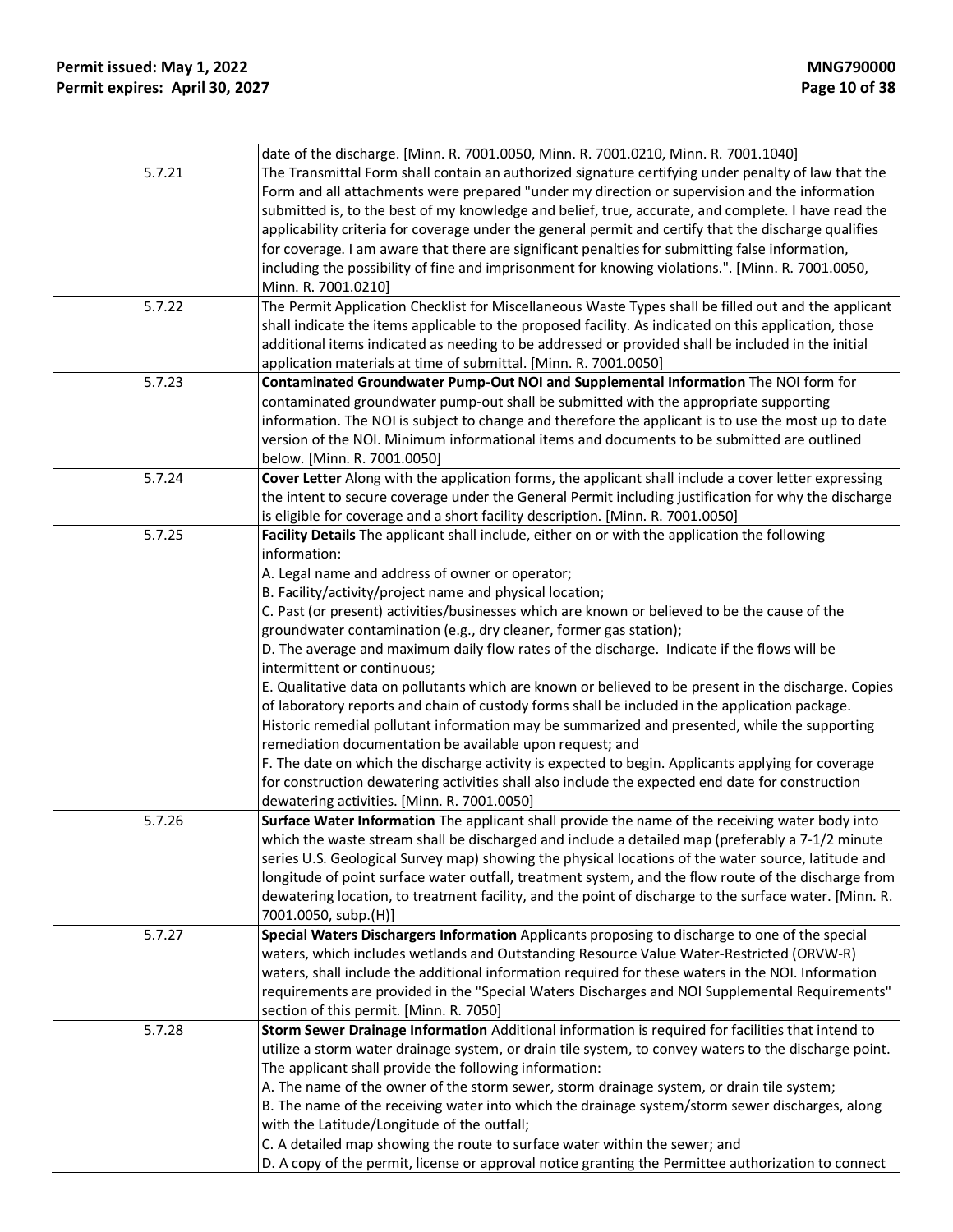|        | to and discharge via said system. [Minn. R. 7001.0050, subp.(H)]                                       |
|--------|--------------------------------------------------------------------------------------------------------|
| 5.7.29 | Groundwater Dischargers Supplemental Information Facilities proposing discharges to                    |
|        | groundwater through land application processes are required to include an infiltration plan. The       |
|        | plan shall include the results of a site investigation of the land application area. Discussions shall |
|        | address the following:                                                                                 |
|        | A. Soil and bedrock analysis,                                                                          |
|        | B. Potential Karst Conditions,                                                                         |
|        | C. Application rate determination,                                                                     |
|        | D. Risk to down-gradient groundwater receptors; and,                                                   |
|        | E. Other site-specific conditions. [Minn. R. 7001.0050, subp.(H)]                                      |
| 5.7.30 | Treatment System The applicant shall provide a description of the treatment system which will be       |
|        | used to meet the best available technology economically achievable (BAT) pollutant reduction/          |
|        | removal criteria. For Category I and II applicants, if a treatment technology other than a granular    |
|        | activated carbon process or air-stripping process shall be employed, the Permittee shall provide       |
|        | documentation on the system's demonstrated capability to meet the effluent limitations contained       |
|        | herein. [Minn. R. 7001.0050]                                                                           |
| 5.7.31 | Treatment Facility Certification The applicant shall include a certification report certifying the     |
|        | adequacy of each component of the proposed treatment facility. The certification report shall          |
|        | describe accepted engineering practices on how the process and physical design of the treatment        |
|        | works will ensure compliance with the applicable effluent limitations contained here. The report       |
|        | shall also certify that:                                                                               |
|        | A. All of the treatment works' startup and operation instruction manuals are adequate and available    |
|        | to operating personnel;                                                                                |
|        | B. All treatment facility maintenance and testing schedules are included in the Treatment Operation    |
|        | Plan; and                                                                                              |
|        | C. Effluent sampling location(s) and port(s) are located in an area where samples representative of    |
|        | the waste stream to be can be obtained. The design engineer shall affix their signature and            |
|        | professional engineering license number to the certification report. [Minn. R. 7001.0050, Minn. R.     |
|        | 7001.0060]                                                                                             |
| 5.7.32 | Treatment Facility Operation Plan Prior to applying for coverage, the applicant shall have             |
|        | developed a treatment operations plan which shall include, at a minimum:                               |
|        | A. Description of how the processes employed and physical design of the treatment works will           |
|        | ensure compliance with the effluent limitations contained herein;                                      |
|        | B. Contingency plan to be activated in the event of an emergency, including measures for the           |
|        | protection of health and safety of employees and the public; and                                       |
|        | C. Provisions for system shutdown and start-up. [Minn. R. 7001.0050, Minn. R. 7001.0060]               |
| 5.7.33 | The applicant shall certify the adequacy of each component of the proposed treatment facility          |
|        | through review by a professional engineer licensed in Minnesota. The design engineer certifies that    |
|        | accepted engineering practices were used in determining the process and physical design of the         |
|        | treatment works, that the treatment works will ensure compliance with the applicable effluent          |
|        | limitations and that effluent sampling location(s) and port(s) are located in an area(s) where         |
|        | samples representative of the waste stream to be can be obtained. The design engineer shall            |
|        | engineer shall affix his/her signature and professional engineering license number to the              |
|        | application. [Minn. R. 7001.0050, subp.(H), Minn. R. 7001.0050, subp. I]                               |
| 5.7.34 | Sampling Plan Prior to submitting the application for coverage, the applicant shall have developed a   |
|        | sampling plan, which at a minimum shall include:                                                       |
|        | A. Sampling schedule;                                                                                  |
|        | B. Method for taking an uncontaminated sample which is representative of the discharge;                |
|        | C. Influent and effluent sampling locations; and                                                       |
|        | D. Procedures for ensuring analysis is conducted in accordance with the requirements of this permit    |
|        | and 40 CFR Part 136. [Minn. R. 7001.0050, subp.(H)]                                                    |
| 5.7.35 | TSS Best Management Practices (BMPs) for Category III Dischargers For Category III dischargers,        |
|        | the applicant shall provide technical details on the system(s) which will be employed to reduce        |
|        | pollutant levels in the discharge to ensure compliance with the effluent limitations contained         |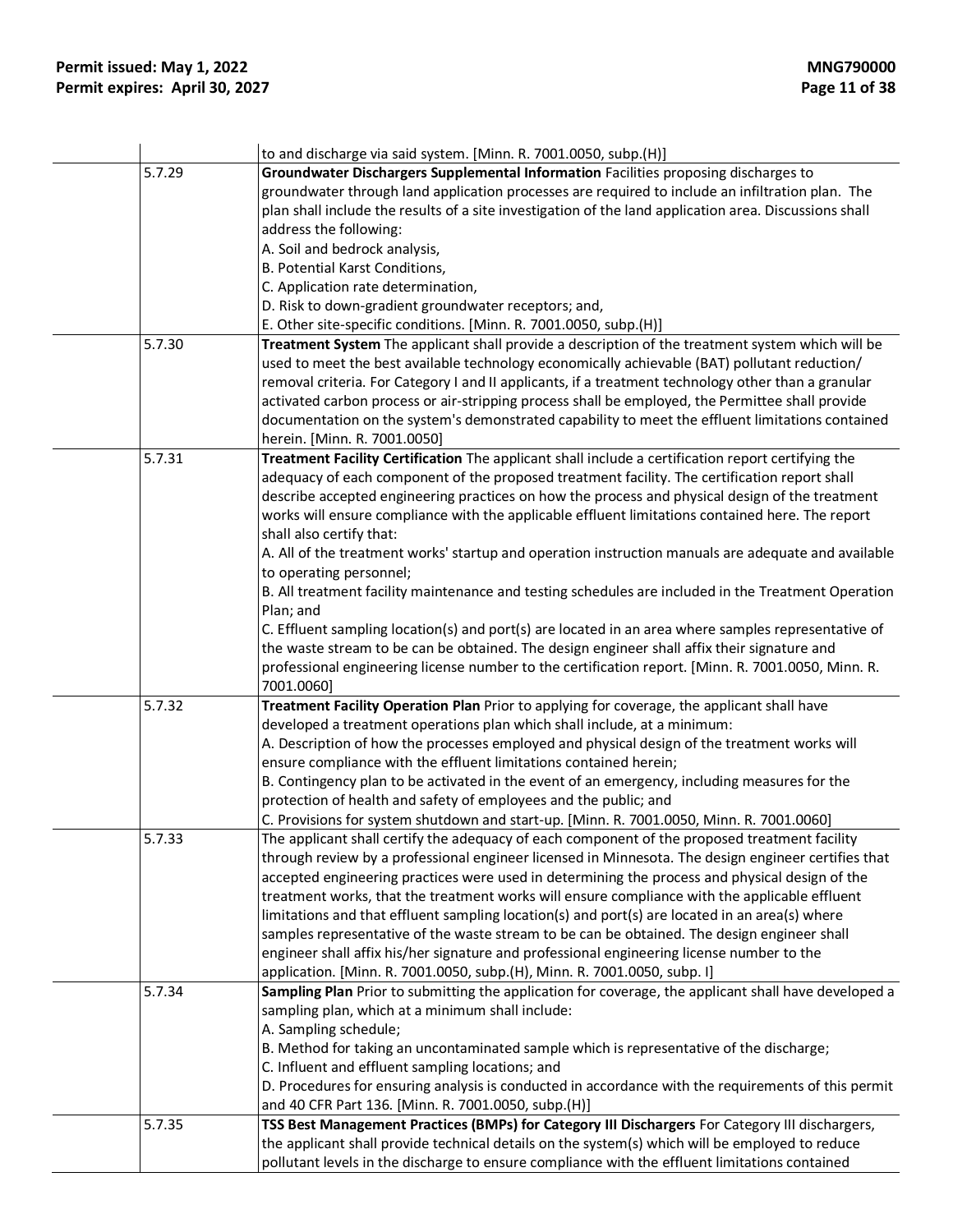|                  | herein. This shall include the best management practices that will be employed to control TSS at all<br>times. This includes discharge periods when only a portion of the treatment components are<br>necessary for treatment of the other non-TSS contaminants of concern. [Minn. R. 7001.0050,<br>subp.(H)]                                                                                                                                                                                                                                                                                                                                                                                                                                                                                                                                                                                                                                                                                                                                                                                                                                                                                                                                                                                                                                                                                                                                                                                                                              |
|------------------|--------------------------------------------------------------------------------------------------------------------------------------------------------------------------------------------------------------------------------------------------------------------------------------------------------------------------------------------------------------------------------------------------------------------------------------------------------------------------------------------------------------------------------------------------------------------------------------------------------------------------------------------------------------------------------------------------------------------------------------------------------------------------------------------------------------------------------------------------------------------------------------------------------------------------------------------------------------------------------------------------------------------------------------------------------------------------------------------------------------------------------------------------------------------------------------------------------------------------------------------------------------------------------------------------------------------------------------------------------------------------------------------------------------------------------------------------------------------------------------------------------------------------------------------|
| 5.7.36           | Individual Permit. [Minn. R. 7001]                                                                                                                                                                                                                                                                                                                                                                                                                                                                                                                                                                                                                                                                                                                                                                                                                                                                                                                                                                                                                                                                                                                                                                                                                                                                                                                                                                                                                                                                                                         |
| 5.7.37           | Individual Permit Submittals Facilities requiring or desiring permit conditions that are outside of<br>the intent of this General Permit will be required to obtain an individual permit. Below is<br>information on the reasons and means by which an individual permit may be issued to either an<br>existing facility with the general permit, or a new permit coverage applicant. [Minn. R. 7001.0210,<br>subp. 6]                                                                                                                                                                                                                                                                                                                                                                                                                                                                                                                                                                                                                                                                                                                                                                                                                                                                                                                                                                                                                                                                                                                     |
| 5.7.38<br>5.7.39 | Individual Permit If the MPCA finds that the operations, emissions, activities, discharges, or facilities<br>of a permit applicant or a Permittee covered by a general permit would be more appropriately<br>controlled by an individual permit, the MPCA shall issue an individual permit to the applicant or the<br>Permittee. Upon issuance of the individual permit, the general permit previously applicable to the<br>Permittee no longer applies. In considering whether it is appropriate to issue an individual permit,<br>the MPCA shall consider: A. Whether the operations, emissions, activities, discharges, or facilities of<br>the permit applicant or Permittee have characteristics creating the potential for significant<br>environmental effects;<br>B. Whether the Permittee has been in compliance with the terms of the General Permit and<br>applicable statutes and rules; and<br>C. Whether the operations, emissions, activities, discharges, or facilities have been altered such that<br>they no longer fit within the category covered by the General Permit.<br>Any interested person may petition the MPCA commissioner to take action under 40 C.F.R. §<br>$122.28(b)(3)(i)$ to require a facility covered by the general permit to apply for and obtain an<br>individual permit. [Minn. R. 7001.0210, subp. 6]<br>Individual Permit-Permittee Requested Any owner or operator authorized by or eligible for<br>coverage under this General Permit may request exclusion from General Permit coverage by |
|                  | applying for and/or requesting an individual permit. The owner or operator shall submit the request<br>to the MPCA 180 days before a new issuance or a desired modification to an existing General<br>Permit. The individual permit request shall include the applicable application forms, other MPCA<br>individual application forms, and any additional supporting information. Upon issuance of the<br>individual permit, a General Permit previously applicable to the Permittee no longer applies to that<br>Permittee. [Minn. R. 7001.0040, Minn. R. 7001.0050, Minn. R. 7001.0210, subp. 6]                                                                                                                                                                                                                                                                                                                                                                                                                                                                                                                                                                                                                                                                                                                                                                                                                                                                                                                                        |
| 5.7.40           | Requested Change From General Permit to Individual Permit Upon issuance of an individual permit<br>for any discharge which had previously been authorized by this General Permit, coverage under this<br>General Permit shall no longer be applicable to the facility. The requirements of an individual permit<br>may be different than the conditions of this General Permit providing such authorization will not<br>cause a violation of water quality standards and is not inconsistent with anti-backsliding restrictions.<br>[Minn. R. 7001.0170, Minn. R. 7001.0210, subp. 6, Minn. R. 7053.0275]                                                                                                                                                                                                                                                                                                                                                                                                                                                                                                                                                                                                                                                                                                                                                                                                                                                                                                                                  |
| 5.7.41           | Permit Reissuance NOI. [Minn. R. 7001]                                                                                                                                                                                                                                                                                                                                                                                                                                                                                                                                                                                                                                                                                                                                                                                                                                                                                                                                                                                                                                                                                                                                                                                                                                                                                                                                                                                                                                                                                                     |
| 5.7.42           | Facilities wishing to continue permit coverage shall submit a NOI to the MPCA including the<br>information and forms listed above 180 days before the expiration date of the existing permit.<br>Additional supplemental information shall include changes in the facility, contamination plume,<br>dewatering rates and frequency, contamination level trends, developments in the area that may<br>influence the groundwater flow direction or elevation, and other relevant information to determine<br>reissuance. If the site is a reissuance for a Category I or II long-term dewatering activity that is also<br>located in an area with multiple contaminant source categories, then the application shall be<br>supplemented with an updated Priority Pollutant scan. [Minn. R. 7001.0040]                                                                                                                                                                                                                                                                                                                                                                                                                                                                                                                                                                                                                                                                                                                                        |
| 5.7.43           | Authorization of Coverage. [Minn. R. 7001]                                                                                                                                                                                                                                                                                                                                                                                                                                                                                                                                                                                                                                                                                                                                                                                                                                                                                                                                                                                                                                                                                                                                                                                                                                                                                                                                                                                                                                                                                                 |
| 5.7.44           | New Dischargers In order to constitute a valid authorization to discharge, the General Permit must<br>be accompanied by a Notice of Coverage (NOC), issued by the MPCA, identifying the discharge as<br>covered. Additionally, the NOC and permit shall include the unique General Permit number<br>identifying the applicant as covered, as well as the effective General Permit coverage start date and                                                                                                                                                                                                                                                                                                                                                                                                                                                                                                                                                                                                                                                                                                                                                                                                                                                                                                                                                                                                                                                                                                                                  |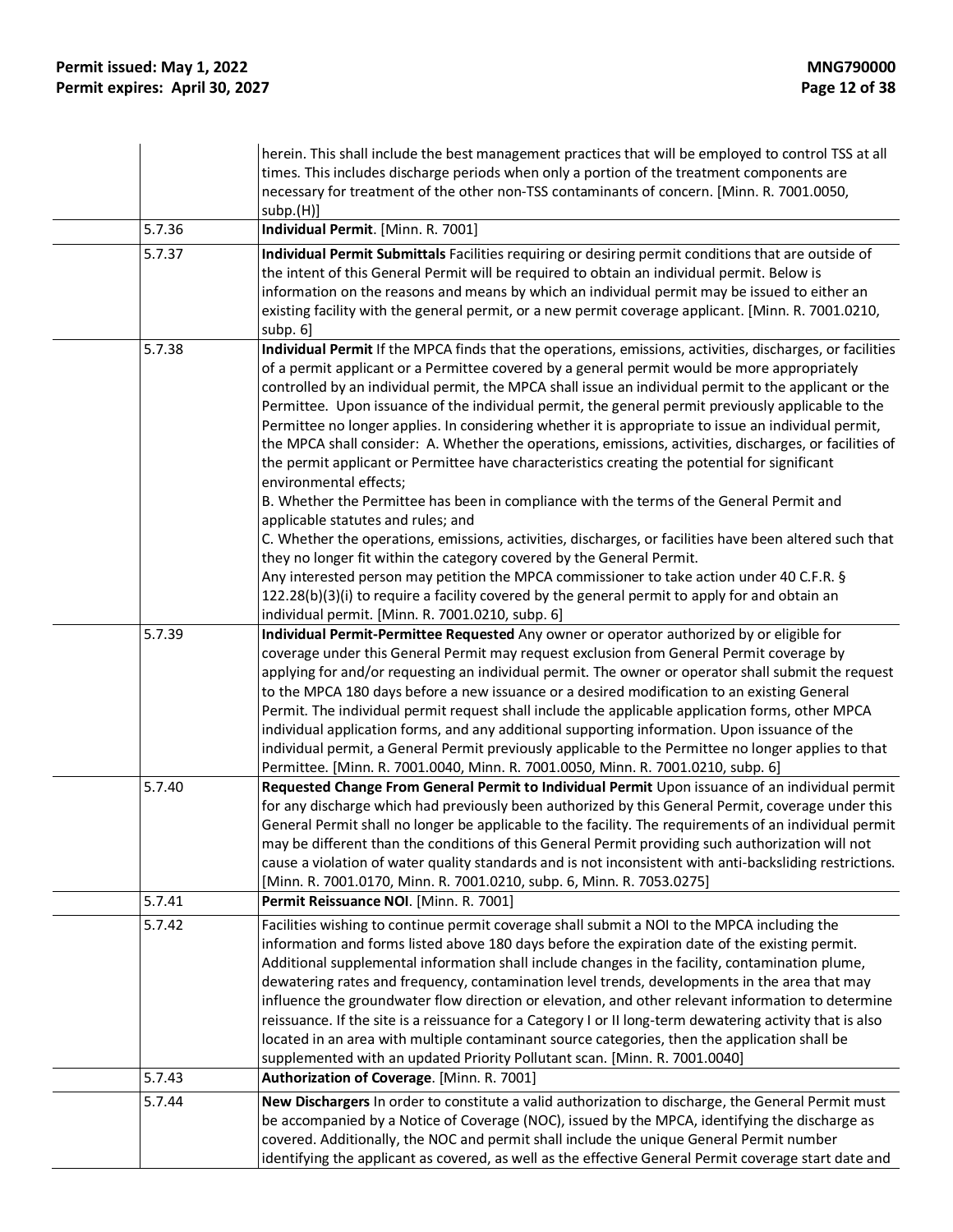|        | expiration date. [Minn. R. 7001.0210]                                                                     |
|--------|-----------------------------------------------------------------------------------------------------------|
| 5.7.45 | Existing dischargers Existing dischargers with an administrative extension of coverage under the          |
|        | 2016 MNG79 Permit shall be authorized to discharge under this permit upon receipt of an MPCA              |
|        | reissued permit. A list of dischargers eligible for this administrative extension is provided in the fact |
|        | sheet. [Minn. R. 7001.0725]                                                                               |
| 5.7.46 | Permitted Discharges. [Minn. R. 7001.0210]                                                                |
| 5.7.47 | Receiving Waters Covered by this General Permit. [Minn. R. 7001.0210]                                     |
| 5.7.48 | Waters of the State of Minnesota: This General Permit authorizes discharges of specified pollutants       |
|        | in limited amounts to the waters of the state, within Minnesota. [Minn. R. 7001.0210, Minn. Stat.         |
|        | ch. 115.01, subd. 22]                                                                                     |
| 5.7.49 | The effluent limitations are in part dependent on the designated uses of the receiving waters as          |
|        | identified in the State of Minnesota water quality standards (Minn. R. 7050). It is the Permittee's       |
|        | responsibility to identify into which water body the discharge will be received, and the designated       |
|        | beneficial uses of the receiving water(s) in the required NOI for coverage under this Permit. [Minn.      |
|        | R. 7001.0210]                                                                                             |
| 5.7.50 | Special Waters Discharges and NOI Supplemental Requirements. [Minn. R. 7001.0050, subp. 1-2,              |
|        | Minn. R. 7050.0275]                                                                                       |
| 5.7.51 | Outstanding Resource Value Waters-Restricted (ORVW-R) ORVW-R waters are waters listed in                  |
|        | Minn. R. 7050.0335 Subp. 1 and 2. Discharges to these waters require the submittal of more                |
|        | detailed plans, specifications, and considerations utilized to attain necessary conditions as             |
|        | presented below. [Minn. R. 7050.0275, subp. 2(J), Minn. R. 7050.0335, subp. 2 (A)1-7]                     |
| 5.7.52 | ORVW-R NOI required supplemental information ORVW-R supplemental information is to be                     |
|        | submitted for proposed discharges to ORVW-R waters as outlined below:                                     |
|        | A. Identification of surface waters and associated beneficial uses that will be adversely impacted by     |
|        | the regulated activity;                                                                                   |
|        | B. Parameters likely to cause degradation;                                                                |
|        | C. Length of time during which the water quality will be impacted, which must not exceed 12               |
|        | months from when water quality is initially impacted by the proposed activity;                            |
|        | D. A description of water quality at the time the exemption is requested using methods described in       |
|        | part 7050.0260 and anticipated net changes to water quality for parameters likely to cause adverse        |
|        | impacts over the time period the surface waters are impacted;                                             |
|        | E. A description of prevention, treatment, or loading offset alternatives that were considered to         |
|        | avoid and minimize net increases in loading or other causes of degradation and the reasons why the        |
|        | selected alternative was chosen;                                                                          |
|        | F. A description of how water quality will be returned to pre-activity conditions within 12 months        |
|        | from when water quality is initially impacted by the proposed activity;                                   |
|        | G. A description of any residual long-term impacts on existing uses; and                                  |
|        | H. A brief summary shall be provided that utilizes the above applicable information to support the        |
|        | proposition that the receiving ORVW-R water will not be adversely impacted by the discharge.              |
|        | [Minn. R. 7050.0275, subp. 2(A)1-7]                                                                       |
| 5.7.53 | Notification Requirements for ORVW-R Dischargers Discharges to ORVW-R are prohibited unless               |
|        | the applicant can submit sufficient information to show that the discharge will be protective of the      |
|        | ORVW-R. Additionally, the discharge cannot exceed a discharge period of one year. The one year            |
|        | limitation period ends 364 days following the first day a discharge to the surface water occurs. NOI      |
|        | information must be supplemented with the following information as directed in Minn. R.                   |
|        | 7050.0275 subp. 2.(A)(1) through (7). The Permittee shall submit the following notification to the        |
|        | MPCA if a discharge to an ORVW-R water is approved:                                                       |
|        | A. Start date of ORVW-R discharge must be reported to the MPCA within 24 hours of the start of the        |
|        | discharge;                                                                                                |
|        | B. The end date of the discharge and the number of days the discharge lasted, shall be reported to        |
|        | the MPCA within 24 hours of the discontinuation of the discharge; and                                     |
|        | C. The Permittee shall submit a report, within 2 weeks of facility closure, to the MPCA that              |
|        | demonstrates and discusses how the requirements of Minn. R. 7050.0275 subp. 2 (A) and D. were             |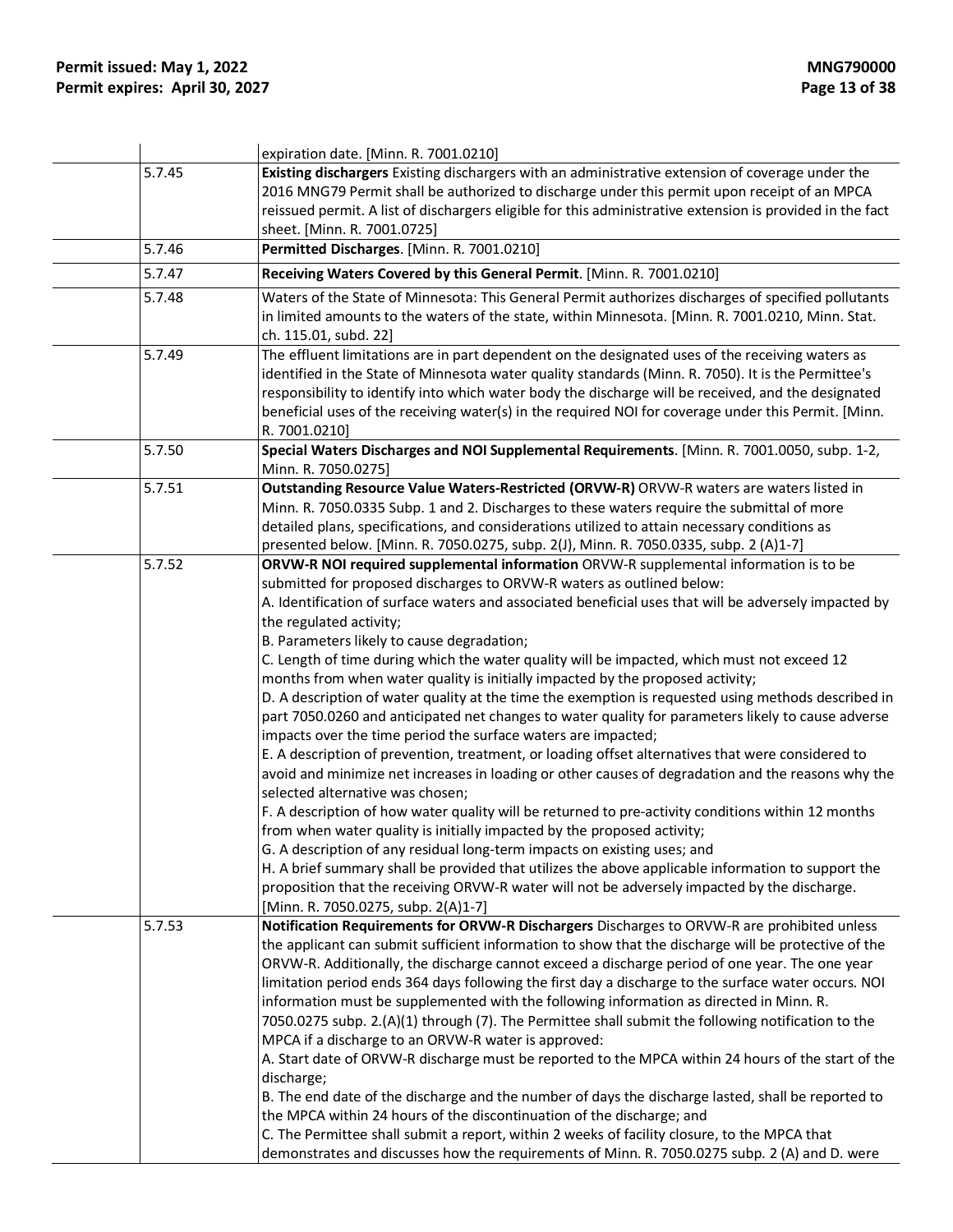|        | attained for the full extent of the discharge period and the following closure of the discharge<br>facility. [Minn. R. 7050.0275, subp. 2(A), Minn. R. 7050.0275, subp. 2(D)]                                                                                                                                                                                                                                                                                                                                                                                                                                                                                                                                          |
|--------|------------------------------------------------------------------------------------------------------------------------------------------------------------------------------------------------------------------------------------------------------------------------------------------------------------------------------------------------------------------------------------------------------------------------------------------------------------------------------------------------------------------------------------------------------------------------------------------------------------------------------------------------------------------------------------------------------------------------|
| 5.7.54 | Reporting Requirements for ORVW-R Dischargers Discharges to ORVW-R waters shall provide<br>timely reports on the activity related to the ORVW-R discharges to demonstrate compliance with<br>the one year limitation for the activity. The following minimum reporting actions shall be conducted<br>as follows:                                                                                                                                                                                                                                                                                                                                                                                                       |
|        | A. Start date of ORVW-R discharge must be reported to the MPCA within 24 hours of the start of the<br>discharge;                                                                                                                                                                                                                                                                                                                                                                                                                                                                                                                                                                                                       |
|        | B. The end date of the discharge, and the number of days the discharge lasted, shall be reported to<br>the MPCA within 24 hours of the discontinuation of the discharge; and                                                                                                                                                                                                                                                                                                                                                                                                                                                                                                                                           |
|        | C. The Permittee shall submit an ORVW-R discharge completion report, within 2 weeks of facility<br>closure, to the MPCA that demonstrates and discusses how the requirements of Minn. R. 7050.0275<br>Subp. 2 (A) were attained for the full extent of the discharge period and the following closure of the<br>discharge facility.                                                                                                                                                                                                                                                                                                                                                                                    |
|        | Reports shall be submitted with the facility's eDMRs. [Minn. R. 7050.0275, subp. 2(A), Minn. R.<br>7050.0275, subp. 2(D)]                                                                                                                                                                                                                                                                                                                                                                                                                                                                                                                                                                                              |
| 5.7.55 | ORVW-R Plans Sites with proposed ORVW-R discharges shall supplement the operation and<br>maintenance plans of the control structures, BMPs, and treatment facility plans and structure to<br>address all the additional protective measures that are required to attain adequate protection of<br>the ORVW-R environment. [Minn. R. 7050.0210]                                                                                                                                                                                                                                                                                                                                                                         |
| 5.7.56 | Wetland Discharges Discharges to wetlands shall be controlled so as to prevent significant adverse<br>impacts on beneficial uses caused by chemical, physical, and biological changes. Discharge plans<br>shall include sufficient controls, treatment, and best management practices to achieve this<br>protection to meet all requirements in Minn. R. 7050.0186.                                                                                                                                                                                                                                                                                                                                                    |
|        | The "Impact compensation" provision, Minn. R. 7050.0186 subp. 6, is not eligible for coverage under<br>this permit. Appropriate permitting or authorization for wetland impact compensation may be<br>attained by another authorization means that also incorporates the activities of this permit. [Minn.<br>R. 7050.0186, Minn. R. 7050.0186, subp. 6]                                                                                                                                                                                                                                                                                                                                                               |
| 5.7.57 | Wetland Discharges Plans Discharges to wetlands shall be controlled so as to prevent significant<br>adverse impacts on beneficial uses caused by chemical, physical, and biological changes.<br>Supplemental wetland discharge plans shall include sufficient controls, treatment, and best<br>management practices to achieve this protection to meet all requirements in Minn. R. 7050.0186.<br>[Minn. R. 7050.0186]                                                                                                                                                                                                                                                                                                 |
| 5.7.58 | Prohibited Discharges. [Minn. R. 7001]                                                                                                                                                                                                                                                                                                                                                                                                                                                                                                                                                                                                                                                                                 |
| 5.7.59 | <b>ORVW-Prohibited</b> Facilities which propose to discharge directly to an Outstanding Resource Value<br>Waters-Prohibited (ORVW-P) as described in Minn. R. 7050.0335 subp. 3, are not authorized for<br>discharge by this General Permit. [Minn. R. 7050.0210, subp. 13, Minn. R. 7050.0335, subp. 4]                                                                                                                                                                                                                                                                                                                                                                                                               |
| 5.7.60 | Prohibition of Discharge of Cross-contamination Contaminants of Concern (COC) This general<br>permit was developed to cover the types of COCs commonly found at sites where groundwater is<br>contaminated by petroleum or VOC-related compounds. Below is a broad list of potential cross-<br>contamination pollutants that may be present at petroleum or VOC-based contamination sites in<br>minor levels. Discharges of contaminated groundwater that contains one or more of these cross-<br>contamination pollutants in such quantity or in such manner alone or in combination with other<br>substances so as to cause a violation of the applicable standards is prohibited. [Minn. R. 7050.0210,<br>subp. 13] |
| 5.7.61 | Agricultural chemicals Discharges from agricultural chemical based remediation projects which are<br>characterized by such pollutants as pesticides, ammonia-nitrogen, nitrate-nitrogen, chlorides, and                                                                                                                                                                                                                                                                                                                                                                                                                                                                                                                |
| 5.7.62 | phosphorus are prohibited. [Minn. R. 7050.0210, subp. 13]<br>PCBs, Dioxins, Furans The purposeful or knowing discharge of polychlorinated biphenyls (PCBs),                                                                                                                                                                                                                                                                                                                                                                                                                                                                                                                                                            |
|        | dioxins, or furans into the waters of the state in such quantity, or in such manner alone, or in<br>combination with other substances as to cause a violation of the applicable standards is prohibited.                                                                                                                                                                                                                                                                                                                                                                                                                                                                                                               |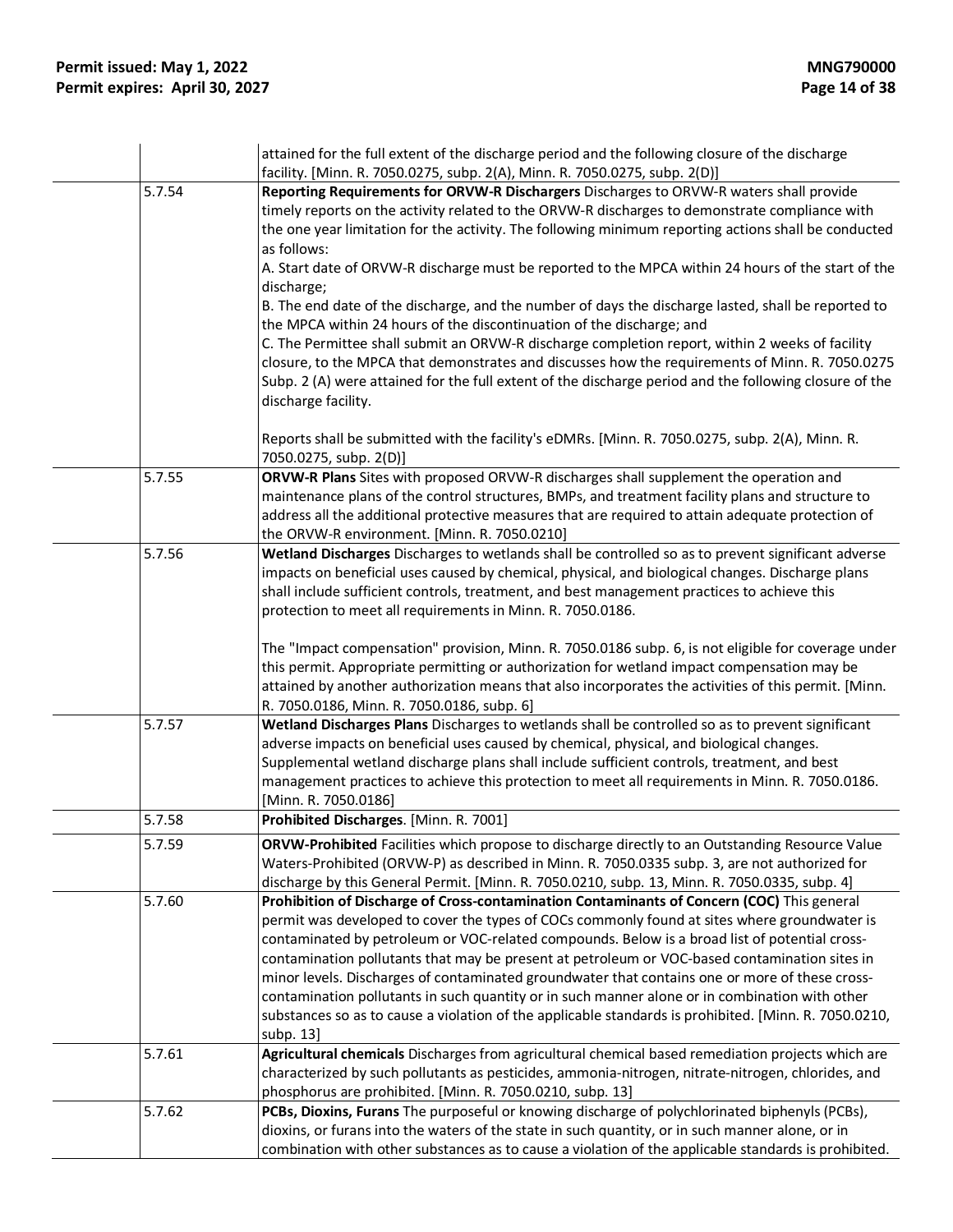|        | [Minn. R. 7050.0210, subp. 13]                                                                               |
|--------|--------------------------------------------------------------------------------------------------------------|
| 5.7.63 | Emerging Contaminants of Concern Discharge of pollutants associated with emerging contaminants               |
|        | such as PFAS (per- and polyfluoroalkyl substances), pharmaceuticals, endocrine active substances,            |
|        | etc., are prohibited. [Minn. R. 7050.0210, subp. 13]                                                         |
| 5.7.64 | Metals Discharges that contain metals contamination at levels of concern are prohibited. Except for          |
|        | clean-up sites associated with leaded gasoline, the discharge of contaminated groundwater with               |
|        | toxic metals at a level of concern, is not authorized under this permit. [Minn. R. 7050.0210, subp.          |
|        | 13]                                                                                                          |
| 5.7.65 | Rare or Endangered Species Discharges which would have a detrimental impact on rare or                       |
|        | endangered species are prohibited. [Minn. R. 7050.0210, subp. 13]                                            |
| 5.7.66 | Treatment Wastes Discharges of treatment residuals or sludges, suspended solids or backwashed                |
|        | sediment from the cleaning of treatment system components are prohibited. [Minn. R. 7050.0210,               |
|        | subp. 13]                                                                                                    |
| 5.7.67 | Other Wastes Discharges of wastes other than those which meet the eligibility criteria of the                |
|        | General Permit are prohibited. [Minn. R. 7050.0210, subp. 13]                                                |
| 5.7.68 | General Monitoring, Recording and Reporting Requirements. [Minn. R. 7001.0210]                               |
| 5.7.69 | Contaminant Source Category Definitions. [Minn. R. 7001.0210]                                                |
| 5.7.70 | Gasoline Only Sites Limits and monitoring designed to cover discharges resulting from the                    |
|        | treatment of contaminated groundwater and remediation related wastewater where gasoline was                  |
|        | released. This includes short-term dewatering from underground storage tank (UST) removal or                 |
|        | replacement, long-term groundwater pump and treat systems, groundwater seepage collection                    |
|        | systems, construction dewatering, aquifer pump testing, or other activities where gasoline is a              |
|        | known contaminant. This also includes releases which may contain leaded gasoline. [Minn. R.                  |
|        | 7001.0210]                                                                                                   |
| 5.7.71 | Fuel Oils (and Other Oils) Only Sites Limits and monitoring designed to cover discharges resulting           |
|        | from the treatment of contaminated groundwater and remediation related wastewater where                      |
|        | there has been a release of fuel oils such as diesel fuel, kerosene, jet fuel, heating oil, and heavier      |
|        | residual fuel oils. Also included are lube oils, machine oils, hydraulic fluids, mineral oils, and other oil |
|        | products excluding waste oil. This includes short-term dewatering from USTs removal or                       |
|        | replacement, long-term groundwater pump and treat system, groundwater seepage collection                     |
|        | systems, construction dewatering, aquifer pump testing, or other activities where oil is a known             |
|        | contaminant. [Minn. R. 7001.0210]                                                                            |
| 5.7.72 | Mixed Petroleum Sites Containing Other Contaminants Limits and Monitoring designed to cover                  |
|        | discharges resulting from the treatment of contaminated groundwater and remediation related                  |
|        | wastewater where the releases are primarily petroleum contaminants from mixed wastes. Typically,             |
|        | these are sites where petroleum releases have been identified as the primary source; however,                |
|        | other contaminants have also been found. These contaminants may include waste solvents, or                   |
|        | waste oils which may be commingled with other contaminants including PAHs. [Minn. R. 7001.0210]              |
| 5.7.73 | Volatile Organic Compound (VOC) Only Sites Limits and Monitoring designed to cover discharges                |
|        | resulting from the treatment of contaminated groundwater and remediation related wastewater                  |
|        | where the release of VOC compounds is the primary source of contamination. These releases are                |
|        | typically related to improper disposal or spills of solvents, de-greasers, cleaners, paint removers,         |
|        | etc., or from industrial operations, chemical blending, transportation, or other sources. [Minn. R.          |
|        | 7001.0210]                                                                                                   |
| 5.7.74 | VOC Sites with Other Contaminants Limits and Monitoring designed to cover discharges resulting               |
|        | from the treatment of contaminated groundwater and remediation related wastewater where site                 |
|        | characterization has identified VOC compounds as the primary source of contamination, but where              |
|        | other chemicals are present in small amounts. For example, VOC sites may have varying amounts of             |
|        | petroleum hydrocarbons, PAHs, metals or other pollutants. [Minn. R. 7001.0210]                               |
| 5.7.75 | Narrative Water Quality Criteria. [Minn. R. 7001.0210, subp. 13]                                             |
| 5.7.76 | The discharge authorized herein shall not cause a measureable thermal change to the receiving                |
|        | water. The discharge and/or discharge velocity shall not cause scouring or bottom deposits in the            |
|        | receiving water to the extent that such scouring or deposits cause nuisance conditions or adversely          |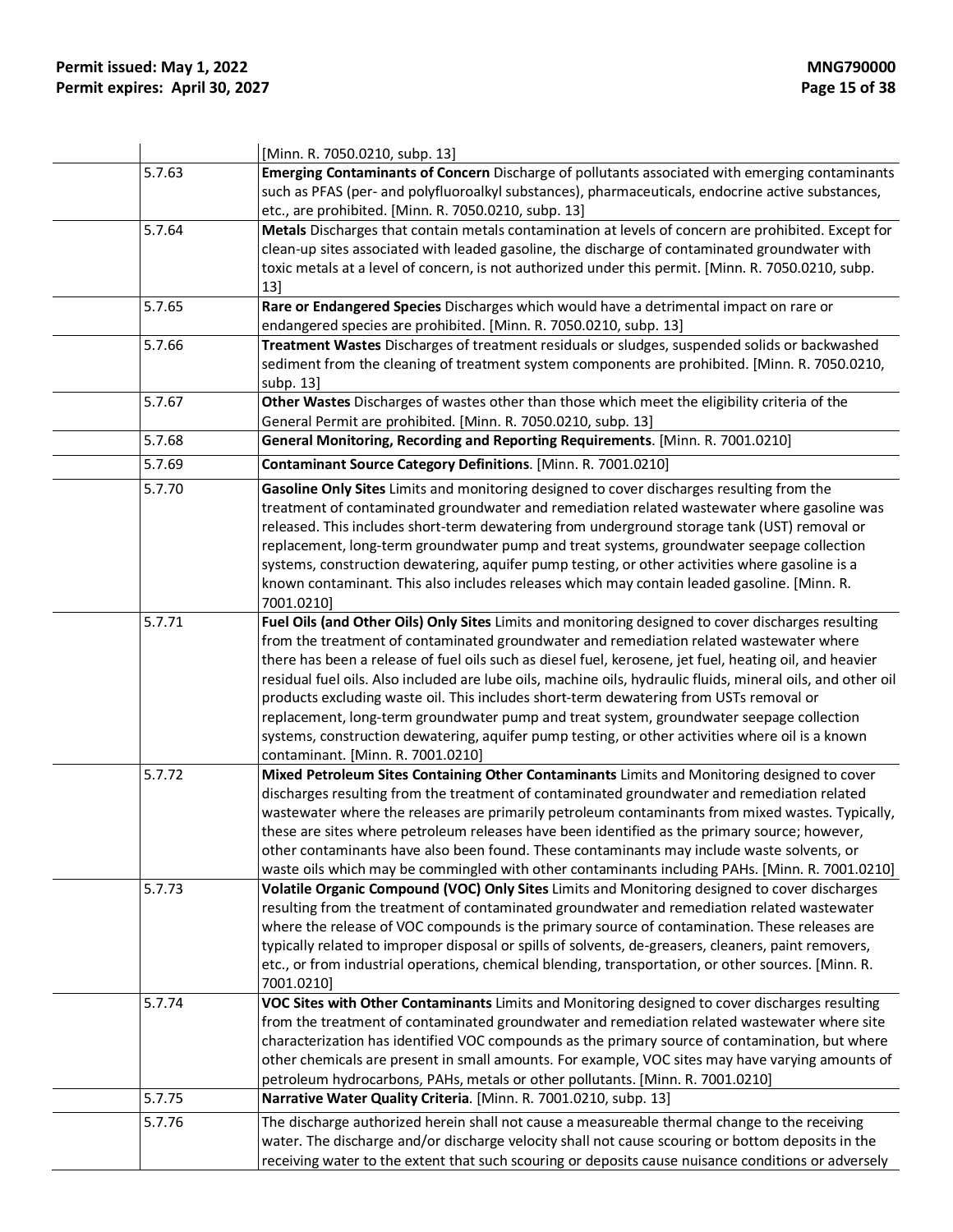|        | impair beneficial uses. [40 CFR 122.44(I)(2)i]                                                                                                                                                                                                                                                                                                                        |
|--------|-----------------------------------------------------------------------------------------------------------------------------------------------------------------------------------------------------------------------------------------------------------------------------------------------------------------------------------------------------------------------|
| 5.7.77 | Total Maximum Daily Load (TMDL) Impacts. [40 CFR 122.44(I)(2)i]                                                                                                                                                                                                                                                                                                       |
| 5.7.78 | Applicants that discharge a pollutant or pollutant of concern directly to or upstream of waters<br>impaired by such pollutants, may at some future date be required to comply with additional permits<br>or permit requirements, based on the conclusions of any applicable EPA approved TMDL studies<br>and association implementation plans. [40 CFR 122.44(I)(2)i] |
| 5.7.79 | Treatment System Operation and Maintenance. [Minn. R. 7001]                                                                                                                                                                                                                                                                                                           |
| 5.7.80 | Complete a treatment operations plan which describes treatment systems that are installed or used<br>by the Permittee to achieve compliance with permit conditions and which shall include, at a<br>minimum:                                                                                                                                                          |
|        | A. A description of how the processes employed and physical design of the treatment works which<br>will ensure compliance with the effluent limitations contained herein;                                                                                                                                                                                             |
|        | B. A contingency plan to be activated in the event of an emergency, including measures for the                                                                                                                                                                                                                                                                        |
|        | protection of health and safety of employees and the public;                                                                                                                                                                                                                                                                                                          |
|        | C. Provisions for system start-up including a description of additional sample collection necessary to<br>show that the system is operating as designed before wastewater is discharged;<br>D. Provisions for system shutdown; and                                                                                                                                    |
|        | E. Provisions to determine if the treatment system requires maintenance or other corrective actions                                                                                                                                                                                                                                                                   |
|        | to meet the General Permit limits.<br>The plan shall be available to the operator at all times, and available to the MPCA upon request.<br>[Minn. R. 7001.0150, subp. 3]                                                                                                                                                                                              |
| 5.7.81 | This provision requires the operation of backup or auxiliary facilities or similar systems which are                                                                                                                                                                                                                                                                  |
|        | installed by a Permittee only when the operation is necessary to achieve compliance with the<br>conditions of this General Permit. [40 CFR 122.41(e)]                                                                                                                                                                                                                 |
| 5.7.82 | The discharger shall at all times properly operate and maintain all facilities and systems of<br>treatment and control (and related appurtenances) which are installed or used by the Permittee to<br>achieve compliance with permit conditions. [Minn. R. 7001.subp. 3, F]                                                                                           |
| 5.7.83 | Where used, the operation of multi-stage activated carbon treatment systems shall be such that the                                                                                                                                                                                                                                                                    |
|        | rotation of carbon stages and the replacement of spent carbon shall be initiated upon break-                                                                                                                                                                                                                                                                          |
|        | through of pollutants in the intermediate treatment stage. [Minn. R. 7001.subp. 3, F]                                                                                                                                                                                                                                                                                 |
| 5.7.84 | Data and analytic results pertaining to start-up shall be maintained with the operations                                                                                                                                                                                                                                                                              |
|        | maintenance manual and need not be submitted to the MPCA; unless specifically requested. [Minn.<br>R. 7001.subp. 3, F]                                                                                                                                                                                                                                                |
| 5.7.85 | All systems, both in service and reserved, shall be inspected and maintained on a regular basis.<br>Records shall be kept of inspection results and maintenance performed. Records shall be made<br>available to the MPCA upon request. [Minn. R. 7001.subp. 3]                                                                                                       |
| 5.7.86 | The Permittee shall not discharge sludges, suspended solids, or settleable solids to surface waters of                                                                                                                                                                                                                                                                |
|        | the state during periodic cleaning of the air stripper, or any other treatment component. [Minn. R.<br>7001.subp. 3, F]                                                                                                                                                                                                                                               |
| 5.7.87 | Chemical Additives. [40 CFR 122.21(h)(3), Minn. R. 7001]                                                                                                                                                                                                                                                                                                              |
| 5.7.88 | Chemical additives that are intended to be used as part of the contaminated groundwater                                                                                                                                                                                                                                                                               |
|        | treatment process or are used to maintain the treatment equipment must disclosed in the NOI.                                                                                                                                                                                                                                                                          |
|        | Information provided to support the use shall include the material safety data sheet (MSDS), where                                                                                                                                                                                                                                                                    |
|        | and how the chemical is used, usage and dosing rate, how dosing is controlled, and the method or                                                                                                                                                                                                                                                                      |
|        | methods for which the residual chemical additive will be treated or disposed of as is applicable.                                                                                                                                                                                                                                                                     |
|        | Except for chemical additives that are addressed in the requirements below, all other chemical                                                                                                                                                                                                                                                                        |
|        | additives must request and receive approval as is directed in the "Chemical Additives" section of the                                                                                                                                                                                                                                                                 |
|        | "Total Facility Requirements Chapter". [40 CFR 122.21(h)(3), Minn. R. 7001.1050, subp. 2(E & J),                                                                                                                                                                                                                                                                      |
| 5.7.89 | Minn. R. 7001.1090, subp. 2(B)]<br>The Permittee may use chemical additives which are pre-approved by the MPCA. A list of pre-                                                                                                                                                                                                                                        |
|        | approved chemicals can be found on the MPCA website at:                                                                                                                                                                                                                                                                                                               |
|        | https://www.pca.state.mn.us/water/wastewater-additional-guidance-and-information. [Minn. R.                                                                                                                                                                                                                                                                           |
|        | 7001.1050, subp. 2(J), Minn. R. 7001.1090, subp. 2(B)]                                                                                                                                                                                                                                                                                                                |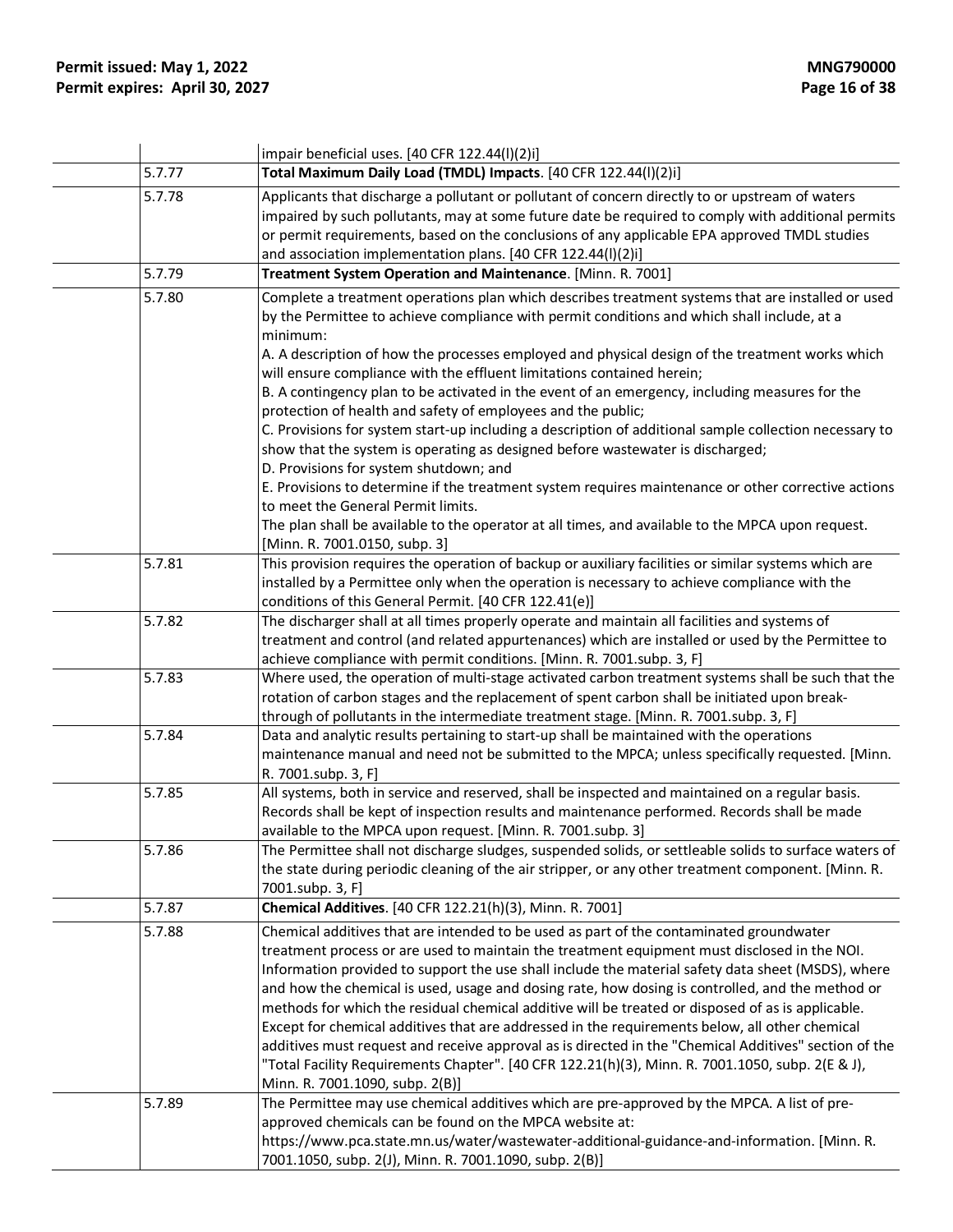| 5.7.90  | Chlorine Contamination or Additives If treated water is subject to high chloride levels due to<br>natural background levels or use of chlorine containing chemical additives, the discharge shall be<br>monitored and shall not exceed the final acute value for total residual chlorine of 0.038 mg/l at the<br>point of discharge to surface water. [Minn. R. 7001.1050, subp. 2(J), Minn. R. 7001.1090, subp. 2(B)]                                                                                                                                                                                                                                                                                      |
|---------|-------------------------------------------------------------------------------------------------------------------------------------------------------------------------------------------------------------------------------------------------------------------------------------------------------------------------------------------------------------------------------------------------------------------------------------------------------------------------------------------------------------------------------------------------------------------------------------------------------------------------------------------------------------------------------------------------------------|
| 5.7.91  | Sampling and Test Methods. [Minn. R. 7001]                                                                                                                                                                                                                                                                                                                                                                                                                                                                                                                                                                                                                                                                  |
| 5.7.92  | Samples and measurements required by this General Permit shall be conducted in accordance with<br>the conditions contained herein, together with any site specific requirements found in the NOC and<br>in the limits and monitoring section for the unique applicant. [40 CFR 122.41(j)(1)]                                                                                                                                                                                                                                                                                                                                                                                                                |
| 5.7.93  | The holding time for pH, conductivity, temperature, and total residual oxidant (as chlorine) shall not<br>exceed fifteen minutes. [40 CFR 136]                                                                                                                                                                                                                                                                                                                                                                                                                                                                                                                                                              |
| 5.7.94  | DRO and GRO The modified Wisconsin methods Diesel Range Organics (DRO) and/or Gasoline<br>Range Organics (GRO) shall be used for petroleum hydrocarbon constituents, including, but not<br>necessarily limited to: gasoline, diesel fuel, fuel oil, kerosene, crude oil and jet fuel. [Minn. R.<br>7001.1080, subp. 5]                                                                                                                                                                                                                                                                                                                                                                                      |
| 5.7.95  | BTEX Analytic methods for benzene, toluene, and ethylbenzene shall be of a purge and trap gas<br>chromatographic method, such as EPA Method 602, or a purge and gas chromatographic/mass<br>spectrometric method such as EPA Method 624 or 1624. The Permittee may also use EPA methods,<br>5030/8021, or 5030/8260 or updates to those methods. EPA methods 8021 or 8260 or an<br>equivalent method shall be used for xylenes, including ortho-, meta, and para-xylene. [40 CFR 136]                                                                                                                                                                                                                       |
| 5.7.96  | Testing Methods The General Permit authorizes the use of EPA Method 8260 as a substitute or<br>equivalent for EPA methods for wastewater analyses 602, 624, or 1624. Method 8260 is described<br>in Test Methods for Evaluating Solid Waste Volume IA: Laboratory Manual Physical/Chemical<br>Methods. This is an approved Resource Conservation and Recovery Act (RCRA) method for the<br>analysis of VOC compounds such as xylenes. [40 CFR 136]                                                                                                                                                                                                                                                          |
| 5.7.97  | Polycyclic Aromatic Hydrocarbons (PAH) Reporting. [Minn. R. 7001]                                                                                                                                                                                                                                                                                                                                                                                                                                                                                                                                                                                                                                           |
| 5.7.98  | PAH General Compliance with the permitted effluent limitations for carcinogenic PAHs is based on<br>the sum total of the monitoring results for individual carcinogenic PAHs detected in the waste<br>stream. If a listed carcinogenic PAH is below detectable levels or reporting limit using an approved<br>method for analysis, for the purposes of this General Permit, its value is considered to be zero.<br>[Minn. R. 7001.0210, subp. 13]                                                                                                                                                                                                                                                           |
| 5.7.99  | PAH Carcinogenic The Permittee shall add together the monitoring results for all of the following<br>constituents and report the sum on the discharge monitoring report forms as the result for total<br>PAHs carcinogenic. The following parameters shall be added together: Benzo(a)anthracene (56-55-<br>3), Benzo(a)pyrene (50-32-8), Benzo(b)fluoranthene (207-08-9), Benzo(g,h,i)perylene (191-24-2),<br>Benzo(k)fluoranthene (205-99-2), Chrysene (218-01-9), Dibenz(a,h)anthracene (53-70-3),<br>Indeno(1,2,3-cd)pyrene (193-39-5). [Minn. R. 7001.0210, subp. 13]                                                                                                                                  |
| 5.7.100 | PAH Non-carcinogenic Calculation Compliance with the permitted effluent limitations for non-<br>carcinogenic PAHs is based on the sum total of the monitoring results for individual non-<br>carcinogenic PAHs detected in the waste stream. If a listed non-carcinogenic PAH is below<br>detectable levels or reporting limit using an approved method for analysis, for the purposes of this<br>General Permit, its value is considered to be zero. [Minn. R. 7001.0210, subp. 13]                                                                                                                                                                                                                        |
| 5.7.101 | PAH Non-Carcinogenic The Permittee shall add together the monitoring results for all of the<br>following constituents and report the sum on the discharge monitoring report forms as the result<br>for total PAHs non-carcinogenic. The following parameters shall be added together: Acenaphthylene<br>(208-96-8), Anthracene (120-12-7), Fluoranthene (206-44-0), Fluorene (86-73-7), Phenanthrene (85-<br>01-8), Pyrene (129-00-0). [Minn. R. 7001.0210, subp. 13]                                                                                                                                                                                                                                       |
| 5.7.102 | PAH Detection Limits The effluent limitations contained in the General Permit for total carcinogenic<br>PAHs, total non-carcinogenic PAHs, and anthracene are below the method detection limits of<br>currently available and approved analytic test methods. The limit at which compliance or<br>noncompliance is determined will be based on the Minimum Level (ML) of EPA method 625 or any<br>updates to that method as published in 40 CFR Part 136, Appendix A. If during the life of the<br>General Permit a more sensitive test method is approved by EPA for wastewater analyses, then the<br>General Permit effluent limitation will become the enforceable limitation rather than the analytical |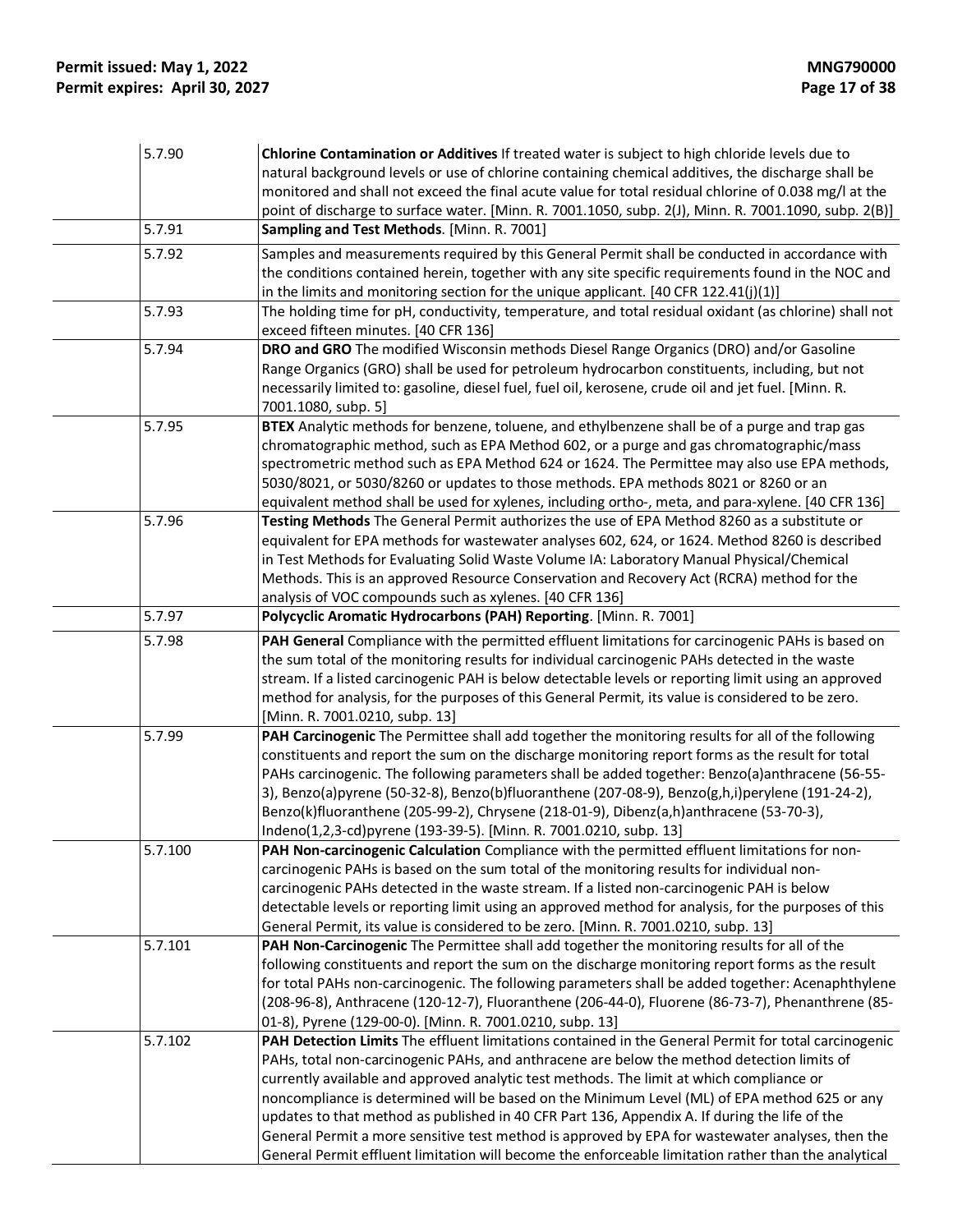|         | detection limit. [Minn. R. 7001.0210, subp. 13]                                                                                                                                              |
|---------|----------------------------------------------------------------------------------------------------------------------------------------------------------------------------------------------|
| 5.7.103 | Sampling Frequency. [Minn. R. 7001.0210, subp. 13]                                                                                                                                           |
| 5.7.104 | The monitoring frequency for Category I and II applicants shall be no less frequent than quarterly, or                                                                                       |
|         | as otherwise directed on the limits and monitor page established for the covered applicant. [Minn.                                                                                           |
|         | R. 7001.0150, subp. 2(B)]                                                                                                                                                                    |
| 5.7.105 | The monitoring frequency for Category III applicants shall be monthly, or as otherwise directed on                                                                                           |
|         | the limits and monitor page established for the covered applicant. [Minn. R. 7001.0150, subp. 2(B)]                                                                                          |
| 5.7.106 | Monitoring Reductions A request for a reduction in the monitoring frequency may be submitted by                                                                                              |
|         | the Permittee if sufficient sampling and monitoring results demonstrated that the reduced                                                                                                    |
|         | monitoring will ensure proper system operation and compliance with the terms and conditions of                                                                                               |
|         | the General Permit. The reduced monitoring frequency shall be:                                                                                                                               |
|         | A. No less than quarterly;                                                                                                                                                                   |
|         | B. Be reflected on the limits and monitoring page of the General Permit; and                                                                                                                 |
|         | C. Effective as of the date the Permittee's coverage is modified. Permit modification forms and fees                                                                                         |
|         | would be required to be submitted with the request. [Minn. R. 7001.0170, subp. B]                                                                                                            |
| 5.7.107 | If the Permittee monitors more frequently than required, the results and the frequency of analyses                                                                                           |
| 5.7.108 | shall be reported on the eDMR form(s) for the reporting period(s). [Minn. R. 7001.1090, subp. 1]<br>Sampling Location Requirements. [Minn. R. 7001]                                          |
|         |                                                                                                                                                                                              |
| 5.7.109 | Surface water discharge samples taken to demonstrate compliance with the surface water effluent                                                                                              |
|         | limitations contained herein shall be taken at the point of discharge from the treatment system                                                                                              |
|         | prior to combining with any other waste stream or the receiving water. [Minn. R. 7001.1080, subp.                                                                                            |
| 5.7.110 | $\mathbf{2}$<br>Wastewater samples for land application discharges shall be taken at the point representative of                                                                             |
|         | the discharge to the land application site for Category I and II waste streams. [Minn. R. 7001.1080,                                                                                         |
|         | subp. $2]$                                                                                                                                                                                   |
| 5.7.111 | Permit Coverage Changes. [Minn. R. 7001.0210]                                                                                                                                                |
|         |                                                                                                                                                                                              |
|         |                                                                                                                                                                                              |
| 5.7.112 | Transfer of General Permit Coverage. [Minn. R. 7001]                                                                                                                                         |
| 5.7.113 | Pursuant to 40 CFR Part 122.61(b), coverage under this General Permit may be transferred in case                                                                                             |
|         | of a change of ownership of land, responsible party, or discharge facility provided the existing                                                                                             |
|         | discharger notifies the MPCA at least 30 days before the proposed transfer date, and the notice                                                                                              |
|         | includes a written agreement between the existing and proposed new discharger containing a                                                                                                   |
|         | specific date of transfer of coverage, responsibility for compliance with this General Permit and                                                                                            |
|         | liability between them. Application forms may be downloaded from the MPCA web site to<br>commence the permit transfer process. An application fee is not required for this modification. [40 |
|         | CFR 122.61(b), Minn. R. 7001.0170, subp. G, Minn. R. 7001.0190]                                                                                                                              |
| 5.7.114 | Transfer of General Permit coverage to the MPCA is not subject to the written consent of the                                                                                                 |
|         | existing applicant. [40 CFR 122.61(b), Minn. R. 7001.0190]                                                                                                                                   |
| 5.7.115 | General Permit Modifications. [Minn. R. 7001.0160]                                                                                                                                           |
| 5.7.116 | Coverage under this General Permit may be modified, revoked, and reissued, or terminated for                                                                                                 |
|         | cause pursuant to 40 CFR Parts 122.62 and 122.63. Reasons for modification may include new                                                                                                   |
|         | information on the impact of discharges regulated under this General Permit became available;                                                                                                |
|         | promulgation of new effluent limitation guidelines; adoption of new policies, regulations, and/or                                                                                            |
|         | water quality objectives; and/or judicial decisions affecting the requirements of the General Permit.                                                                                        |
|         | [40 CFR 122.62, 40 CFR 122.63, Minn. R. 7001.0170, Minn. R. 7001.0190]                                                                                                                       |
| 5.7.117 | The permit change request form can be found at: https://www.pca.state.mn.us/water/wastewater-                                                                                                |
|         | permit-forms. [Minn. R. 7001]                                                                                                                                                                |
| 5.7.118 | Termination of General Permit Coverage. [Minn. R. 7001]                                                                                                                                      |
| 5.7.119 | Upon completion of the remediation activity or dewatering operations, the covered applicant shall                                                                                            |
|         | submit a request for termination of general permit coverage using the Notification of Permit                                                                                                 |
|         | Termination e-services. Guidance is available on the MPCA website at:                                                                                                                        |
| 5.7.120 | https://www.pca.state.mn.us/sites/default/files/p-gen1-18.pdf. [Minn. Stat. ch. 116.07]<br>All discharges shall cease before a termination request form is submitted to the MPCA. Any        |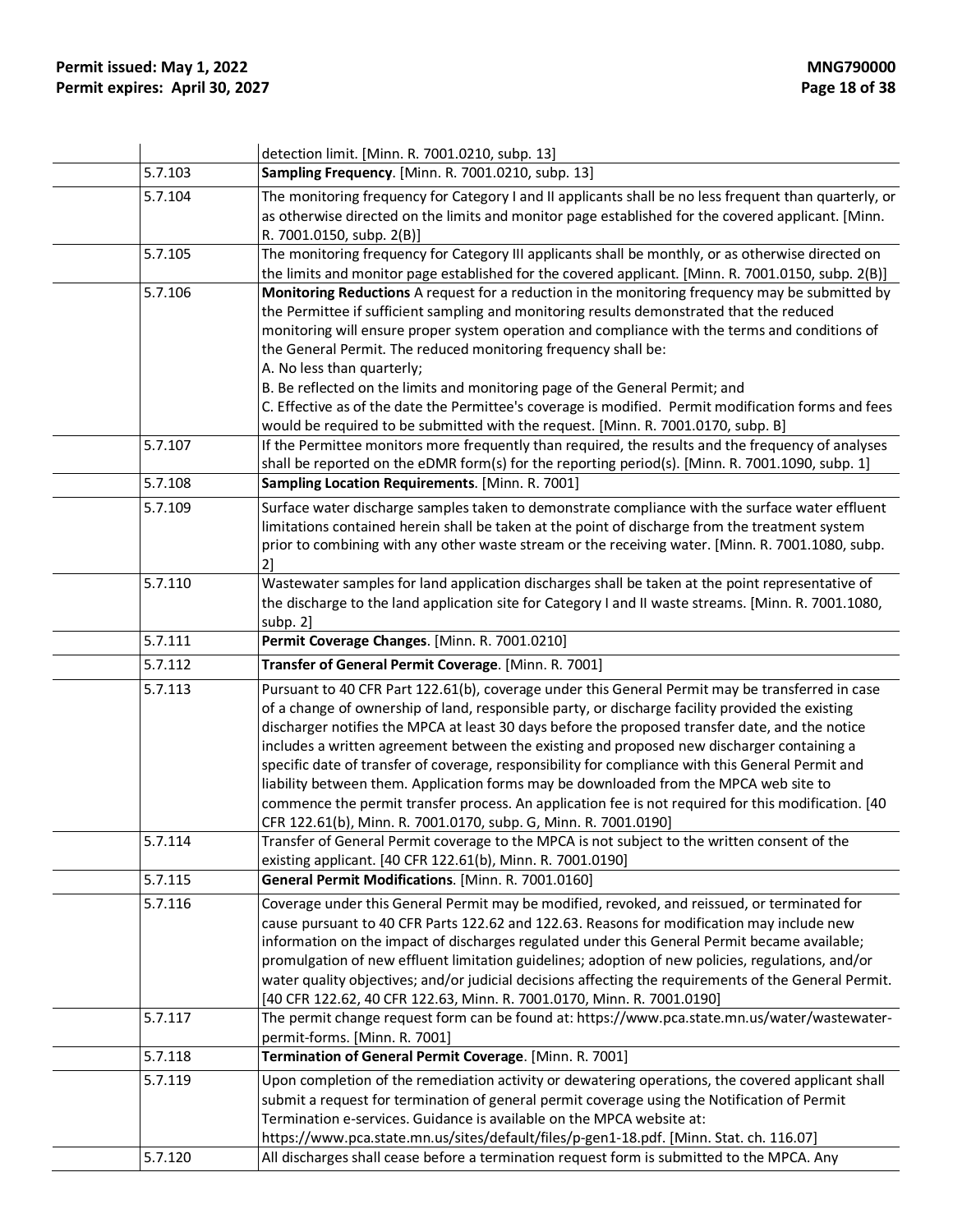|         | discharge of pollutants to surface or groundwaters or land on or after the date of submittal shall be<br>considered a violation of the Clean Water Act unless authorized by another NPDES permit. All land<br>disturbances or alterations that are a result of the activities covered under this permit must be<br>stabilized prior to submittal for closure, or the closure of those areas must have coverage under<br>another NPDES permit. [Minn. Stat. ch. 116.07]                                                                        |
|---------|-----------------------------------------------------------------------------------------------------------------------------------------------------------------------------------------------------------------------------------------------------------------------------------------------------------------------------------------------------------------------------------------------------------------------------------------------------------------------------------------------------------------------------------------------|
| 5.7.121 | The terms and conditions of the General Permit remain in full force and effect including the<br>payment of the annual fee, until General Permit coverage has been formally terminated by the<br>MPCA. [Minn. R. 7002]                                                                                                                                                                                                                                                                                                                         |
| 5.7.122 | Total Facility Requirements. [Minn. R. 7001]                                                                                                                                                                                                                                                                                                                                                                                                                                                                                                  |
| 5.7.123 | Definitions. Refer to the Permit User's Manual found on the MPCA's website<br>(https://www.pca.state.mn.us) for standard definitions. [Minn. R. 7001]                                                                                                                                                                                                                                                                                                                                                                                         |
| 5.7.124 | Incorporation by Reference. This permit incorporates the following applicable federal and state<br>laws applicable to the Permittee and enforceable parts of this permit: 40 CFR pts. 122.41, 122.42,<br>136, 403 and 503; Minn. R. chs. 7001, 7041, 7045, 7050, 7052, 7053, 7060, and 7080; and Minn.<br>Stat. chs. 115 and 116. [Minn. R. 7001]                                                                                                                                                                                             |
| 5.7.125 | Permittee Responsibility. The Permittee shall perform the actions or conduct the activity<br>authorized by this permit in compliance with the conditions of the permit and, if required, in<br>accordance with the plans and specifications approved by the MPCA. [Minn. R. 7001.0150, subp.<br>$3(E)$ ]                                                                                                                                                                                                                                      |
| 5.7.126 | Toxic Discharges Prohibited. Whether or not this permit includes effluent limitations for toxic<br>pollutants, the Permittee shall not discharge a toxic pollutant except according to 40 CFR pts. 400 to<br>460 and Minn. R. chs. 7050, 7052, 7053 and any other applicable MPCA rules. [Minn. R. 7001.1090,<br>subp. $1(A)$ ]                                                                                                                                                                                                               |
| 5.7.127 | Nuisance Conditions Prohibited. The Permittee's discharge shall not cause any nuisance conditions<br>including, but not limited to: floating solids, scum and visible oil film, excessive suspended solids,<br>material discoloration, obnoxious odors, gas ebullition, deleterious sludge deposits, undesirable<br>slimes or fungus growths, aquatic habitat degradation, excessive growths of aquatic plants, acutely<br>toxic conditions to aquatic life, or other adverse impact on the receiving water. [Minn. R.<br>7050.0210, subp. 2] |
| 5.7.128 | Property Rights. This permit does not convey a property right or an exclusive privilege. [Minn. R.<br>7001.0150, subp. 3(C)]                                                                                                                                                                                                                                                                                                                                                                                                                  |
| 5.7.129 | Liability Exemption. In issuing this permit, the State and the MPCA assume no responsibility for<br>damage to persons, property, or the environment caused by the activities of the Permittee in the<br>conduct of its actions, including those activities authorized, directed, or undertaken under this<br>permit. To the extent the State and the MPCA may be liable for the activities of its employees, that<br>liability is explicitly limited to that provided in the Tort Claims Act. [Minn. R. 7001.0150, subp. 3(O)]                |
| 5.7.130 | The MPCA's issuance of this permit does not obligate the MPCA to enforce local laws, rules, or plans<br>beyond what Minnesota statutes authorize. [Minn. R. 7001.0150, subp. 3(D)]                                                                                                                                                                                                                                                                                                                                                            |
| 5.7.131 | Liabilities. The MPCA's issuance of this permit does not release the Permittee from any liability,<br>penalty, or duty imposed by Minnesota or federal statutes or rules or local ordinances, except the<br>obligation to obtain the permit. [Minn. R. 7001.0150, subp. 3(A)]                                                                                                                                                                                                                                                                 |
| 5.7.132 | The issuance of this permit does not prevent the future adoption by the MPCA of pollution control<br>rules, standards, or orders more stringent than those now in existence and does not prevent the<br>enforcement of these rules, standards, or orders against the Permittee. [Minn. R. 7001.0150, subp.<br>3(B)]                                                                                                                                                                                                                           |
| 5.7.133 | Severability. The provisions of this permit are severable and, if any provisions of this permit or the<br>application of any provision of this permit to any circumstance are held invalid, the application of<br>such provision to other circumstances and the remainder of this permit shall not be affected<br>thereby. [Minn. R. 7001]                                                                                                                                                                                                    |
| 5.7.134 | Compliance with Other Rules and Statutes. The Permittee shall comply with all applicable air<br>quality, solid waste, and hazardous waste statutes and rules in the operation and maintenance of<br>the facility. [Minn. R. 7001]                                                                                                                                                                                                                                                                                                             |
| 5.7.135 | Inspection and Entry. When authorized by Minn. Stat. ch. 115.04, 115B.17, subd. 4, and 116.091,                                                                                                                                                                                                                                                                                                                                                                                                                                               |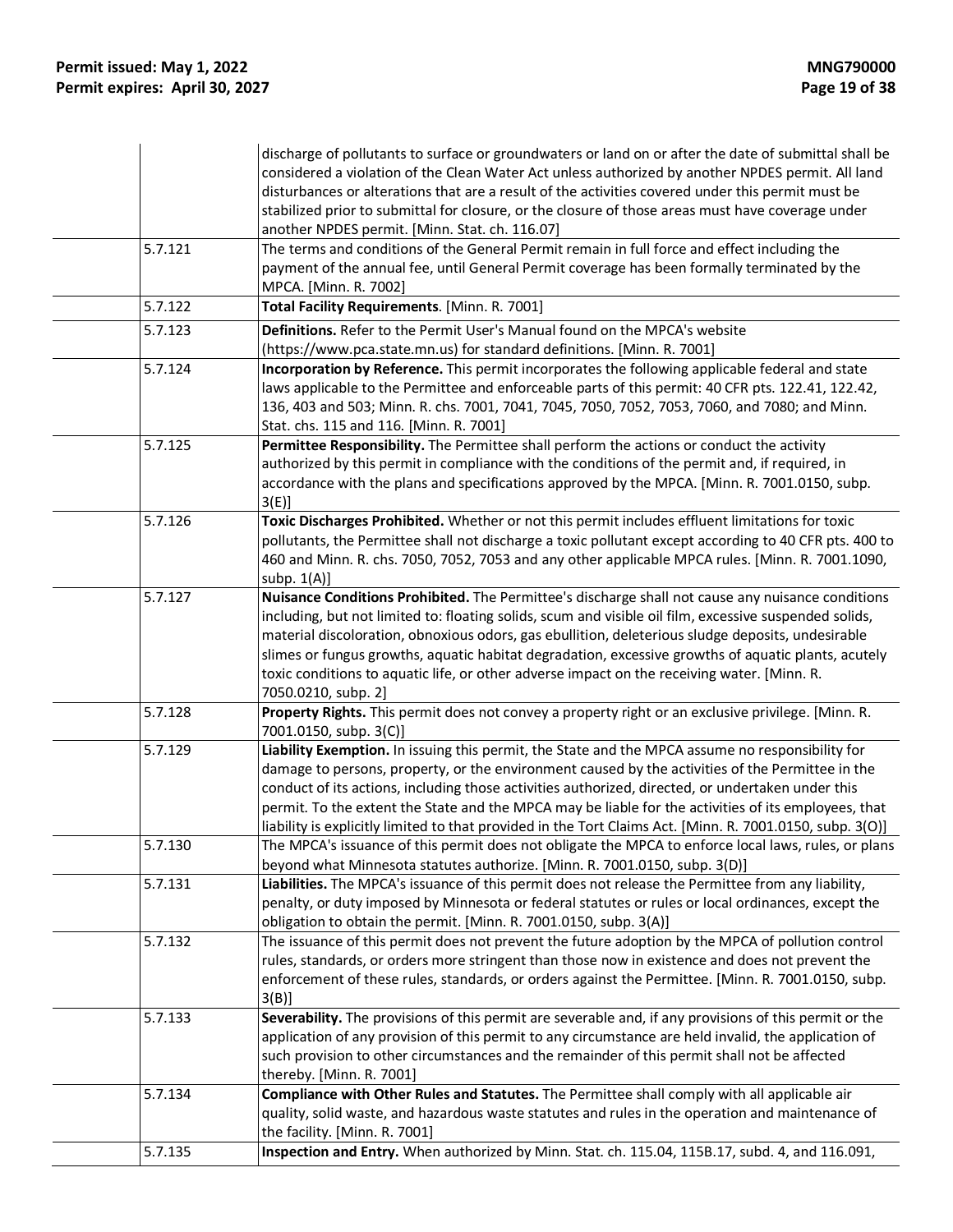|         | and upon presentation of proper credentials, the Permittee shall allow the MPCA, or an authorized<br>employee or agent of the MPCA, to enter at reasonable times upon the property of the Permittee to<br>examine and copy books, papers, records, or memoranda pertaining to the construction,<br>modification, or operation of the facility covered by the permit or pertaining to the activity covered<br>by the permit; and to conduct surveys and investigations, including sampling or monitoring,<br>pertaining to the construction, modification, or operation of the facility covered by the permit or<br>pertaining to the activity covered by the permit. [Minn. R. 7001.0150, subp. 3(I)]                                                                                                |
|---------|------------------------------------------------------------------------------------------------------------------------------------------------------------------------------------------------------------------------------------------------------------------------------------------------------------------------------------------------------------------------------------------------------------------------------------------------------------------------------------------------------------------------------------------------------------------------------------------------------------------------------------------------------------------------------------------------------------------------------------------------------------------------------------------------------|
| 5.7.136 | Control Users. The Permittee shall regulate the users of its facility to prevent the introduction of<br>pollutants or materials that may result in the inhibition or disruption of the conveyance system,<br>treatment facility or processes, or disposal system that would contribute to the violation of the<br>conditions of this permit or any federal, state, or local law or regulation. [Minn. R. 7001.0150, subp.<br>$3(F)$ ]                                                                                                                                                                                                                                                                                                                                                                |
| 5.7.137 | Sampling . [Minn. R. 7001]                                                                                                                                                                                                                                                                                                                                                                                                                                                                                                                                                                                                                                                                                                                                                                           |
| 5.7.138 | Representative Sampling. The Permittee shall conduct samples and measurements required by this<br>permit as specified in this permit and shall be representative of the discharge or monitored activity.<br>[Minn. R. 7001.0150, subp. 2(B)]                                                                                                                                                                                                                                                                                                                                                                                                                                                                                                                                                         |
| 5.7.139 | Additional Sampling. If the Permittee monitors more frequently than required, they shall report the<br>results and the frequency of monitoring on their eDMR for that reporting period. [Minn. R.<br>7001.1090, subp. 1(E)]                                                                                                                                                                                                                                                                                                                                                                                                                                                                                                                                                                          |
| 5.7.140 | Certified/Accredited Laboratory. A laboratory accredited by the Minnesota Department of Health<br>[Minn. R. 4740.2010 through Minn. R. 4740.2120] and/or certified by the MPCA [Minn. R.<br>7001.4310 through Minn. R. 7001.4390] shall conduct analyses required by this permit, unless<br>approved in writing by the MPCA. A certified/accredited laboratory does not need to complete<br>analyses of dissolved oxygen, pH, temperature, specific conductance, and total residual oxidants<br>(chlorine, bromine). Those analyses shall comply with 40 CFR pt. 136. Dissolved oxygen, pH, and<br>total residual oxidants must be performed on-site. Follow the manufacturer's specifications for<br>equipment maintenance and use. [Minn. R. 4740.2010-4740.2120, Minn. R. 7001.4310-7001.4390]    |
| 5.7.141 | Sample Preservation and Procedure. Sample preservation and test procedures for the analysis of<br>pollutants shall conform to 40 CFR pt. 136 and Minn. R. 7041.3200. [Minn. R. 7001.0150, subp. 2(B),<br>Minn. R. 7041.3200]                                                                                                                                                                                                                                                                                                                                                                                                                                                                                                                                                                         |
| 5.7.142 | Equipment Calibration. The Permittee shall check and/or calibrate flow meters, pumps, flumes, lift<br>stations, or other flow monitoring equipment used for purposes of determining compliance (within<br>plus or minus ten percent of the true flow values) with permit requirements at least twice annually.<br>[Minn. R. 7001.0150, subp. 2(B & C)]                                                                                                                                                                                                                                                                                                                                                                                                                                               |
| 5.7.143 | Maintain Records. The Permittee shall keep the records required by this permit for at least three<br>years, including any calculations, original recordings from automatic monitoring instruments, and<br>laboratory sheets. The Permittee shall extend these record retention periods upon request of the<br>MPCA. The Permittee shall maintain records for each sample and measurement. The records shall<br>include the following information:<br>A. The exact place, date, and time of the sample or measurement;<br>B. The date of analysis;<br>C. The name of the person who performed the sample collection, measurement, analysis, or<br>calculation;<br>D. The analytical techniques, procedures, and methods used; and<br>E. The results of the analysis. [Minn. R. 7001.0150, subp. 2(C)] |
| 5.7.144 | Completing Reports. The Permittee shall submit the results of the required sampling and<br>monitoring activities on the forms provided, specified, or approved by the MPCA. The Permittee<br>shall record the information in the specified areas on those forms and in the units specified.<br>Required forms may include a Sample Values Form. If required, the Permittee shall record individual<br>values for each sample and measurement on the Sample Values Form provided by the MPCA. The<br>Permittee shall submit Sample Values Form with the appropriate eDMRs. The Permittee may design<br>and use their own Sample Values Form; however, the Permittee shall not use their form until the                                                                                                |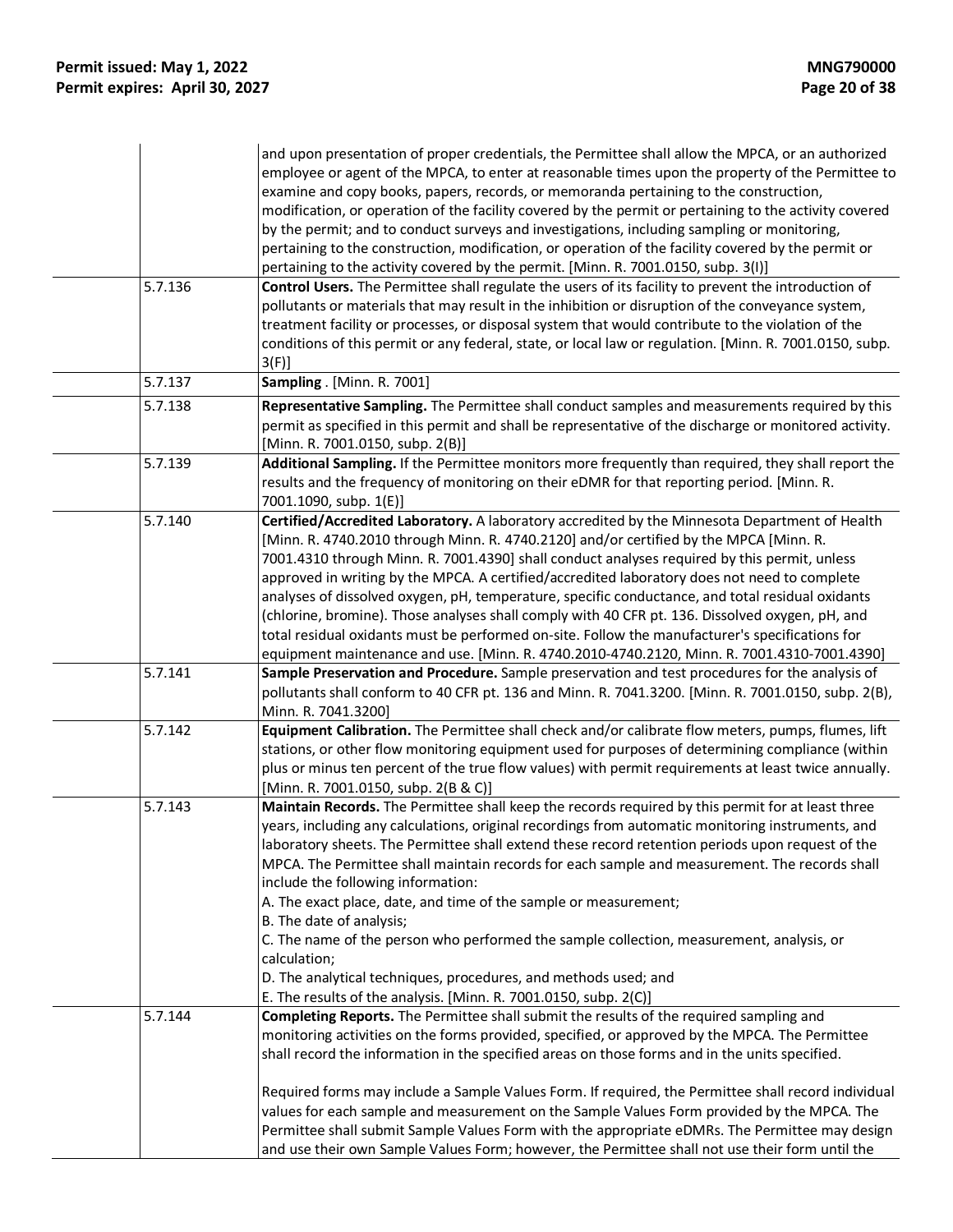|         | MPCA reviews and approves the form.                                                                                                                                                                                                                                                                                                                                                                                                                                                                                                                                                                                                                                                                                                             |
|---------|-------------------------------------------------------------------------------------------------------------------------------------------------------------------------------------------------------------------------------------------------------------------------------------------------------------------------------------------------------------------------------------------------------------------------------------------------------------------------------------------------------------------------------------------------------------------------------------------------------------------------------------------------------------------------------------------------------------------------------------------------|
|         | Note: The Permittee shall also record required summary information on their eDMR. Permittee<br>submitted summary information contained only on the Sample Values Form does not comply with<br>reporting requirements. [Minn. R. 7001.0150, subp. 2(B), Minn. R. 7001.1090, subp. 1(D)]                                                                                                                                                                                                                                                                                                                                                                                                                                                          |
| 5.7.145 | Submitting Reports. The Permittee shall submit eDMRs, Sample Values Forms, and other<br>supplemental attachment forms via MPCA e-Services after the MPCA approves their authorization<br>request.                                                                                                                                                                                                                                                                                                                                                                                                                                                                                                                                               |
|         | The Permittee shall electronically submit eDMRs, Sample Values Forms, and other supplemental<br>attachment forms by the 21st day of the month following the sampling period or otherwise as<br>specified in this permit. The Permittee shall complete eDMR submittal on or before 11:59 PM of the<br>21st day of the month following the sampling period or as otherwise specified in this permit. The<br>Permittee shall submit an eDMR for each required station even if no discharge occurred during the<br>reporting period.                                                                                                                                                                                                                |
|         | The Permittee shall submit other reports required by this permit electronically or by mail. The<br>Permittee shall submit reports by the date specified in this permit. For electronic submittals, the<br>Permittee shall submit on or before 11:59 PM on the date specified in this permit. For mailed<br>submittals, the Permittee shall ensure that submittals via U.S. Postal Service or other hand delivery<br>method contain postmarks by the date specified in this permit.                                                                                                                                                                                                                                                              |
|         | Electronically:<br>wq.submittals.mpca@state.mn.us<br>Include Water quality submittals form: www.pca.state.mn.us/sites/default/files/wq-wwprm7-<br>71.docx                                                                                                                                                                                                                                                                                                                                                                                                                                                                                                                                                                                       |
|         | Or by mail:<br>Attention: WQ Submittals Center<br>Minnesota Pollution Control Agency<br>520 Lafayette Road North<br>St. Paul, MN 55155-4191. [Minn. R. 7001.0150, subp. 2(B), Minn. R. 7001.0150, subp. 3(H)]                                                                                                                                                                                                                                                                                                                                                                                                                                                                                                                                   |
| 5.7.146 | Incomplete or Incorrect Reports. The Permittee shall immediately submit an electronically<br>amended report or eDMR to the MPCA upon discovery by the Permittee or notification by the<br>MPCA that it has submitted an incomplete or incorrect report or eDMR. The amended report or<br>eDMR shall contain the missing or corrected data along with a comment on the eDMR explaining<br>the circumstances of the incomplete or incorrect report. If it is impossible to amend the report or<br>eDMR electronically, the Permittee shall immediately notify the MPCA and the MPCA will provide<br>direction for the amendment submittals. [Minn. R. 7001.0150, subp. 3(G)]                                                                      |
| 5.7.147 | Required Signatures. The Permittee or the duly authorized representative of the Permittee shall<br>sign all eDMRs, forms, reports, and other documents submitted to the MPCA per Minn. R.<br>7001.0150, subp. 2(D). The person or persons who sign the eDMRs, forms, reports, or other<br>documents shall certify that he or she understands and complies with the certification requirements<br>of Minn. R. chs. 7001.0070 and 7001.0540, including the penalties for submitting false information.<br>A registered professional engineer shall certify technical documents, such as design drawings and<br>specifications, and engineering studies submitted as part of a permit application or by permit<br>conditions. [Minn. R. 7001.0540] |
| 5.7.148 | Reporting Limit (RL). The Permittee shall report monitoring results below the RL of a particular<br>instrument as "<" the value of the RL. For example, if an instrument has a RL of 0.1 mg/L and a<br>parameter is not detected at a value of 0.1 mg/L or greater, the Permittee shall report the<br>concentration as "< 0.1 mg/L." The Permittee shall not use "non-detected," "undetected," "below<br>detection limit," or "zero" when reporting results. The MPCA considers these terms as permit<br>reporting violations.                                                                                                                                                                                                                  |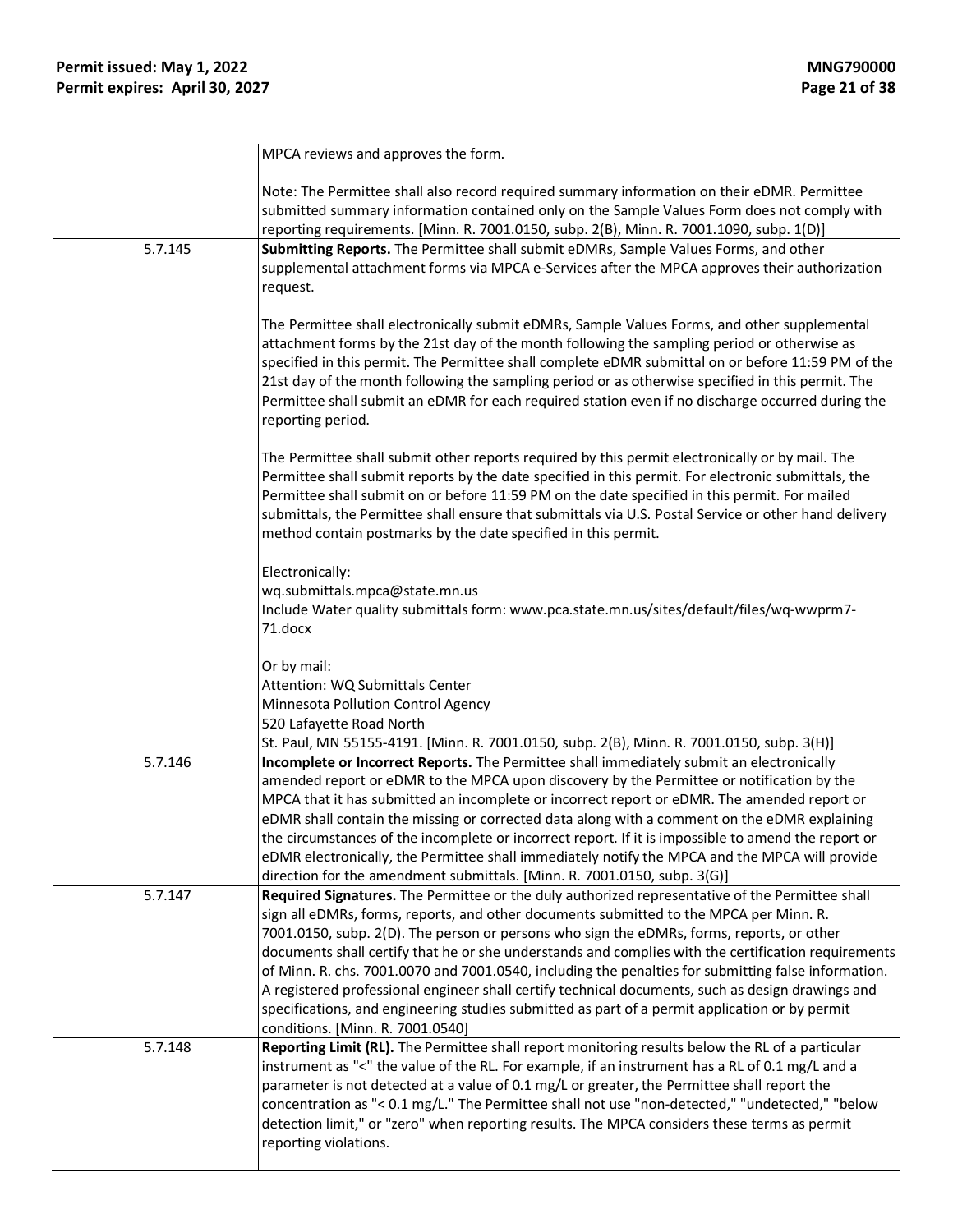|         | Where sample values are less than the RL and the permit requires reporting of an average, the<br>Permittee shall calculate the average as follows:<br>A. If some values are less than (<) the RL, substitute zero for all non-detectable values to use in the<br>average calculation;<br>B. If all values are less than $\left\langle \cdot \right\rangle$ the RL, calculate the average and report as $\lt$ the RL average<br>concentration; and<br>C. To calculate a mass loading with a less than $\leq$ the RL concentration, use the RL value in the<br>calculation and then add the "<" to the product of the concentration and the volume. [Minn. R.<br>7001.0150, subp. 2(B)]                                                                                               |
|---------|-------------------------------------------------------------------------------------------------------------------------------------------------------------------------------------------------------------------------------------------------------------------------------------------------------------------------------------------------------------------------------------------------------------------------------------------------------------------------------------------------------------------------------------------------------------------------------------------------------------------------------------------------------------------------------------------------------------------------------------------------------------------------------------|
| 5.7.149 | Records. The Permittee shall, when requested by the MPCA, submit within a reasonable time the<br>information and reports that are relevant to the control of pollution regarding the construction,<br>modification, or operation of the facility covered by the permit or regarding the conduct of the<br>activity covered by the permit. [Minn. R. 7001.0150, subp. 3(H)]                                                                                                                                                                                                                                                                                                                                                                                                          |
| 5.7.150 | Confidential Information. Except for data determined to be confidential according to Minn. Stat. ch.<br>116.075, subd. 2, all reports required by this permit are available for public inspection. The MPCA<br>does not consider effluent data confidential. To request the MPCA maintain data as confidential,<br>the Permittee shall follow Minn. R. 7000.1300. [Minn. R. 7000.1300]                                                                                                                                                                                                                                                                                                                                                                                              |
| 5.7.151 | Noncompliance and Enforcement. [Minn. R. 7001]                                                                                                                                                                                                                                                                                                                                                                                                                                                                                                                                                                                                                                                                                                                                      |
| 5.7.152 | Subject to Enforcement Action and Penalties. Noncompliance with a term or condition of this<br>permit subjects the Permittee to penalties provided by federal and state law set forth in section 309<br>of the Clean Water Act; United States Code, title 33, section 1319, as amended; and in Minn. Stat.<br>ch. 115.071 and 116.072, including monetary penalties, imprisonment, or both. [Minn. R.<br>7001.1090, subp. 1(B)]                                                                                                                                                                                                                                                                                                                                                     |
| 5.7.153 | Criminal Activity. The Permittee shall not knowingly make a false statement, representation, or<br>certification in a record or other document submitted to the MPCA. A person who falsifies a report<br>or document submitted to the MPCA, or tampers with, or knowingly renders inaccurate a<br>monitoring device or method that requires maintenance under this permit is subject to criminal and<br>civil penalties provided by federal and state law. [Minn. R. 7001.0150, subp. 3(G), Minn. R.<br>7001.1090, subp. 1(G & H), Minn. Stat. ch. 609.671, subd. 1]                                                                                                                                                                                                                |
| 5.7.154 | Noncompliance Defense. It shall not be a defense for the Permittee in an enforcement action that it<br>would have been necessary to halt or reduce the permitted activity in order to maintain compliance<br>with the conditions of this permit. [40 CFR 122.41(c)]                                                                                                                                                                                                                                                                                                                                                                                                                                                                                                                 |
| 5.7.155 | Effluent Violations. If sampling by the Permittee indicates a violation of any discharge limitation<br>specified in this permit, the Permittee shall immediately make every effort to verify the violation by<br>collecting additional samples, if appropriate, investigate the cause of the violation, and take action<br>to prevent future violations.                                                                                                                                                                                                                                                                                                                                                                                                                            |
|         | If the Permittee discovers that noncompliance with a condition of the permit occurred and that the<br>noncompliance could endanger human health, public drinking water supplies, or the environment,<br>the Permittee shall within 24 hours of the discovery of the noncompliance orally notify the<br>Commissioner and submit a written description of the noncompliance within five days of the<br>discovery.                                                                                                                                                                                                                                                                                                                                                                     |
|         | If the Permittee discovers other noncompliance that does not explicitly endanger human health,<br>public drinking water supplies, or the environment, the Permittee shall report the description of<br>noncompliance within 30 days of the discovery. If no eDMR is required within 30 days, the<br>Permittee shall submit a written report including the description of noncompliance within 30 days<br>of the discovery of the noncompliance. This description shall include the following information:<br>A. A description of the event including volume, duration, monitoring results, and receiving waters;<br>B. The cause of the event;<br>C. The steps taken to reduce, eliminate, and prevent reoccurrence of the event;<br>D. The exact dates and times of the event; and |
|         | E. Steps taken to reduce any adverse impact resulting from the event. [Minn. R. 7001.0150, subp.                                                                                                                                                                                                                                                                                                                                                                                                                                                                                                                                                                                                                                                                                    |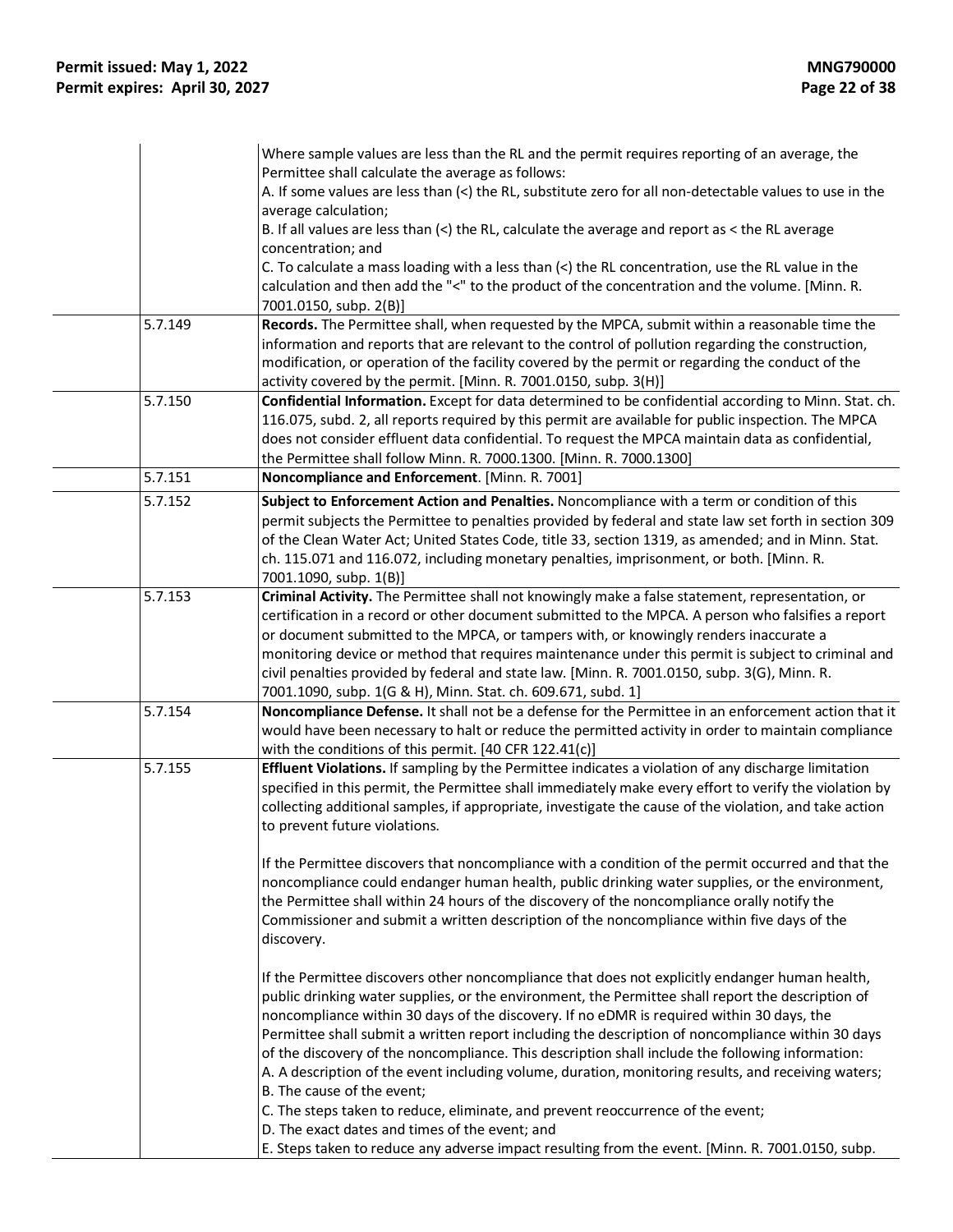|         | $3(K)$ ]                                                                                                                                                                                                                                                                                                                                                                                                                                                                                                                                                                                                                                                                                                                                                                                                                                                                                                                                                                                                                                                                                                                                                                                                                                                                                                                                                                                                                                                                                                                                                                                                                                                                                                                                                                                                                                                                                                              |
|---------|-----------------------------------------------------------------------------------------------------------------------------------------------------------------------------------------------------------------------------------------------------------------------------------------------------------------------------------------------------------------------------------------------------------------------------------------------------------------------------------------------------------------------------------------------------------------------------------------------------------------------------------------------------------------------------------------------------------------------------------------------------------------------------------------------------------------------------------------------------------------------------------------------------------------------------------------------------------------------------------------------------------------------------------------------------------------------------------------------------------------------------------------------------------------------------------------------------------------------------------------------------------------------------------------------------------------------------------------------------------------------------------------------------------------------------------------------------------------------------------------------------------------------------------------------------------------------------------------------------------------------------------------------------------------------------------------------------------------------------------------------------------------------------------------------------------------------------------------------------------------------------------------------------------------------|
| 5.7.156 | Upset Defense. In the event of temporary noncompliance with applicable effluent limitation(s)<br>resulting from an upset at the Permittee's facility due to factors beyond the control of the<br>Permittee, the Permittee has an affirmative defense to an enforcement action brought by the MPCA<br>as a result of the noncompliance if the Permittee demonstrates by a preponderance of competent<br>evidence:<br>A. The specific cause of the upset;                                                                                                                                                                                                                                                                                                                                                                                                                                                                                                                                                                                                                                                                                                                                                                                                                                                                                                                                                                                                                                                                                                                                                                                                                                                                                                                                                                                                                                                               |
|         | B. That the upset was unintentional;                                                                                                                                                                                                                                                                                                                                                                                                                                                                                                                                                                                                                                                                                                                                                                                                                                                                                                                                                                                                                                                                                                                                                                                                                                                                                                                                                                                                                                                                                                                                                                                                                                                                                                                                                                                                                                                                                  |
|         | C. That the upset resulted from factors beyond the reasonable control of the Permittee and did not<br>result from operational error, improperly designed treatment facilities, inadequate treatment<br>facilities, lack of preventative maintenance, or increases in production which are beyond the design<br>capability of the treatment facilities;<br>D. That at the time of the upset the facility was being properly operated;                                                                                                                                                                                                                                                                                                                                                                                                                                                                                                                                                                                                                                                                                                                                                                                                                                                                                                                                                                                                                                                                                                                                                                                                                                                                                                                                                                                                                                                                                  |
|         | E. That the Permittee properly notified the Commissioner of the upset in accordance with Minn. R.                                                                                                                                                                                                                                                                                                                                                                                                                                                                                                                                                                                                                                                                                                                                                                                                                                                                                                                                                                                                                                                                                                                                                                                                                                                                                                                                                                                                                                                                                                                                                                                                                                                                                                                                                                                                                     |
|         | 7001.1090, subp. 1(I); and<br>F. That the Permittee implemented the remedial measures required by Minn. R. 7001.0150, subp.                                                                                                                                                                                                                                                                                                                                                                                                                                                                                                                                                                                                                                                                                                                                                                                                                                                                                                                                                                                                                                                                                                                                                                                                                                                                                                                                                                                                                                                                                                                                                                                                                                                                                                                                                                                           |
| 5.7.157 | 3(J). [Minn. R. 7001.1090]<br>Release. [Minn. R. 7001]                                                                                                                                                                                                                                                                                                                                                                                                                                                                                                                                                                                                                                                                                                                                                                                                                                                                                                                                                                                                                                                                                                                                                                                                                                                                                                                                                                                                                                                                                                                                                                                                                                                                                                                                                                                                                                                                |
|         |                                                                                                                                                                                                                                                                                                                                                                                                                                                                                                                                                                                                                                                                                                                                                                                                                                                                                                                                                                                                                                                                                                                                                                                                                                                                                                                                                                                                                                                                                                                                                                                                                                                                                                                                                                                                                                                                                                                       |
| 5.7.158 | Unauthorized Releases of Wastewater Prohibited. This permit prohibits overflows, discharges,<br>spills, or other releases of wastewater or materials to the environment, whether intentional or not,<br>except for discharges from outfalls specifically authorized by this permit. The MPCA will consider<br>the Permittee's compliance with permit requirements, frequency of release, quantity, type,<br>location, and other relevant factors when determining appropriate action. [40 CFR 122.41, Minn.<br>Stat. ch. 115.061]                                                                                                                                                                                                                                                                                                                                                                                                                                                                                                                                                                                                                                                                                                                                                                                                                                                                                                                                                                                                                                                                                                                                                                                                                                                                                                                                                                                     |
| 5.7.159 | Discovery of a Release. Upon discovery of a release, the Permittee shall:                                                                                                                                                                                                                                                                                                                                                                                                                                                                                                                                                                                                                                                                                                                                                                                                                                                                                                                                                                                                                                                                                                                                                                                                                                                                                                                                                                                                                                                                                                                                                                                                                                                                                                                                                                                                                                             |
| 5.7.160 | A. Take all reasonable steps to immediately end the release;<br>B. Notify the Minnesota Department of Public Safety Duty Officer at 1(800)422-0798 or (651)649-<br>5451 (metro area) immediately upon discovery of the release. The Permittee may contact the MPCA<br>during business hours at 1(800)657-3864 or (651)296-6300 (metro area); and<br>C. Recover as rapidly and as thoroughly as possible all substances and materials released or<br>immediately take other action as may be reasonably possible to minimize or abate pollution to<br>waters of the state or potential impacts to human health caused thereby. If the Permittee cannot<br>immediately or completely recover the released materials or substances, the Permittee shall<br>contact the MPCA. If directed by the MPCA, the Permittee shall consult with other local, state, or<br>federal agencies (such as the Minnesota Department of Natural Resources and/or the Wetland<br>Conservation Act authority) for implementation of additional clean up or remediation activities in<br>wetland or other sensitive areas. [Minn. R. 7001.1090]<br>Sampling of a Release. Upon discovery of a release, the Permittee shall:<br>A. Collect representative samples of the release. The Permittee shall sample the release for<br>permitted effluent parameters and other parameters of concern immediately following discovery of<br>the release. The Permittee may contact the MPCA during business hours to discuss the sampling<br>parameters and protocol. In addition, the Permittee shall collect fecal coliform bacteria samples<br>where the Permittee determines that the release contains or may contain sewage. If the Permittee<br>cannot immediately stop the release, the Permittee shall consult with the MPCA regarding<br>additional sampling requirements. The Permittee shall collect samples at least, but not limited to, |
|         | two times per week for as long as the release continues; and<br>B. Submit the sampling results on the Release Report located on the MPCA's website at<br>https://www.pca.state.mn.us/water/discharge-monitoring-reports.<br>The Permittee shall submit the Release Report to the MPCA with the next eDMR or within 30 days,                                                                                                                                                                                                                                                                                                                                                                                                                                                                                                                                                                                                                                                                                                                                                                                                                                                                                                                                                                                                                                                                                                                                                                                                                                                                                                                                                                                                                                                                                                                                                                                           |
| 5.7.161 | whichever is sooner. [Minn. R. 7001.1090]<br><b>Bypass.</b> [Minn. R. 7001]                                                                                                                                                                                                                                                                                                                                                                                                                                                                                                                                                                                                                                                                                                                                                                                                                                                                                                                                                                                                                                                                                                                                                                                                                                                                                                                                                                                                                                                                                                                                                                                                                                                                                                                                                                                                                                           |
| 5.7.162 | Anticipated Bypass. The Permittee may allow any bypass to occur that does not cause effluent                                                                                                                                                                                                                                                                                                                                                                                                                                                                                                                                                                                                                                                                                                                                                                                                                                                                                                                                                                                                                                                                                                                                                                                                                                                                                                                                                                                                                                                                                                                                                                                                                                                                                                                                                                                                                          |
|         |                                                                                                                                                                                                                                                                                                                                                                                                                                                                                                                                                                                                                                                                                                                                                                                                                                                                                                                                                                                                                                                                                                                                                                                                                                                                                                                                                                                                                                                                                                                                                                                                                                                                                                                                                                                                                                                                                                                       |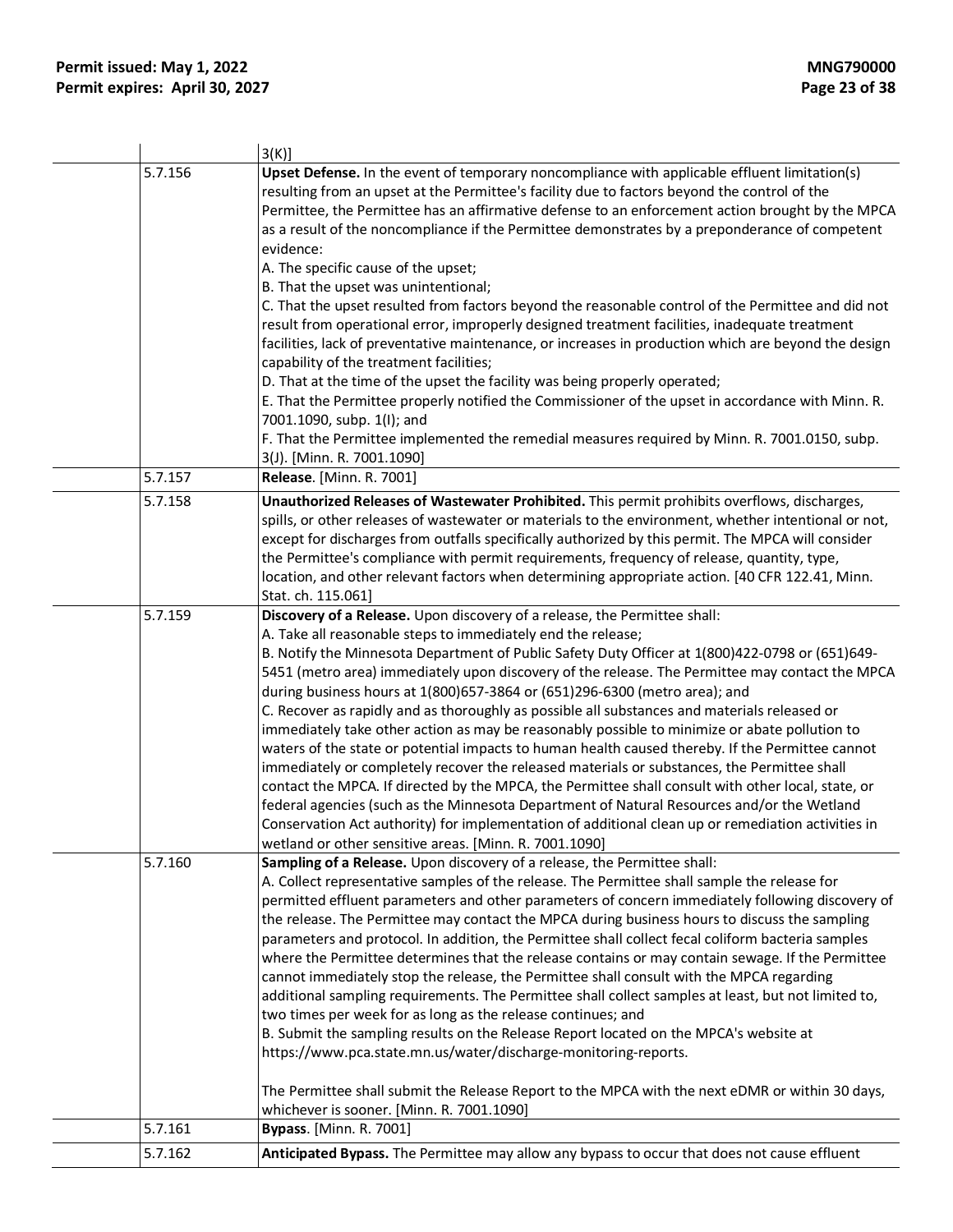|         | limitation exceedances, but only if the bypass is for essential maintenance to assure efficient<br>operation of the facility. The Permittee shall submit prior notice to the MPCA at least ten days<br>before the date of the bypass, if possible. The notice of the need for an anticipated bypass shall<br>include the following information:<br>A. The proposed date and estimated duration of the bypass;<br>B. The alternatives to bypassing; and<br>C. A proposal for effluent sampling during the bypass. Any bypass wastewater shall enter waters of<br>the state from outfalls specifically authorized by this permit. Therefore, the Permittee shall collect<br>samples at the frequency and location identified in this permit or two times per week for as long as<br>the bypass continues, whichever is more frequent. [40 CFR 122.41(m)(2 & 3), Minn. R. 7001.1090,<br>subp. $1(J)$ ]                                                                                                                                                                                                                                                                                                  |
|---------|------------------------------------------------------------------------------------------------------------------------------------------------------------------------------------------------------------------------------------------------------------------------------------------------------------------------------------------------------------------------------------------------------------------------------------------------------------------------------------------------------------------------------------------------------------------------------------------------------------------------------------------------------------------------------------------------------------------------------------------------------------------------------------------------------------------------------------------------------------------------------------------------------------------------------------------------------------------------------------------------------------------------------------------------------------------------------------------------------------------------------------------------------------------------------------------------------|
| 5.7.163 | This permit prohibits all other bypasses. The MPCA may take enforcement action against the<br>Permittee for a bypass, unless the specific conditions described in Minn. R. 7001.1090 subp. 1(K)<br>and 40 CFR 122.41(m)(4)(i) are met.<br>In the event of an unanticipated bypass, the Permittee shall:<br>A. Take all reasonable steps to immediately end the bypass;                                                                                                                                                                                                                                                                                                                                                                                                                                                                                                                                                                                                                                                                                                                                                                                                                               |
|         | B. Notify the Minnesota Department of Public Safety Duty Officer at 1(800)422-0798 or (651)649-<br>5451 (metro area) immediately upon commencement of the bypass. The Permittee may contact the<br>MPCA during business hours at 1(800)657-3864 or (651)296-6300 (metro area);<br>C. Immediately take action as may be reasonably possible to minimize or abate pollution to waters<br>of the state or potential impacts to human health caused thereby. If directed by the MPCA, the<br>Permittee shall consult with other local, state, or federal agencies for implementation of<br>abatement, clean up, or remediation activities; and<br>D. Only allow bypass wastewater as specified in this section to enter waters of the state from<br>outfalls specifically authorized by this permit. The Permittee shall collect samples at the frequency<br>and location identified in this permit or two times per week for as long as the bypass continues,<br>whichever is more frequent. The Permittee shall also follow the reporting requirements for effluent<br>violations as specified in this permit. $[40$ CFR $122.41(m)(4)$ i, Minn. R. 7001.1090, subp. 1(K), Minn.<br>Stat. ch. 115.061] |
| 5.7.164 | Operation and Maintenance. [Minn. R. 7001]                                                                                                                                                                                                                                                                                                                                                                                                                                                                                                                                                                                                                                                                                                                                                                                                                                                                                                                                                                                                                                                                                                                                                           |
| 5.7.165 | The Permittee shall at all times properly operate and maintain the facilities and systems of<br>treatment and control, and the appurtenances related to them which are installed or used by the<br>Permittee to achieve compliance with the conditions of the permit. Proper operation and<br>maintenance includes effective performance, adequate funding, adequate operator staffing and<br>training, and adequate laboratory and process controls, including appropriate quality assurance<br>procedures. The Permittee shall install and maintain appropriate backup or auxiliary facilities if they<br>are necessary to achieve compliance with the conditions of the permit and, for all permits other<br>than hazardous waste facility permits, if these backup or auxiliary facilities are technically and<br>economically feasible. [Minn. R. 7001.0150, subp. 3(F)]                                                                                                                                                                                                                                                                                                                        |
| 5.7.166 | In the event of a reduction or loss of effective treatment of wastewater at the facility, the Permittee<br>shall control production or curtail discharges to the extent necessary to maintain compliance with<br>the terms and conditions of this permit. The Permittee shall continue this control or curtailment<br>until they restore facility treatment processes or until the Permittee provides an alternative method<br>of treatment. [Minn. R. 7001.1090, subp. 1(C)]                                                                                                                                                                                                                                                                                                                                                                                                                                                                                                                                                                                                                                                                                                                        |
| 5.7.167 | Solids Management. The Permittee shall properly store, transport, and manage biosolids, septage,<br>sediments, residual solids, filter backwash, screenings, oil, grease, and other substances so that<br>pollutants do not enter surface waters or groundwaters of the state. The Permittee shall manage<br>solids in accordance with local, state, and federal requirements. [40 CFR 503, Minn. R. 7041]                                                                                                                                                                                                                                                                                                                                                                                                                                                                                                                                                                                                                                                                                                                                                                                           |
| 5.7.168 | Scheduled Maintenance. The Permittee shall schedule maintenance of the treatment works during<br>non-critical water quality periods to prevent water quality degradation, except where the facility<br>requires emergency maintenance to prevent a condition that would be detrimental to water quality<br>or human health. [Minn. R. 7001.0150, subp. 2(B), Minn. R. 7001.0150, subp. 3(F)]                                                                                                                                                                                                                                                                                                                                                                                                                                                                                                                                                                                                                                                                                                                                                                                                         |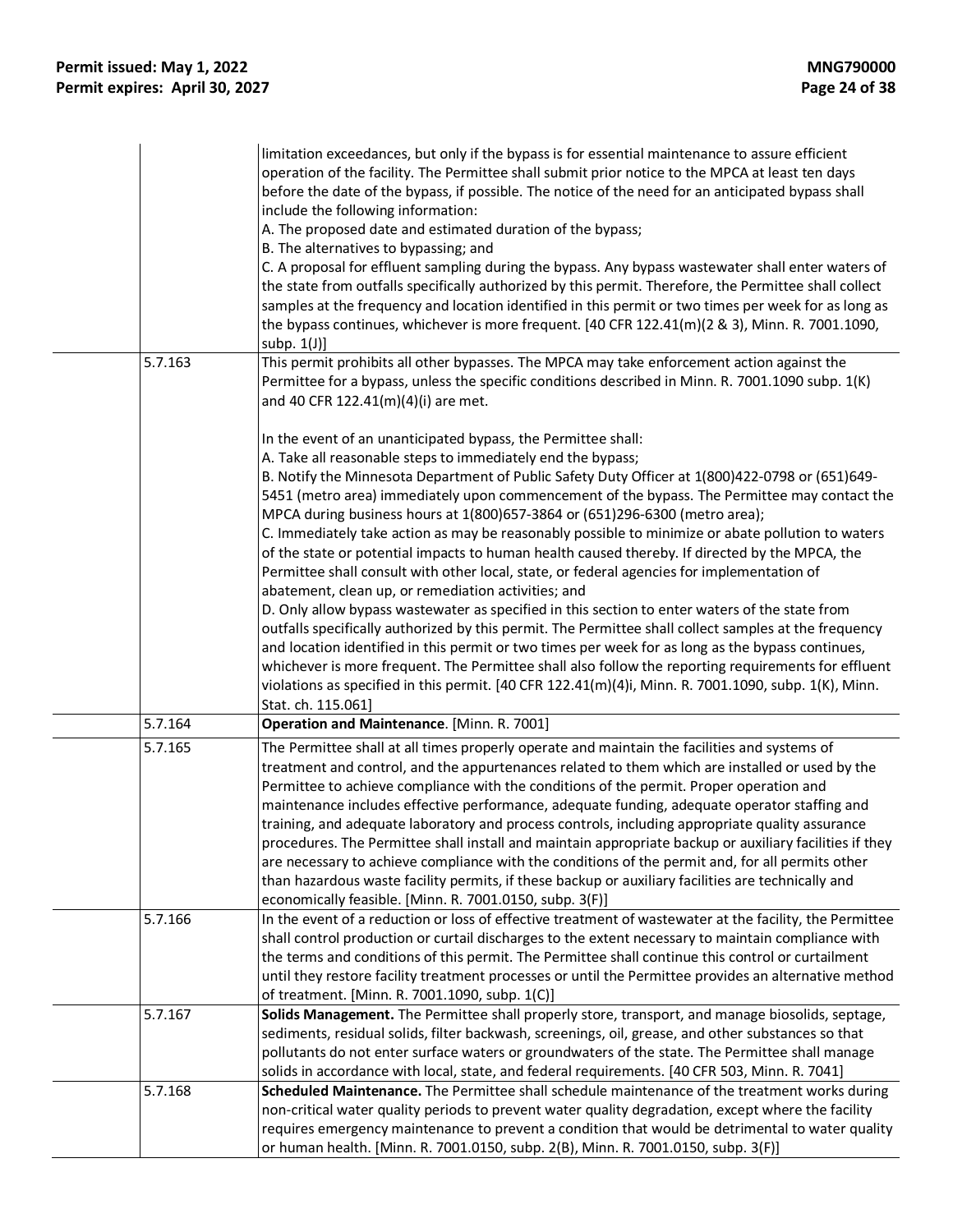| Control Tests. The Permittee shall conduct in-plant control tests at a frequency adequate to ensure<br>compliance with the conditions of this permit. [Minn. R. 7001.0150, subp. 2(B), Minn. R. 7001.0150,<br>subp. $3(F)$ ]                                                                                                                                                                                                                                                                                                                                                                                                                                                                                                                                                                                                                                                                                                                                                                                                                                                                                                             |
|------------------------------------------------------------------------------------------------------------------------------------------------------------------------------------------------------------------------------------------------------------------------------------------------------------------------------------------------------------------------------------------------------------------------------------------------------------------------------------------------------------------------------------------------------------------------------------------------------------------------------------------------------------------------------------------------------------------------------------------------------------------------------------------------------------------------------------------------------------------------------------------------------------------------------------------------------------------------------------------------------------------------------------------------------------------------------------------------------------------------------------------|
| Changes to the Facility or Permit. [Minn. R. 7001]                                                                                                                                                                                                                                                                                                                                                                                                                                                                                                                                                                                                                                                                                                                                                                                                                                                                                                                                                                                                                                                                                       |
| Permit Modifications. Except as provided under Minn. Stat. ch. 115.07, subd. 1 and 3, no person<br>required by statute or rule to obtain a permit may construct, install, modify, or operate the facility<br>to be permitted, nor shall a person commence an activity for which a permit is required by statute<br>or rule until the MPCA issues a written permit for the facility or activity.                                                                                                                                                                                                                                                                                                                                                                                                                                                                                                                                                                                                                                                                                                                                          |
| Permittees that propose to make changes to the facility or discharge that requires permit<br>modification shall follow Minn. R. 7001.0190. If the Permittee cannot determine whether the<br>proposed changes require a permit modification, the Permittee shall contact the MPCA prior to any<br>action. The MPCA recommends that Permittees submit the application for permit modification to<br>the MPCA at least 180 days prior to the planned change. [Minn. R. 7001.0030]<br>This permit does not require plans, specifications, and MPCA approval when maintenance dictates<br>the need for installation of new equipment, provided the equipment is the same design size and has<br>the same design intent. For instance, Permittees can replace a broken pipe, lift station pump,<br>aerator, or blower with the same design-sized equipment without MPCA approval.                                                                                                                                                                                                                                                              |
| If this permit does not expressly authorize the Permittee proposed construction, the MPCA may<br>require a permit modification. If the proposed construction project requires an Environmental<br>Assessment Worksheet under Minn. R. 4410, no construction shall begin until the MPCA issues a<br>negative declaration and the Permittee receives or implements all approvals. [Minn. R. 7001.0030]                                                                                                                                                                                                                                                                                                                                                                                                                                                                                                                                                                                                                                                                                                                                     |
| Report Changes. The Permittee shall give advance notice as soon as possible to the MPCA of any<br>substantial changes in operational procedures, activities that may alter the nature or frequency of<br>the discharge, and/or material factors that may affect compliance with the conditions of this permit.<br>[Minn. R. 7001.0150, subp. 3(M)]                                                                                                                                                                                                                                                                                                                                                                                                                                                                                                                                                                                                                                                                                                                                                                                       |
| Chemical Additives. The Permittee shall receive prior written approval from the MPCA before<br>increasing the use of a chemical additive authorized by this permit, or using a chemical additive not<br>authorized by this permit, in quantities or concentrations that have the potential to change the<br>characteristics, nature, and/or quality of the discharge.                                                                                                                                                                                                                                                                                                                                                                                                                                                                                                                                                                                                                                                                                                                                                                    |
| The Permittee shall request approval for an increase or new use of a chemical additive at least 60<br>days, or as soon as possible, before the proposed increase or new use. The Permittee shall include<br>at least the following information for the proposed additive as instructed in the chemical additive<br>approvals section on the MPCA website at https://www.pca.state.mn.us/water/wastewater-<br>additional-guidance-and-information:                                                                                                                                                                                                                                                                                                                                                                                                                                                                                                                                                                                                                                                                                        |
| A. The process for which the additive will be used;<br>B. Safety Data Sheet (SDS) which shall include aquatic toxicity, human health, and environmental<br>fate information for the proposed additive. The aquatic toxicity information shall include at<br>minimum the results of: a) a 48-hour LC50 or EC50 acute study for a North American freshwater<br>planktonic crustacean (either Ceriodaphnia or Daphnia sp.) and b) a 96-hour LC50 acute study for<br>rainbow trout, bluegill, or fathead minnow or another North American freshwater aquatic species<br>other than a planktonic crustacean;<br>C. A complete product use and instruction label;<br>D. The commercial and chemical names and Chemical Abstract Survey (CAS) number for all<br>ingredients in the additive (If the SDS does not include information on chemical composition,<br>including percentages for each ingredient totaling to 100%, the Permittee shall contact the supplier<br>to have this information provided); and<br>E. The proposed method of application, application frequency, concentration, and daily average and<br>maximum rates of use. |
|                                                                                                                                                                                                                                                                                                                                                                                                                                                                                                                                                                                                                                                                                                                                                                                                                                                                                                                                                                                                                                                                                                                                          |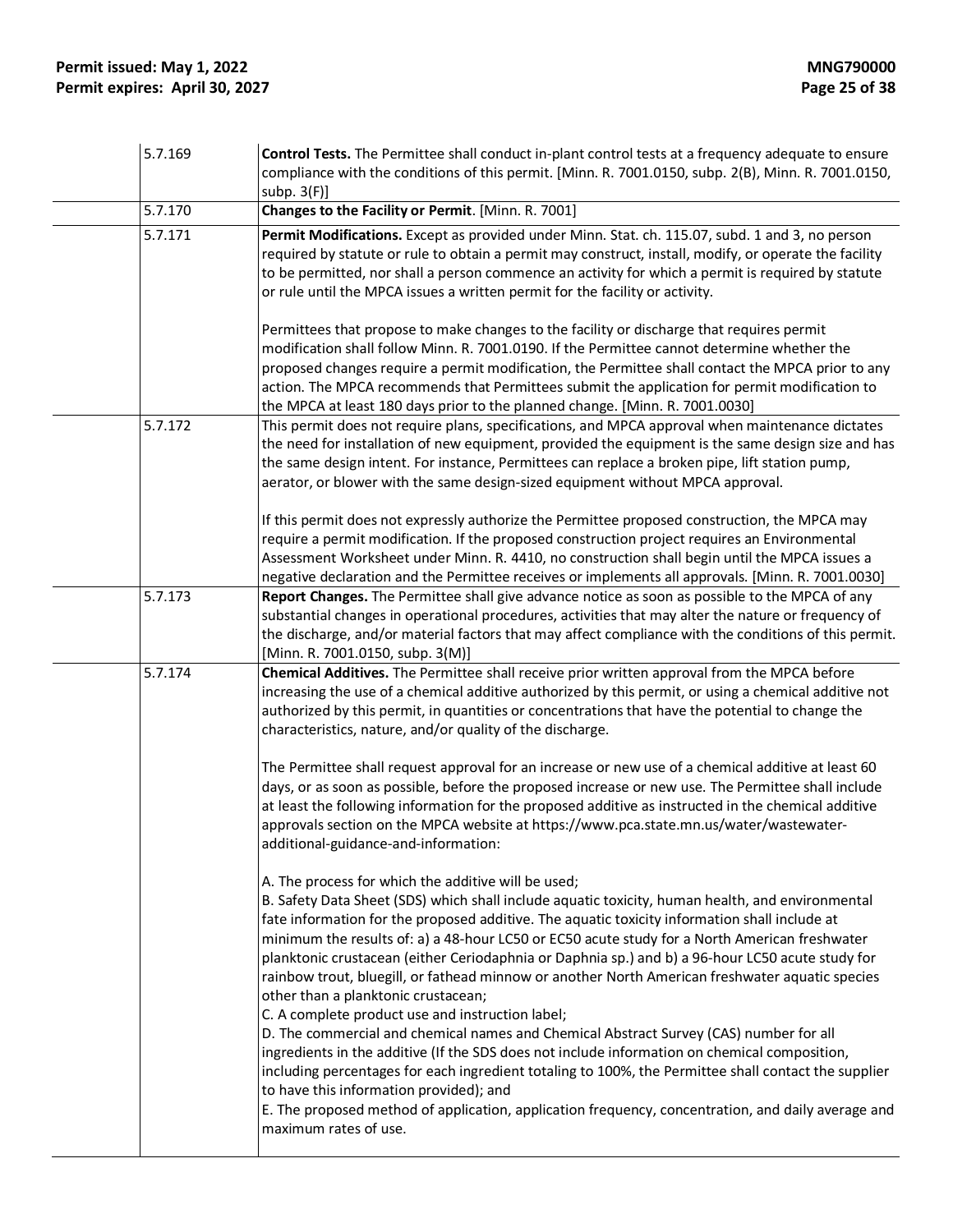|         | Upon review of the information submitted regarding the proposed chemical additive, the MPCA<br>may require additional information be submitted for consideration. This permit may be modified to<br>restrict the use or discharge of a chemical additive and include additional influent and effluent<br>monitoring requirements. Approval for the use of an additive shall not justify the exceedance of any<br>effluent limitation nor shall it be used as a defense against pollutant levels in the discharge causing<br>or contributing to the violation of a water quality standard. [Minn. R. 7001.0170]                                                                                                                                                                                                                                                                                                                                                                                                                                                                                                                                                                                         |
|---------|--------------------------------------------------------------------------------------------------------------------------------------------------------------------------------------------------------------------------------------------------------------------------------------------------------------------------------------------------------------------------------------------------------------------------------------------------------------------------------------------------------------------------------------------------------------------------------------------------------------------------------------------------------------------------------------------------------------------------------------------------------------------------------------------------------------------------------------------------------------------------------------------------------------------------------------------------------------------------------------------------------------------------------------------------------------------------------------------------------------------------------------------------------------------------------------------------------|
| 5.7.175 | MPCA Initiated Permit Modification, Suspension, or Revocation. The MPCA may modify or revoke<br>and reissue this permit pursuant to Minn. R. 7001.0170. The MPCA may revoke without reissuance<br>of this permit pursuant to Minn. R. 7001.0180. [Minn. R. 7001.0170, Minn. R. 7001.0180]                                                                                                                                                                                                                                                                                                                                                                                                                                                                                                                                                                                                                                                                                                                                                                                                                                                                                                              |
| 5.7.176 | Total Maximum Daily Load (TMDL) Impacts. The MPCA may require facilities that discharge to an<br>impaired surface water, watershed, or drainage basin to comply with additional permits or permit<br>requirements. These requirements can include additional restriction or relaxation of limits and<br>monitoring as authorized by the CWA 303(d)(4)(A) and 40 CFR ch. 122.44(l)(2)(i), necessary to<br>ensure consistency with the assumptions and requirements of any applicable EPA approved<br>wasteload allocations resulting from TMDL studies. [40 CFR 122.44(I)(2)i]                                                                                                                                                                                                                                                                                                                                                                                                                                                                                                                                                                                                                          |
| 5.7.177 | Permit Transfer. This permit is not transferable to any person without the express written approval<br>of the MPCA after compliance with the requirements of Minn. R. 7001.0190. A person who receives<br>permit transference shall comply with the conditions of this permit. [Minn. R. 7001.0150, subp.<br>$3(N)$ ]                                                                                                                                                                                                                                                                                                                                                                                                                                                                                                                                                                                                                                                                                                                                                                                                                                                                                  |
| 5.7.178 | Facility Closure. The Permittee is responsible for closure and post-closure care of the facility. The<br>Permittee shall notify the MPCA of a significant reduction or cessation of the activities described in<br>this permit at least 180 days before the reduction or cessation. The MPCA may require the<br>Permittee to provide a Facility Closure Plan to the MPCA for approval.<br>The MPCA may require a permit modification or reissuance for facility closure that could result in a<br>potential long-term water quality concern, such as the ongoing discharge of wastewater to surface<br>or groundwater.                                                                                                                                                                                                                                                                                                                                                                                                                                                                                                                                                                                 |
|         | The MPCA may require the Permittee to establish and maintain financial assurance to ensure<br>performance of certain obligations under this permit, including closure, post-closure care, and<br>remedial action at the facility. If the MPCA requires financial assurance, the MPCA shall approve the<br>amount and type of financial assurance, and proposed modifications to previously MPCA-approved<br>financial assurance. [Minn. Stat. ch. 116.07, subd. 4]                                                                                                                                                                                                                                                                                                                                                                                                                                                                                                                                                                                                                                                                                                                                     |
| 5.7.179 | Permit Reissuance. If the Permittee desires to continue permit coverage beyond the date of permit<br>expiration, the Permittee shall submit an application for permit reissuance: Due by 180 days prior<br>to permit expiration. [Minn. R. 7001.0040]                                                                                                                                                                                                                                                                                                                                                                                                                                                                                                                                                                                                                                                                                                                                                                                                                                                                                                                                                  |
| 5.7.180 | If the Permittee does not intend to continue the activities authorized by this permit after the<br>expiration date of this permit, the Permittee shall notify the MPCA in writing at least 180 days<br>before permit expiration. If the Permittee has submitted a timely application for permit reissuance,<br>the Permittee may continue to conduct the activities authorized by this permit, in compliance with<br>the requirements of this permit, until the MPCA takes final action on the application, unless the<br>MPCA determines any of the following:<br>A. The Permittee is not in substantial compliance with the requirements of this permit, or with a<br>stipulation agreement or compliance schedule designed to bring the Permittee into compliance with<br>this permit;<br>B. The MPCA, as a result of an action or failure to act by the Permittee, has been unable to take final<br>action on the application on or before the expiration date of the permit; or<br>C. The Permittee has submitted an application with major deficiencies or has failed to properly<br>supplement the application in a timely manner after being informed of deficiencies. [Minn. R.<br>7001.0160] |
|         |                                                                                                                                                                                                                                                                                                                                                                                                                                                                                                                                                                                                                                                                                                                                                                                                                                                                                                                                                                                                                                                                                                                                                                                                        |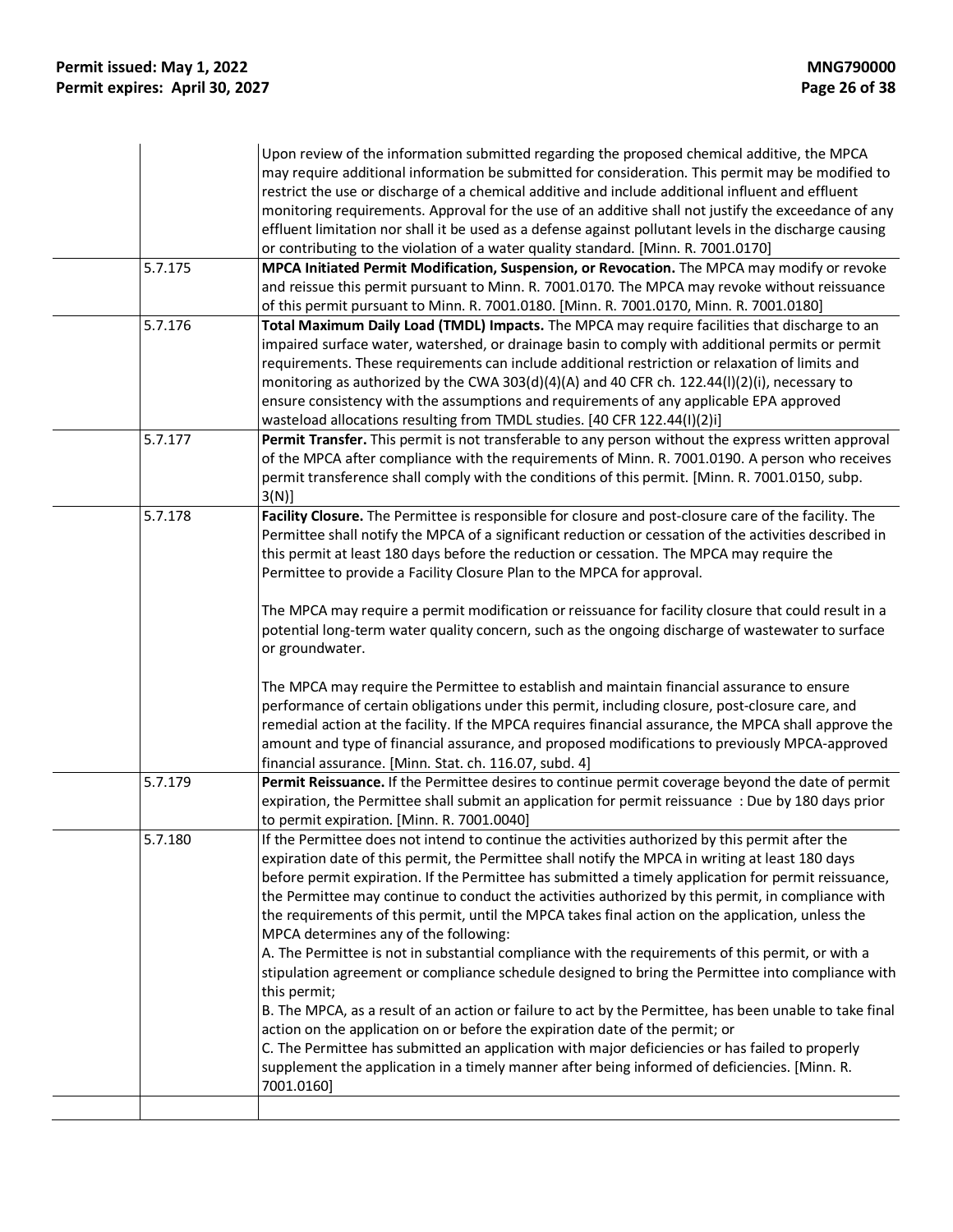#### <span id="page-26-0"></span>**4. Submittal action summary**

| SD 001           | <b>Effluent To Surface</b><br>Water    |                                                                                                                                                                       |
|------------------|----------------------------------------|-----------------------------------------------------------------------------------------------------------------------------------------------------------------------|
|                  |                                        | Surface Discharge Station: Category I - Remediation Related Groundwater<br><b>Discharge</b>                                                                           |
|                  | 6.1.1                                  | The Permittee shall submit a monthly DMR: Due by 21 days after the end of each<br>calendar month following permit issuance. [Minn. R. 7001.0150, Subp. 2(B)]          |
| SD 002           | <b>Effluent To Surface</b><br>Water    |                                                                                                                                                                       |
|                  |                                        | Surface Discharge Station: Category II - Long-Term Dewatering Discharge                                                                                               |
|                  | 6.2.1                                  | The Permittee shall submit a monthly DMR: Due by 21 days after the end of each<br>calendar month following permit issuance. [Minn. R. 7001.0150, Subp. 2(B)]          |
| <b>SD 003</b>    | <b>Effluent To Surface</b><br>Water    |                                                                                                                                                                       |
|                  |                                        | Surface Discharge Station: Category III - Short-Term Dewatering Discharge                                                                                             |
|                  | 6.3.1                                  | The Permittee shall submit a monthly DMR: Due by 21 days after the end of each<br>calendar month following permit issuance. [Minn. R. 7001.0150, Subp. 2(B)]          |
|                  |                                        |                                                                                                                                                                       |
| <b>WS 001</b>    | <b>Internal Waste</b><br><b>Stream</b> |                                                                                                                                                                       |
|                  |                                        | <b>Waste Stream Station: Intermediate Waste Stream</b>                                                                                                                |
|                  | 6.4.1                                  | The Permittee shall submit a monthly DMR: Due by 21 days after the end of each<br>calendar month following permit issuance. [Minn. R. 7001.0150, Subp. 2(B)]          |
| <b>WS 002</b>    | Intermediate: WW<br>to Land            |                                                                                                                                                                       |
|                  |                                        | <b>Waste Stream Station: Non-Surface Water Remediation Discharge</b>                                                                                                  |
|                  | 6.5.1                                  | The Permittee shall submit a monthly DMR: Due by 21 days after the end of each<br>calendar month following permit issuance. [Minn. R. 7001.0150, Subp. 2(B)]          |
|                  |                                        |                                                                                                                                                                       |
| <b>MNG790000</b> | Groundwater<br><b>Pump-Out General</b> |                                                                                                                                                                       |
|                  | Permit                                 |                                                                                                                                                                       |
|                  |                                        | <b>Contaminated Groundwater Pumpout General Permit Requirements</b>                                                                                                   |
|                  | 6.6.1                                  | Permit Reissuance. If the Permittee desires to continue permit coverage beyond the<br>date of permit expiration, the Permittee shall submit an application for permit |
|                  |                                        | reissuance : Due by 180 days prior to permit expiration. [Minn. R. 7001.0040]                                                                                         |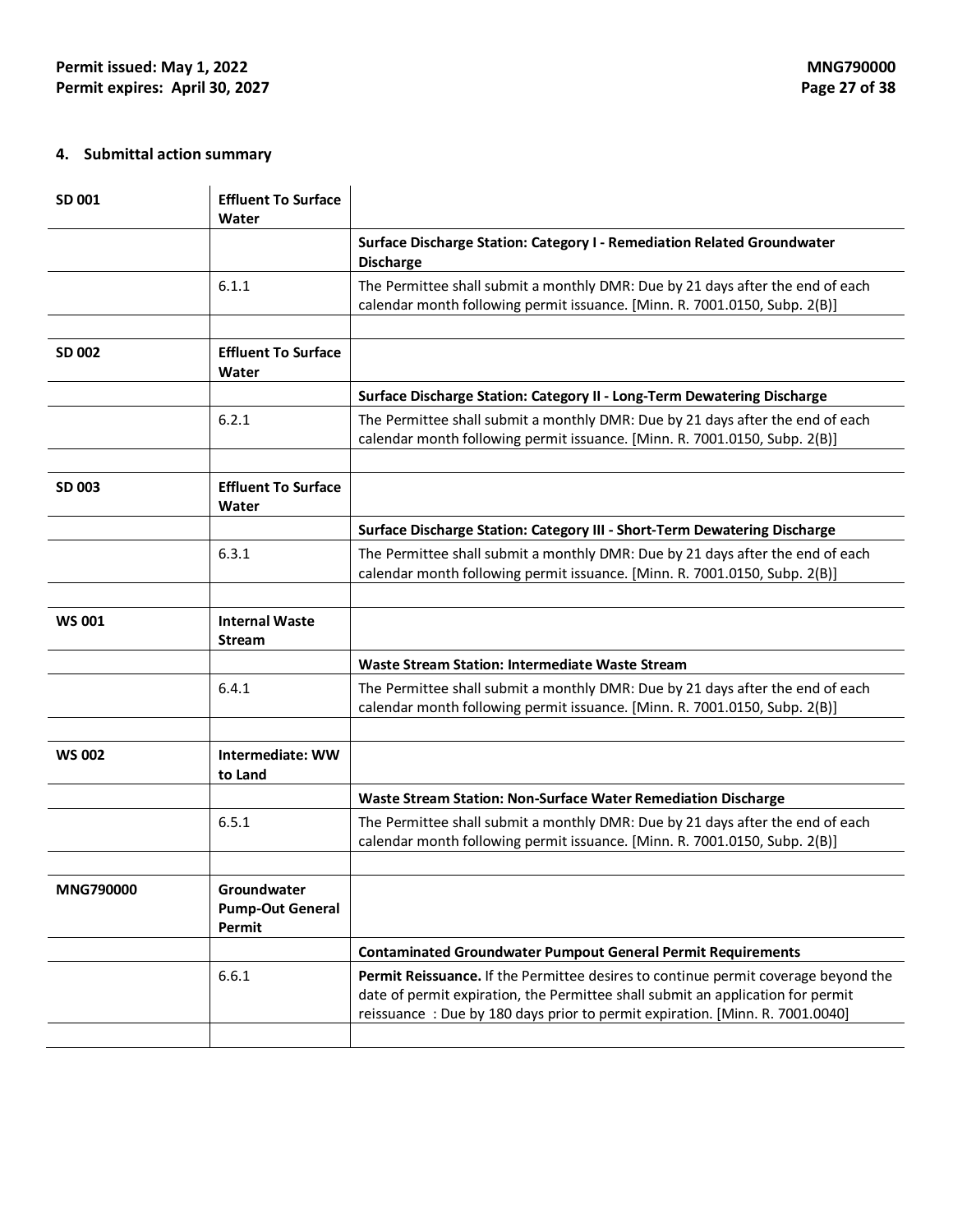## **5. Limits and monitoring**

<span id="page-27-0"></span>

|                                                               | <b>Discharge limitations</b><br><b>Monitoring requirements</b> |                              |                                                |                               |                           |                                                 |                                                             |                         |                     |                            |                            |              |
|---------------------------------------------------------------|----------------------------------------------------------------|------------------------------|------------------------------------------------|-------------------------------|---------------------------|-------------------------------------------------|-------------------------------------------------------------|-------------------------|---------------------|----------------------------|----------------------------|--------------|
| Subject item                                                  | Parameter                                                      | Quantity<br>/Loading<br>avg. | <b>Quantity</b><br>/Loading<br>max.            | Quantity<br>/Loading<br>units | Quality<br>/Conc.<br>min. | Quality<br>/Conc.<br>avg.                       | Quality<br>/Conc.<br>max.                                   | Quality/<br>Conc. units | Frequency           | Sample type                | <b>Effective</b><br>period | <b>Notes</b> |
| SD 001<br>Category I -<br>Remediation<br>Related<br>Discharge | BOD, Carbonaceous 05<br>Day (20 Deg C)                         |                              |                                                |                               |                           | Monitor<br>only.<br>calendar<br>year<br>average |                                                             | milligrams<br>per liter | once per<br>year    | Grab                       | Jan-Dec                    |              |
| SD 001<br>Category I -<br>Remediation<br>Related<br>Discharge | Chloride, Total                                                |                              |                                                |                               |                           | Monitor<br>only.<br>calendar<br>vear<br>average |                                                             | milligrams<br>per liter | once per<br>vear    | Grab                       | Jan-Dec                    |              |
| SD 001<br>Category I -<br>Remediation<br>Related<br>Discharge | Flow                                                           |                              | Monitor<br>only.<br>calendar<br>month<br>total | million<br>gallons            |                           | only.<br>calendar daily<br>month<br>average     | Monitor Monitor million<br>only.<br>maximu<br>$\mathsf{Im}$ | gallons per<br>day      | once per<br>day     | Measurement,<br>Continuous | Jan-Dec                    |              |
| SD 001<br>Category I -<br>Remediation<br>Related<br>Discharge | Nitrite Plus Nitrate,<br>Total (as N)                          |                              |                                                |                               |                           | Monitor<br>only.<br>calendar<br>vear<br>average |                                                             | milligrams<br>per liter | once per<br>year    | Grab                       | Jan-Dec                    |              |
| SD 001<br>Category I -<br>Remediation<br>Related<br>Discharge | Nitrogen, Kjeldahl, Total                                      |                              |                                                |                               |                           | Monitor<br>only.<br>calendar<br>vear<br>average |                                                             | milligrams<br>per liter | once per<br>year    | Grab                       | Jan-Dec                    |              |
| SD 001<br>Category I -<br>Remediation<br>Related<br>Discharge | Nitrogen, Total (as N)                                         |                              |                                                |                               |                           | Monitor<br>only.<br>calendar<br>vear<br>average |                                                             | milligrams<br>per liter | once per<br>year    | Calculation                | Jan-Dec                    |              |
| SD 001<br>Category I -                                        | pH                                                             |                              |                                                |                               | 6.0<br>instanta           |                                                 | 9.0<br>instanta units                                       | standard                | once per<br>quarter | Grab                       | Mar, Jun,<br>Sep, Dec      |              |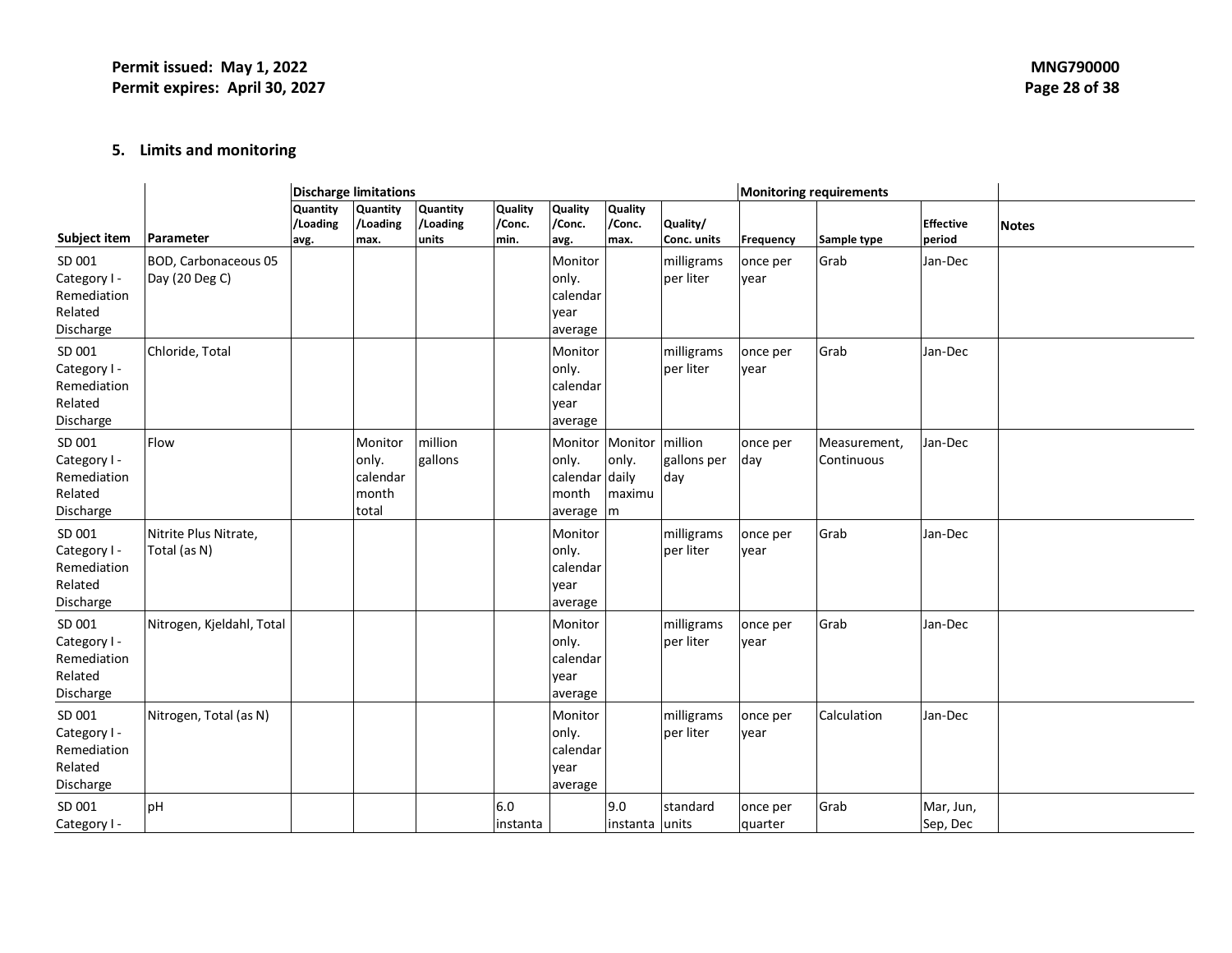|                                                                 |                                               |                              | Discharge limitations                          |                               |                                  |                                                        |                                 |                               |                     | <b>Monitoring requirements</b> |                            |              |
|-----------------------------------------------------------------|-----------------------------------------------|------------------------------|------------------------------------------------|-------------------------------|----------------------------------|--------------------------------------------------------|---------------------------------|-------------------------------|---------------------|--------------------------------|----------------------------|--------------|
| Subject item                                                    | Parameter                                     | Quantity<br>/Loading<br>avg. | <b>Quantity</b><br>/Loading<br>max.            | Quantity<br>/Loading<br>units | <b>Quality</b><br>/Conc.<br>min. | Quality<br>/Conc.<br>avg.                              | Quality<br>/Conc.<br>max.       | Quality/<br>Conc. units       | Frequency           | Sample type                    | <b>Effective</b><br>period | <b>Notes</b> |
| Remediation<br>Related<br>Discharge                             |                                               |                              |                                                |                               | neous<br>minimu<br>lm.           |                                                        | neous<br>maximu<br>m            |                               |                     |                                |                            |              |
| SD 001<br>Category I -<br>Remediation<br>Related<br>Discharge   | Phosphorus, Total (as P)                      |                              |                                                |                               |                                  | Monitor<br>only.<br>calendar<br>year<br>average        |                                 | milligrams<br>per liter       | once per<br>year    | Grab                           | Jan-Dec                    |              |
| SD 001<br>Category I -<br>Remediation<br>Related<br>Discharge   | Solids, Total Suspended<br>(TSS)              |                              |                                                |                               |                                  | Monitor<br>only.<br>calendar<br>quarter<br>average     |                                 | milligrams<br>per liter       | once per<br>quarter | Grab                           | Mar, Jun,<br>Sep, Dec      |              |
| SD 002<br>Category II -<br>Long Term<br>Dewatering<br>Discharge | <b>BOD, Carbonaceous 05</b><br>Day (20 Deg C) |                              |                                                |                               |                                  | Monitor<br>only.<br>calendar<br>year<br>average        |                                 | milligrams<br>per liter       | once per<br>year    | Grab                           | Jan-Dec                    |              |
| SD 002<br>Category II -<br>Long Term<br>Dewatering<br>Discharge | Chloride, Total                               |                              |                                                |                               |                                  | Monitor<br>only.<br>calendar<br>year<br>average        |                                 | milligrams<br>per liter       | once per<br>year    | Grab                           | Jan-Dec                    |              |
| SD 002<br>Category II -<br>Long Term<br>Dewatering<br>Discharge | Flow                                          |                              | Monitor<br>only.<br>calendar<br>month<br>total | million<br>gallons            |                                  | Monitor<br>only.<br>calendar daily<br>month<br>average | Monitor<br>only.<br>maximu<br>m | million<br>gallons per<br>day | once per<br>day     | Measurement,<br>Continuous     | Jan-Dec                    |              |
| SD 002<br>Category II -<br>Long Term<br>Dewatering<br>Discharge | Nitrite Plus Nitrate,<br>Total (as N)         |                              |                                                |                               |                                  | Monitor<br>only.<br>calendar<br>year<br>average        |                                 | milligrams<br>per liter       | once per<br>year    | Grab                           | Jan-Dec                    |              |
| SD 002                                                          | Nitrogen, Kjeldahl, Total                     |                              |                                                |                               |                                  | Monitor                                                |                                 | milligrams                    | once per            | Grab                           | Jan-Dec                    |              |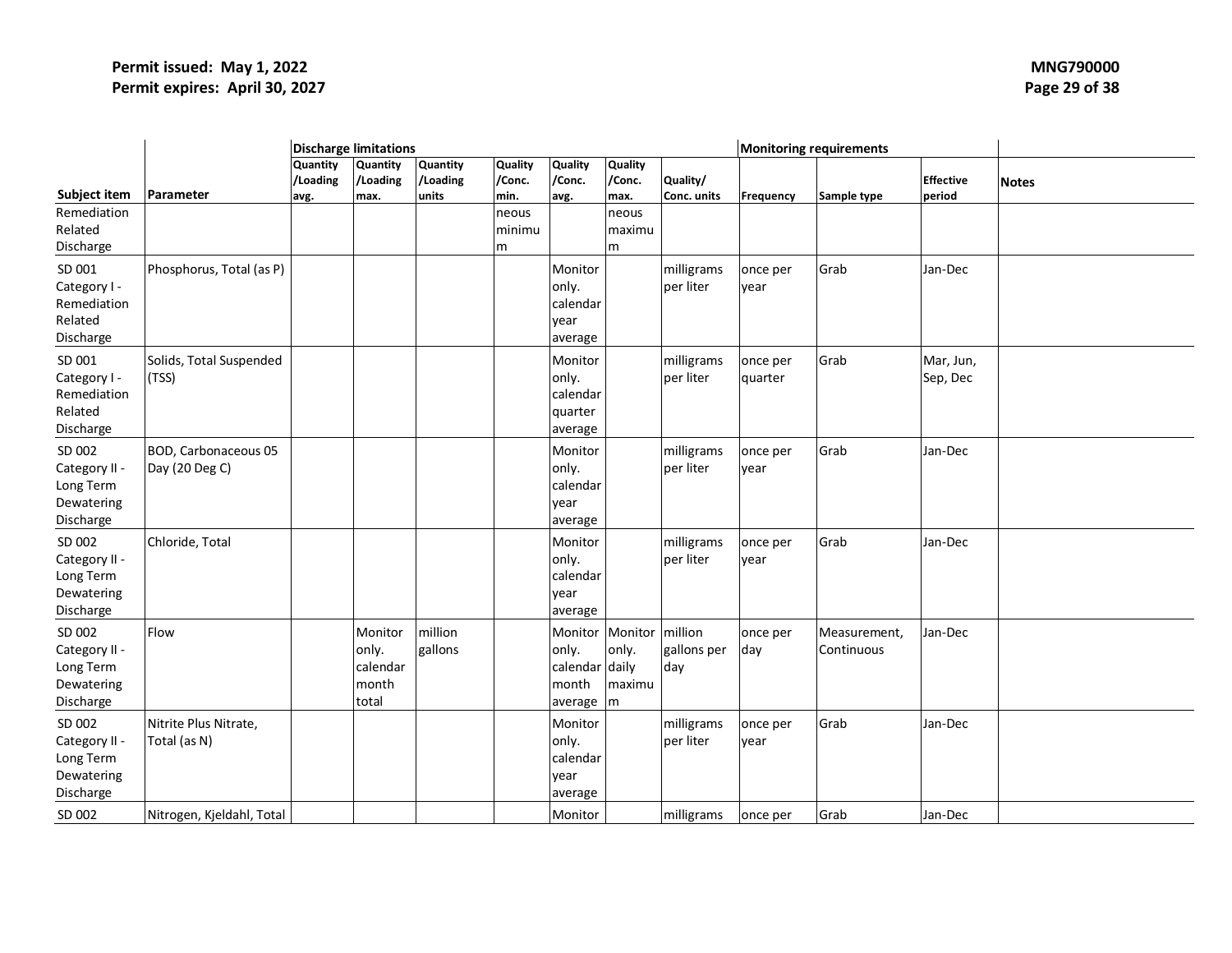|                                                                     |                                               | <b>Discharge limitations</b> |                              |                               |                                         |                                                    |                                         |                         | <b>Monitoring requirements</b> |                    |                            |              |
|---------------------------------------------------------------------|-----------------------------------------------|------------------------------|------------------------------|-------------------------------|-----------------------------------------|----------------------------------------------------|-----------------------------------------|-------------------------|--------------------------------|--------------------|----------------------------|--------------|
| Subject item                                                        | Parameter                                     | Quantity<br>/Loading<br>avg. | Quantity<br>/Loading<br>max. | Quantity<br>/Loading<br>units | Quality<br>/Conc.<br>min.               | Quality<br>/Conc.<br>avg.                          | Quality<br>/Conc.<br>max.               | Quality/<br>Conc. units | Frequency                      | <b>Sample type</b> | <b>Effective</b><br>period | <b>Notes</b> |
| Category II -<br>Long Term<br>Dewatering<br>Discharge               |                                               |                              |                              |                               |                                         | only.<br>calendar<br>year<br>average               |                                         | per liter               | year                           |                    |                            |              |
| SD 002<br>Category II -<br>Long Term<br>Dewatering<br>Discharge     | Nitrogen, Total (as N)                        |                              |                              |                               |                                         | Monitor<br>only.<br>calendar<br>year<br>average    |                                         | milligrams<br>per liter | once per<br>year               | Calculation        | Jan-Dec                    |              |
| SD 002<br>Category II -<br>Long Term<br>Dewatering<br>Discharge     | pH                                            |                              |                              |                               | 6.0<br>instanta<br>neous<br>minimu<br>m |                                                    | 9.0<br>instanta<br>neous<br>maximu<br>m | standard<br>units       | once per<br>quarter            | Grab               | Mar, Jun,<br>Sep, Dec      |              |
| SD 002<br>Category II -<br>Long Term<br>Dewatering<br>Discharge     | Phosphorus, Total (as P)                      |                              |                              |                               |                                         | Monitor<br>only.<br>calendar<br>year<br>average    |                                         | milligrams<br>per liter | once per<br>year               | Grab               | Jan-Dec                    |              |
| SD 002<br>Category II -<br>Long Term<br>Dewatering<br>Discharge     | Solids, Total Suspended<br>(TSS)              |                              |                              |                               |                                         | Monitor<br>only.<br>calendar<br>quarter<br>average |                                         | milligrams<br>per liter | once per<br>quarter            | Grab               | Mar, Jun,<br>Sep, Dec      |              |
| SD 003<br>Category III -<br>Short Term<br>Construction<br>Discharge | <b>BOD, Carbonaceous 05</b><br>Day (20 Deg C) |                              |                              |                               |                                         | Monitor<br>only.<br>calendar<br>year<br>average    |                                         | milligrams<br>per liter | once per<br>year               | Grab               | Jan-Dec                    |              |
| SD 003<br>Category III -<br>Short Term<br>Construction<br>Discharge | Chloride, Total                               |                              |                              |                               |                                         | Monitor<br>only.<br>calendar<br>year<br>average    |                                         | milligrams<br>per liter | once per<br>year               | Grab               | Jan-Dec                    |              |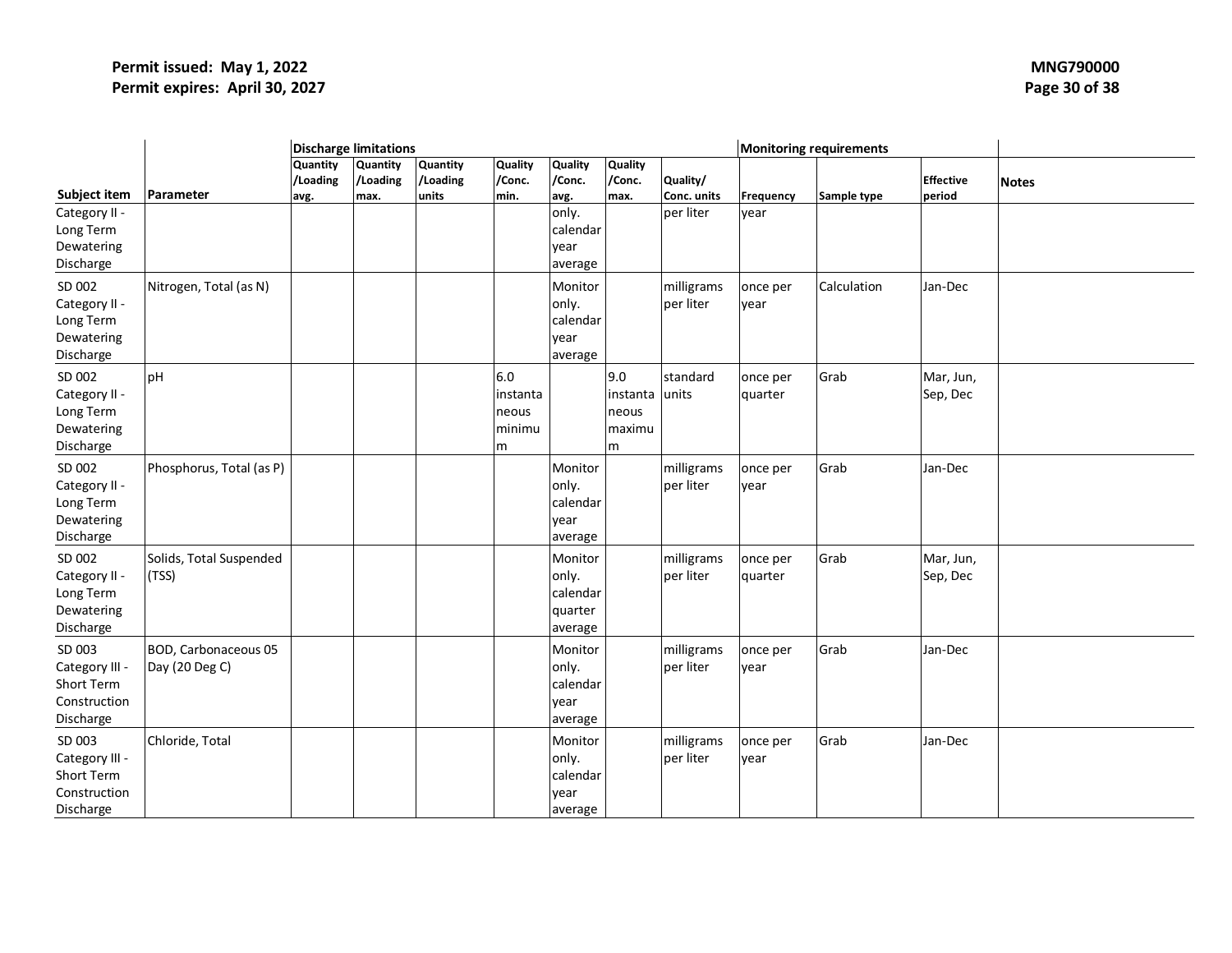|                                                                            |                                       | <b>Discharge limitations</b> |                                                |                                      |                                           |                                                        |                                               |                               | <b>Monitoring requirements</b> |                            |                            |              |
|----------------------------------------------------------------------------|---------------------------------------|------------------------------|------------------------------------------------|--------------------------------------|-------------------------------------------|--------------------------------------------------------|-----------------------------------------------|-------------------------------|--------------------------------|----------------------------|----------------------------|--------------|
| Subject item                                                               | Parameter                             | Quantity<br>/Loading<br>avg. | Quantity<br>/Loading<br>max.                   | <b>Quantity</b><br>/Loading<br>units | <b>Quality</b><br>/Conc.<br>min.          | Quality<br>/Conc.<br>avg.                              | Quality<br>/Conc.<br>max.                     | Quality/<br>Conc. units       | <b>Frequency</b>               | Sample type                | <b>Effective</b><br>period | <b>Notes</b> |
| SD 003<br>Category III -<br>Short Term<br>Construction<br>Discharge        | Flow                                  |                              | Monitor<br>only.<br>calendar<br>month<br>total | million<br>gallons                   |                                           | Monitor<br>only.<br>calendar daily<br>month<br>average | Monitor<br>only.<br>maximu<br>m               | million<br>gallons per<br>day | once per<br>day                | Measurement,<br>Continuous | Jan-Dec                    |              |
| SD 003<br>Category III -<br>Short Term<br>Construction<br>Discharge        | Nitrite Plus Nitrate,<br>Total (as N) |                              |                                                |                                      |                                           | Monitor<br>only.<br>calendar<br>year<br>average        |                                               | milligrams<br>per liter       | once per<br>year               | Grab                       | Jan-Dec                    |              |
| SD 003<br>Category III -<br>Short Term<br>Construction<br>Discharge        | Nitrogen, Kjeldahl, Total             |                              |                                                |                                      |                                           | Monitor<br>only.<br>calendar<br>year<br>average        |                                               | milligrams<br>per liter       | once per<br>year               | Grab                       | Jan-Dec                    |              |
| SD 003<br>Category III -<br>Short Term<br>Construction<br>Discharge        | Nitrogen, Total (as N)                |                              |                                                |                                      |                                           | Monitor<br>only.<br>calendar<br>vear<br>average        |                                               | milligrams<br>per liter       | once per<br>year               | Calculation                | Jan-Dec                    |              |
| SD 003<br>Category III -<br><b>Short Term</b><br>Construction<br>Discharge | pH                                    |                              |                                                |                                      | 6.0<br>instanta<br>neous<br>minimu<br>lm. |                                                        | 9.0<br>instanta units<br>neous<br>maximu<br>m | standard                      | once per<br>month              | Grab                       | Jan-Dec                    |              |
| SD 003<br>Category III -<br>Short Term<br>Construction<br>Discharge        | Phosphorus, Total (as P)              |                              |                                                |                                      |                                           | Monitor<br>only.<br>calendar<br>year<br>average        |                                               | milligrams<br>per liter       | once per<br>year               | Grab                       | Jan-Dec                    |              |
| SD 003<br>Category III -<br>Short Term<br>Construction                     | Solids, Total Suspended<br>(TSS)      |                              |                                                |                                      |                                           | Monitor<br>only.<br>calendar<br>month                  |                                               | milligrams<br>per liter       | once per<br>month              | Grab                       | Jan-Dec                    |              |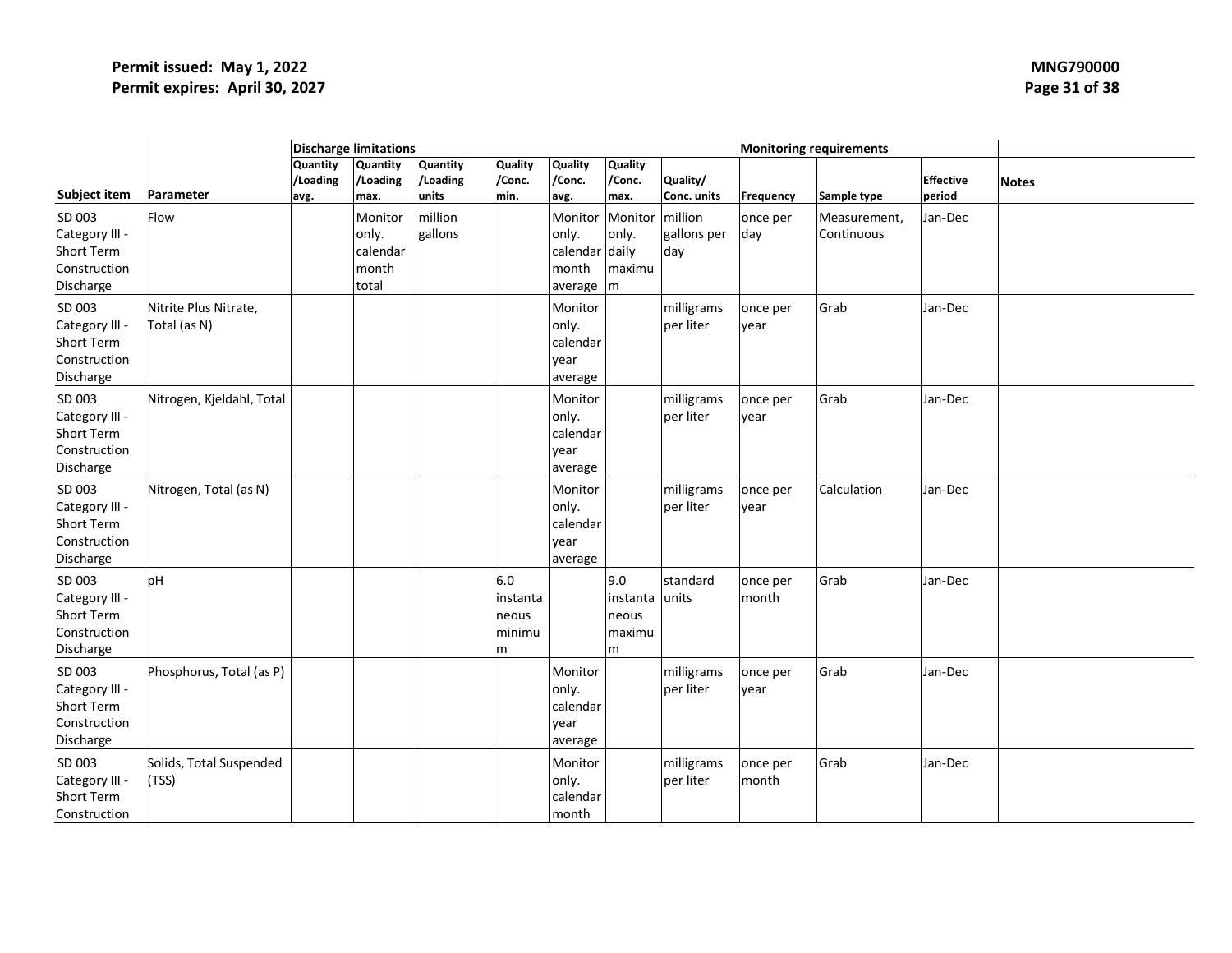|                                                 | Discharge limitations |                             |                                                |                      |                          |                                                                                  |                   |                               |                  | <b>Monitoring requirements</b>    |                  |              |
|-------------------------------------------------|-----------------------|-----------------------------|------------------------------------------------|----------------------|--------------------------|----------------------------------------------------------------------------------|-------------------|-------------------------------|------------------|-----------------------------------|------------------|--------------|
|                                                 |                       | <b>Quantity</b><br>/Loading | Quantity<br>/Loading                           | Quantity<br>/Loading | <b>Quality</b><br>/Conc. | Quality<br>/Conc.                                                                | Quality<br>/Conc. | Quality/                      |                  |                                   | <b>Effective</b> | <b>Notes</b> |
| Subject item                                    | Parameter             | avg.                        | max.                                           | units                | min.                     | avg.                                                                             | max.              | Conc. units                   | Frequency        | Sample type                       | period           |              |
| Discharge                                       |                       |                             |                                                |                      |                          | average                                                                          |                   |                               |                  |                                   |                  |              |
| WS 001<br>Intermediate<br>Waste Stream          | Flow                  |                             | Monitor<br>only.<br>calendar<br>month<br>total | million<br>gallons   |                          | Monitor Monitor million<br>only.<br>calendar daily<br><b>Imonth</b><br>average m | lonly.<br>maximu  | gallons per<br>day            | once per<br>lday | Measurement,<br><b>Continuous</b> | Jan-Dec          |              |
| <b>WS 002 Non</b><br>Surface Water<br>Discharge | <b>IFlow</b>          |                             | Monitor<br>only.<br>calendar<br>month<br>total | million<br>gallons   |                          | Monitor Monitor<br>only.<br>Icalendar daily<br>month<br>average m                | lonly.<br>maximu  | million<br>gallons per<br>day | once per<br>lday | Measurement,<br><b>Continuous</b> | Jan-Dec          |              |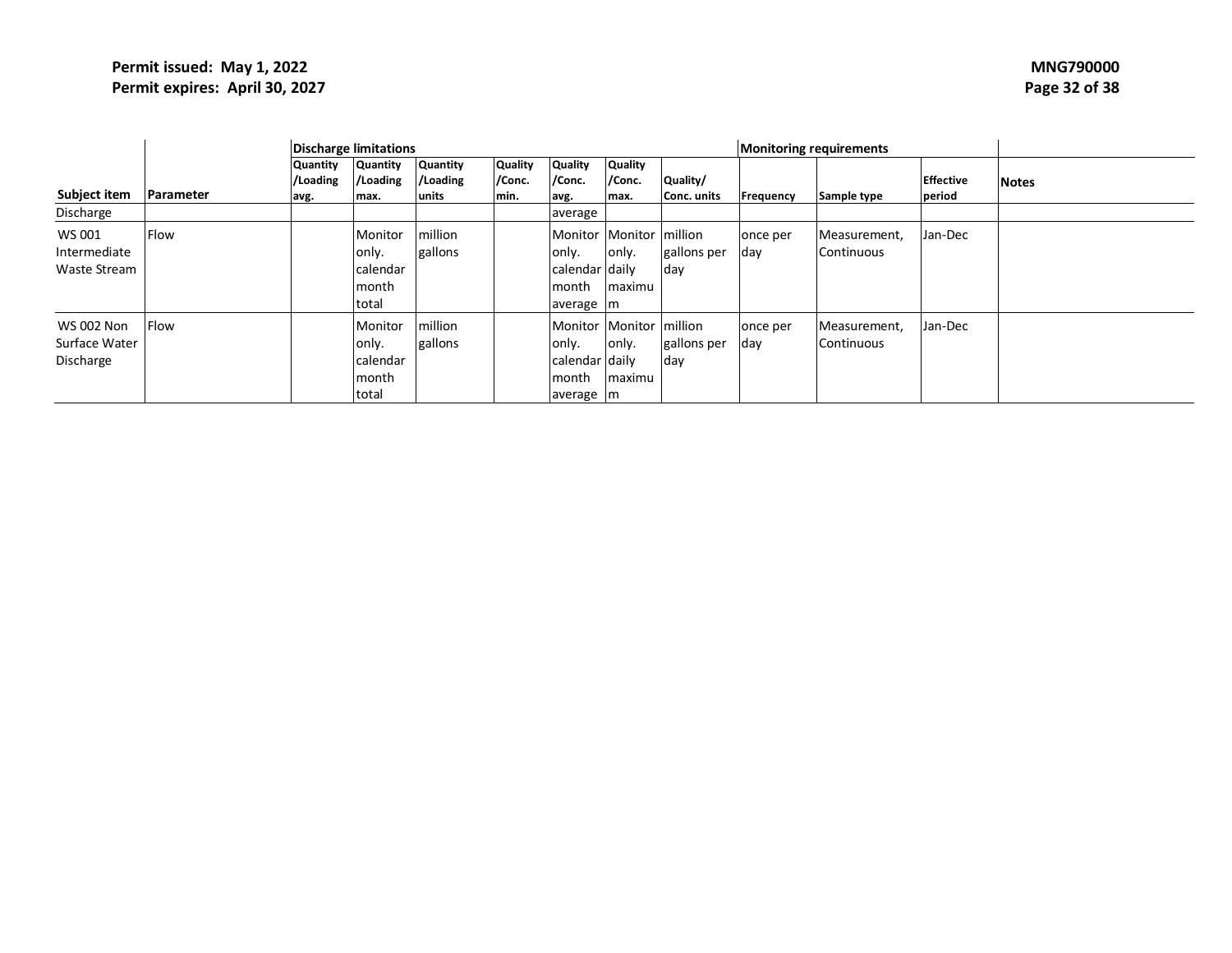#### **6. Appendices: Limits and Monitoring for Contaminant Categories**

| Parameter                 | Parameter      | <b>Trout / Drinking Waters</b><br>(Class 1, 2A, 2Bd) | Surface Water<br>Non-drinking (Class 2) | <b>Land Application</b><br>(MNG79) |
|---------------------------|----------------|------------------------------------------------------|-----------------------------------------|------------------------------------|
|                           | CAS#           | (ug/L, unless noted)                                 | (ug/L, unless noted)                    | (ug/L, unless noted)               |
| Temperature               |                | Monitor Only                                         | Monitor Only                            | Monitor Only                       |
| pH (standard Units, s.u.) |                | $6.5 - 8.5$ s.u.                                     | See pH note **                          | $6.0 - 9.0 s.u.$                   |
| Flow                      |                | Monitor Only                                         | Monitor Only                            | Monitor Only                       |
| Benzene                   | $71-43-2$      | 2                                                    |                                         |                                    |
| Toluene                   | 108-88-3       | 5                                                    | 5                                       | 5                                  |
| Ethylbenzene              | $100 - 41 - 4$ | 5                                                    | 5                                       | 5                                  |
| Xylene                    | 1330-20-7      | 5                                                    | 5                                       | 5.                                 |
| Naphthalene               | $91 - 20 - 3$  | 20                                                   | 20                                      | 20                                 |
| Lead (leaded gas sites)   | 7439-92-1      | $1.3$ or $3.2*$                                      | $1.3$ or $3.2*$                         | 15                                 |
| <b>DRO</b>                |                | 200                                                  | 200                                     | 200                                |
| <b>GRO</b>                |                | 200                                                  | 200                                     | 200                                |

<span id="page-32-0"></span>\* Lead is hardness based, see fact sheet. Default assigned values: 1.3 ug/L for Lake Superior Basin, 3.2 all other surface waters. \*\* pH limit ranges: 2B: 6.5-9.0; Wetlands 2D: 6.0-9.0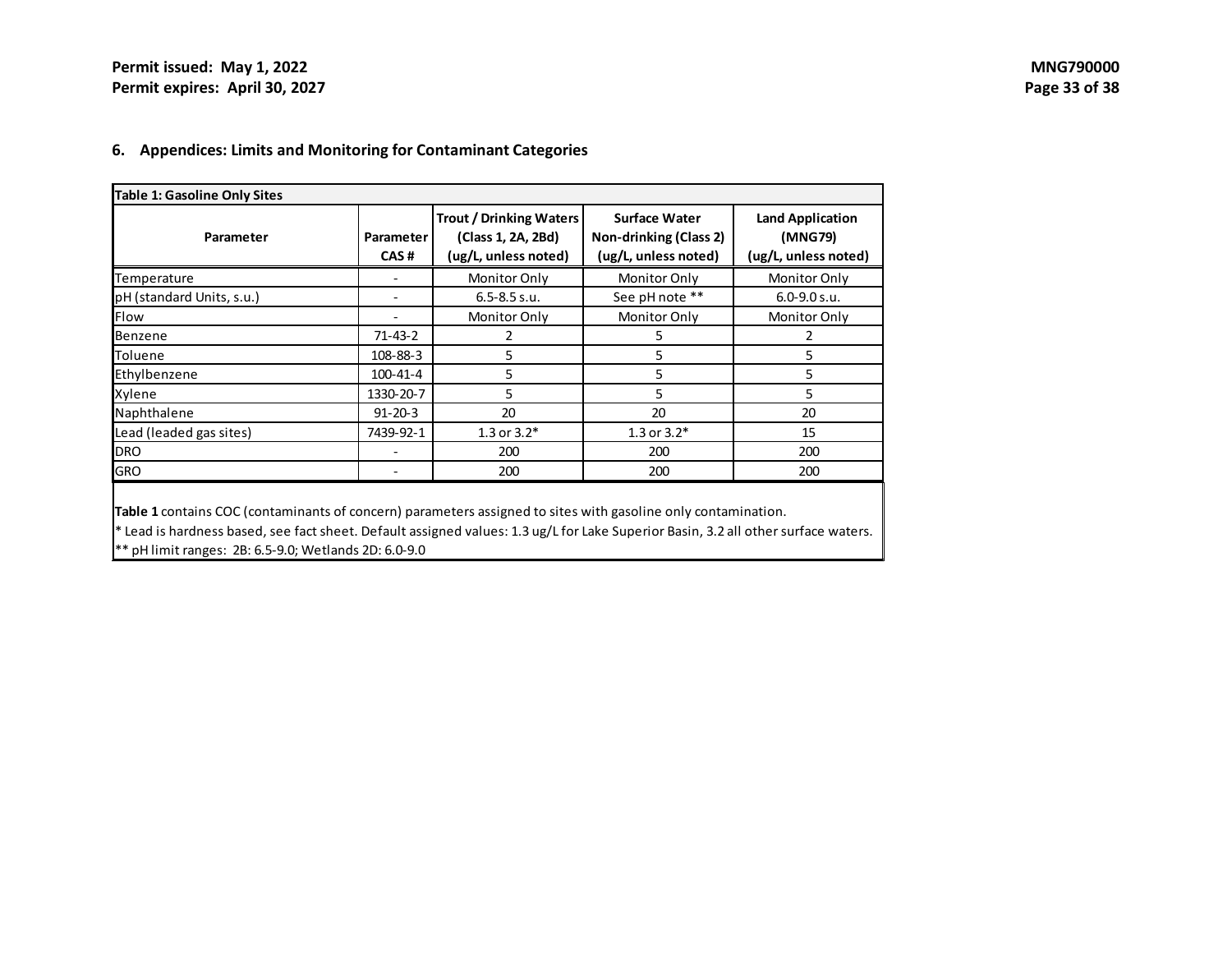|                              |                          | <b>Trout / Drinking Waters</b> | <b>Surface Water</b>          | <b>Land Application</b> |
|------------------------------|--------------------------|--------------------------------|-------------------------------|-------------------------|
| Parameter                    | Parameter                | (Class 1, 2A, 2Bd)             | <b>Non-drinking (Class 2)</b> | (MNG79)                 |
|                              | CAS#                     | (ug/L, unless noted)           | (ug/L, unless noted)          | (ug/L, unless noted)    |
| Temperature                  |                          | Monitor Only                   | Monitor Only                  | Monitor Only            |
| pH (standard Units, s.u.)    |                          | $6.5 - 8.5$ s.u.               | See pH note **                | 6.0-9.0 s.u.            |
| Flow                         |                          | Monitor Only                   | Monitor Only                  | Monitor Only            |
| Benzene                      | $71 - 43 - 2$            | 2                              | 5                             | 2                       |
| Toluene                      | 108-88-3                 | 5                              | 5                             | 5                       |
| Ethylbenzene                 | $100 - 41 - 4$           | 5                              | 5                             | 5                       |
| Xylene                       | 1330-20-7                | 5                              | 5                             | 5                       |
| Naphthalene                  | $91 - 20 - 3$            | 20                             | 20                            | 20                      |
| Acenaphthene                 | 83-32-9                  | 20                             | 20                            | 20                      |
| Benzo (a) Anthracene         | $56 - 55 - 3$            | Monitor Only                   | Monitor Only                  | Monitor Only            |
| Benzo (a) Pyrene             | $50 - 32 - 8$            | Monitor Only                   | Monitor Only                  | Monitor Only            |
| Benzo (b) Fluoranthene       | 205-99-2                 | Monitor Only                   | Monitor Only                  | Monitor Only            |
| Benzo(g,h,i)perylene         | 191-24-2                 | Monitor Only                   | Monitor Only                  | Monitor Only            |
| Benzo(k)fluoranthene         | 207-08-9                 | Monitor Only                   | Monitor Only                  | Monitor Only            |
| Chrysene                     | 218-01-9                 | Monitor Only                   | Monitor Only                  | Monitor Only            |
| Dibenzo (a,h) anthracene     | $53 - 70 - 3$            | Monitor Only                   | Monitor Only                  | Monitor Only            |
| Indeno (1,2,3- cd) Pyrene    | 193-39-5                 | Monitor Only                   | Monitor Only                  | Monitor Only            |
| Acenapthylene                | 208-96-8                 | Monitor Only                   | Monitor Only                  | Monitor Only            |
| Anthracene                   | 120-12-7                 | 0.035                          | 0.35                          | 0.35                    |
| Fluoranthene                 | 206-44-0                 | 1.9                            | 1.9                           | 1.9                     |
| Fluorene                     | 86-73-7                  | Monitor Only                   | Monitor Only                  | Monitor Only            |
| Phenanthrene                 | $85 - 01 - 8$            | 3.6                            | 3.6                           | 3.6                     |
| Pyrene                       | 129-00-0                 | Monitor Only                   | Monitor Only                  | Monitor Only            |
| PAHs Carcinogenic, Total     |                          | 0.028                          | 0.07                          | 0.028                   |
| PAHs non-Carcinogenic, Total | $\overline{a}$           | 0.28                           | Monitor Only                  | 0.28                    |
| <b>DRO</b>                   | $\blacksquare$           | 200                            | 200                           | 200                     |
| <b>GRO</b>                   | $\overline{\phantom{a}}$ | 200                            | 200                           | 200                     |

**Table 2** contains COC parameters assigned to sites other petroleum related sites (diesel, crude oil, etc.) \*\* pH limit ranges: 2B: 6.5-9.0; Wetlands 2D: 6.0-9.0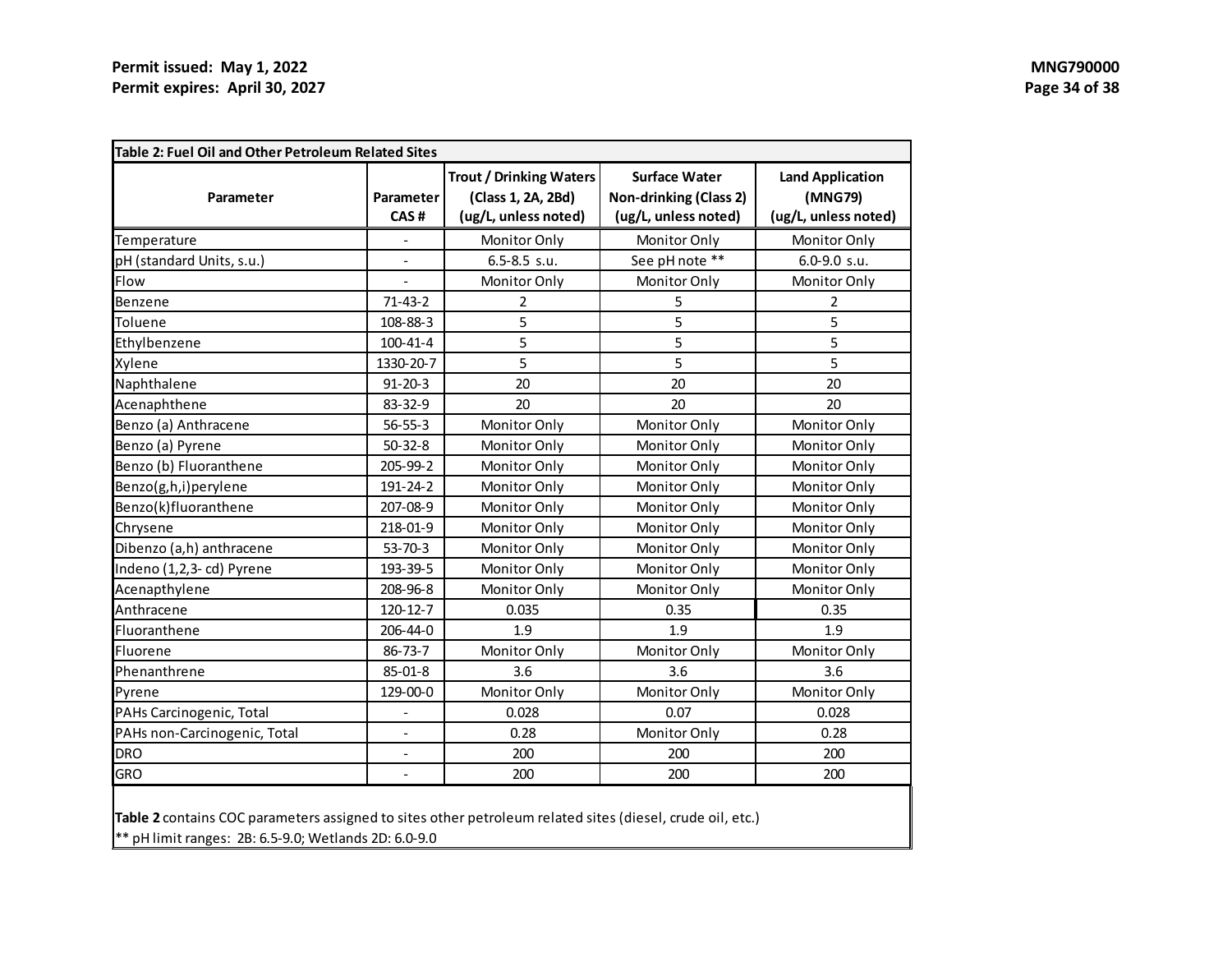| <b>MNG790000</b> |  |  |
|------------------|--|--|
| Page 35 of 38    |  |  |

| Table 3: Mixed Petroleum Sites Containing Other Contaminants                                                                                                                                                                                   |                          |                                                                              |                                                                 |                                                            |  |  |  |  |  |
|------------------------------------------------------------------------------------------------------------------------------------------------------------------------------------------------------------------------------------------------|--------------------------|------------------------------------------------------------------------------|-----------------------------------------------------------------|------------------------------------------------------------|--|--|--|--|--|
| Parameter                                                                                                                                                                                                                                      | Parameter<br>CAS#        | <b>Trout / Drinking Waters</b><br>(Class 1, 2A, 2Bd)<br>(ug/L, unless noted) | Surface Water<br>Non-drinking (Class 2)<br>(ug/L, unless noted) | <b>Land Application</b><br>(MNG79)<br>(ug/L, unless noted) |  |  |  |  |  |
| Temperature                                                                                                                                                                                                                                    | $\sim$                   | Monitor Only                                                                 | Monitor Only                                                    | Monitor Only                                               |  |  |  |  |  |
| pH (standard Units, s.u.)                                                                                                                                                                                                                      | ÷.                       | $6.5 - 8.5$ s.u.                                                             | See pH note **                                                  | $6.0 - 9.0 s.u.$                                           |  |  |  |  |  |
| Flow                                                                                                                                                                                                                                           |                          | Monitor Only                                                                 | Monitor Only                                                    | Monitor Only                                               |  |  |  |  |  |
| Benzene                                                                                                                                                                                                                                        | $71 - 43 - 2$            | 2                                                                            | 5                                                               | $\overline{2}$                                             |  |  |  |  |  |
| Toluene                                                                                                                                                                                                                                        | 108-88-3                 | 5                                                                            | 5                                                               | 5                                                          |  |  |  |  |  |
| Ethylbenzene                                                                                                                                                                                                                                   | $100 - 41 - 4$           | 5                                                                            | 5                                                               | 5                                                          |  |  |  |  |  |
| Xylene                                                                                                                                                                                                                                         | 1330-20-7                | 5                                                                            | 5                                                               | 5                                                          |  |  |  |  |  |
| Naphthalene                                                                                                                                                                                                                                    | $91 - 20 - 3$            | 20                                                                           | 20                                                              | 20                                                         |  |  |  |  |  |
| Trichloroethylene (TCE)                                                                                                                                                                                                                        | 79-01-6                  | 5                                                                            | 5                                                               | 0.4                                                        |  |  |  |  |  |
| Carbon Tetrachloride                                                                                                                                                                                                                           | $56 - 23 - 5$            | 1.9                                                                          | 5.9                                                             | $\mathbf{1}$                                               |  |  |  |  |  |
| 1,1 Dichloroethane (DCA)                                                                                                                                                                                                                       | $75 - 34 - 3$            | 5                                                                            | 70                                                              | 5                                                          |  |  |  |  |  |
| 1,2 Dichloroethane (DCA)                                                                                                                                                                                                                       | 107-06-2                 | 3.8                                                                          | 5                                                               | $\mathbf{1}$                                               |  |  |  |  |  |
| 1,1 Dichloroethylene (DCE)                                                                                                                                                                                                                     | $75 - 35 - 4$            | 3.2                                                                          | 3.2                                                             | 3.2                                                        |  |  |  |  |  |
| cis-1,2 Dichloroethylene (DCE)                                                                                                                                                                                                                 | 156-59-2                 | 50                                                                           | 70                                                              | 70                                                         |  |  |  |  |  |
| 1,2-Dichloroethylene (trans-)                                                                                                                                                                                                                  | $76 - 01 - 7$            | 50                                                                           | Monitor Only                                                    | 40                                                         |  |  |  |  |  |
| Dichloromethane (Methylene Chloride)                                                                                                                                                                                                           | 75-09-2                  | 4.6                                                                          | 4.6                                                             | 4.6                                                        |  |  |  |  |  |
| Tetrachloroethylene (PCE)                                                                                                                                                                                                                      | 127-18-4                 | 3.8                                                                          | 5                                                               | 5                                                          |  |  |  |  |  |
| 1,1,1 Trichloroethane (TCA)                                                                                                                                                                                                                    | $71 - 55 - 6$            | 200                                                                          | 200                                                             | 200                                                        |  |  |  |  |  |
| 1,1,2 Trichloroethane (TCA)                                                                                                                                                                                                                    | 79-00-5                  | 5                                                                            | 5                                                               | 3                                                          |  |  |  |  |  |
| Vinyl Chloride (Chloroethene)                                                                                                                                                                                                                  | $75 - 01 - 4$            | 0.18                                                                         | 9.2                                                             | 0.2                                                        |  |  |  |  |  |
| Acenaphthene                                                                                                                                                                                                                                   | 83-32-9                  | 20                                                                           | 20                                                              | 20                                                         |  |  |  |  |  |
| Benzo (a) Anthracene                                                                                                                                                                                                                           | $56 - 55 - 3$            | Monitor Only                                                                 | Monitor Only                                                    | Monitor Only                                               |  |  |  |  |  |
| Benzo (a) Pyrene                                                                                                                                                                                                                               | $50 - 32 - 8$            | Monitor Only                                                                 | Monitor Only                                                    | Monitor Only                                               |  |  |  |  |  |
| Benzo (b) Fluoranthene                                                                                                                                                                                                                         | 205-99-2                 | Monitor Only                                                                 | Monitor Only                                                    | Monitor Only                                               |  |  |  |  |  |
| Benzo(g,h,i)perylene                                                                                                                                                                                                                           | 191-24-2                 | Monitor Only                                                                 | Monitor Only                                                    | Monitor Only                                               |  |  |  |  |  |
| Benzo(k)fluoranthene                                                                                                                                                                                                                           | 207-08-9                 | Monitor Only                                                                 | Monitor Only                                                    | Monitor Only                                               |  |  |  |  |  |
| Chrysene                                                                                                                                                                                                                                       | 218-01-9                 | Monitor Only                                                                 | Monitor Only                                                    | Monitor Only                                               |  |  |  |  |  |
| Dibenzo (a,h) anthracene                                                                                                                                                                                                                       | $53 - 70 - 3$            | Monitor Only                                                                 | Monitor Only                                                    | Monitor Only                                               |  |  |  |  |  |
| Indeno (1,2,3- cd) Pyrene                                                                                                                                                                                                                      | 193-39-5                 | Monitor Only                                                                 | Monitor Only                                                    | Monitor Only                                               |  |  |  |  |  |
| Acenapthylene                                                                                                                                                                                                                                  | 208-96-8                 | Monitor Only                                                                 | Monitor Only                                                    | Monitor Only                                               |  |  |  |  |  |
| Anthracene                                                                                                                                                                                                                                     | 120-12-7                 | 0.035                                                                        | 0.35                                                            | 0.35                                                       |  |  |  |  |  |
| Fluoranthene                                                                                                                                                                                                                                   | 206-44-0                 | 1.9                                                                          | 1.9                                                             | 1.9                                                        |  |  |  |  |  |
| Fluorene                                                                                                                                                                                                                                       | 86-73-7                  | Monitor Only                                                                 | Monitor Only                                                    | Monitor Only                                               |  |  |  |  |  |
| Phenanthrene                                                                                                                                                                                                                                   | $85 - 01 - 8$            | 3.6                                                                          | 3.6                                                             | 3.6                                                        |  |  |  |  |  |
| Pyrene                                                                                                                                                                                                                                         | 129-00-0                 | Monitor Only                                                                 | Monitor Only                                                    | Monitor Only                                               |  |  |  |  |  |
| PAHs Carcinogenic, Total                                                                                                                                                                                                                       |                          | 0.028                                                                        | 0.07                                                            | 0.028                                                      |  |  |  |  |  |
| PAHs non-Carcinogenic, Total                                                                                                                                                                                                                   | $\overline{\phantom{a}}$ | 0.28                                                                         | Monitor Only                                                    | 0.28                                                       |  |  |  |  |  |
| Lead (leaded gas or other source)                                                                                                                                                                                                              | 7439-92-1                | $1.3$ or $3.2*$                                                              | 1.3 or $3.2*$                                                   | 15                                                         |  |  |  |  |  |
| dro                                                                                                                                                                                                                                            | ÷,                       | 200                                                                          | 200                                                             | 200                                                        |  |  |  |  |  |
| GRO                                                                                                                                                                                                                                            | ÷.                       | 200                                                                          | 200                                                             | 200                                                        |  |  |  |  |  |
| Table 3 contains COC parameters assigned to sites with petroleum, VOCs, and miscelaneous contamination concerns.<br>* Lead is hardness based. See Fact Sheet. Assigned values: 1.3 ug/L for Lake Superior Basin, 3.2 all other surface waters. |                          |                                                                              |                                                                 |                                                            |  |  |  |  |  |

\*\* pH limit ranges: 2B: 6.5-9.0; Wetlands 2D: 6.0-9.0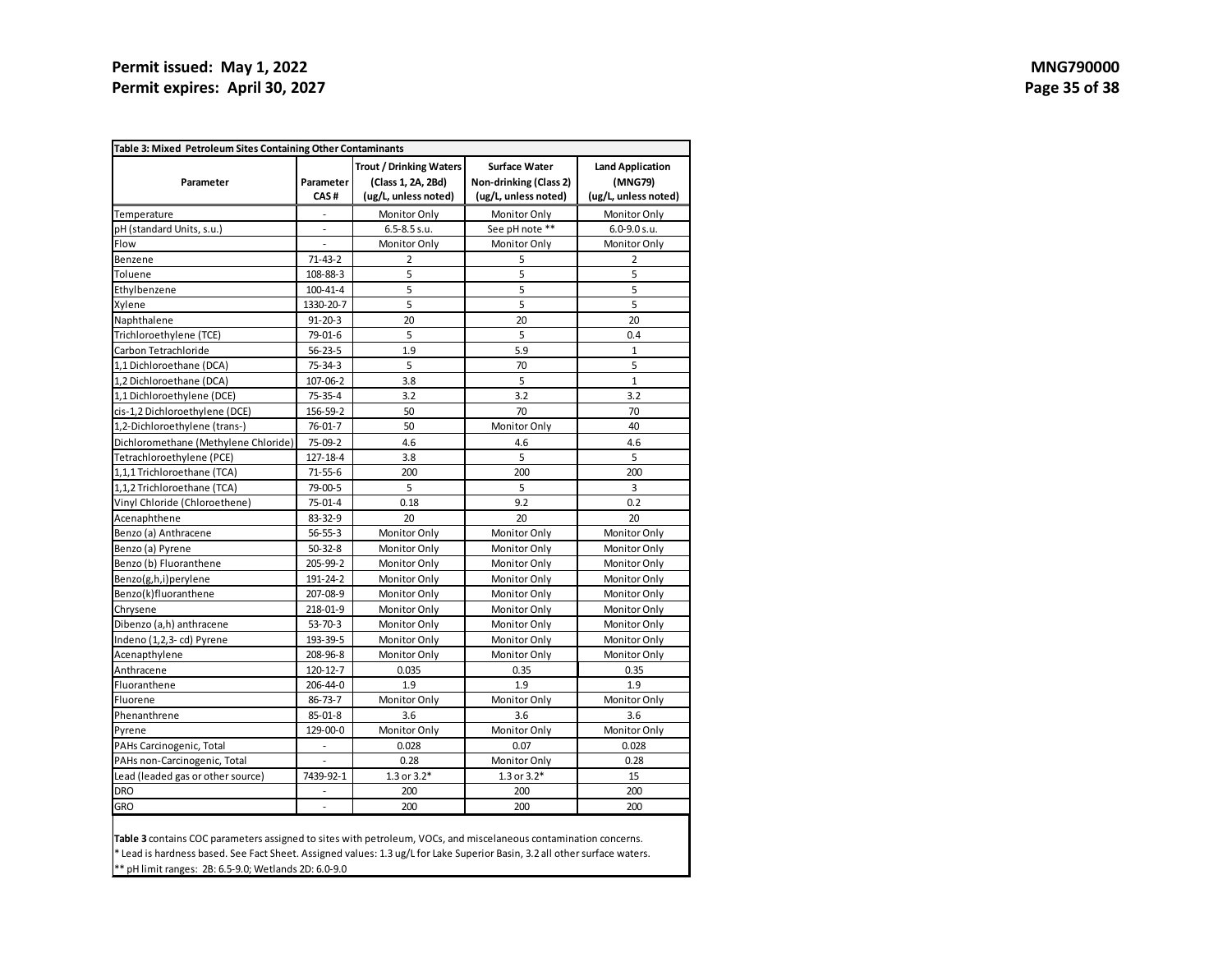| Parameter<br>CAS# | <b>Trout / Drinking Waters</b><br>(Class 1, 2A, 2Bd)<br>(ug/L, unless noted) | <b>Surface Water</b><br>Non-drinking (Class 2)<br>(ug/L, unless noted) | <b>Land Application</b><br>(MNG79)<br>(ug/L, unless noted) |
|-------------------|------------------------------------------------------------------------------|------------------------------------------------------------------------|------------------------------------------------------------|
|                   | Monitor Only                                                                 | Monitor Only                                                           | Monitor Only                                               |
|                   | $6.5 - 8.5$ s.u.                                                             | See pH note **                                                         | $6.0 - 9.0 s.u.$                                           |
|                   | Monitor Only                                                                 | Monitor Only                                                           | Monitor Only                                               |
| $71 - 43 - 2$     | 2                                                                            | 5                                                                      | 2                                                          |
| 108-88-3          | 5                                                                            | 5                                                                      | 5                                                          |
| 100-41-4          | 5                                                                            | 5                                                                      | 5                                                          |
| 1330-20-7         | 5                                                                            | 5                                                                      | 5                                                          |
| 79-01-6           | 5                                                                            | 5                                                                      | 0.4                                                        |
| $56 - 23 - 5$     | 1.9                                                                          | 5.9                                                                    | 1                                                          |
| $75 - 34 - 3$     | 5                                                                            | 70                                                                     | 5                                                          |
| 107-06-2          | 3.8                                                                          | 5                                                                      | $\mathbf{1}$                                               |
| 75-35-4           | 3.2                                                                          | 3.2                                                                    | 3.2                                                        |
| 156-59-2          | 50                                                                           | 70                                                                     | 70                                                         |
| 159-60-5          | 50                                                                           | Monitor Only                                                           | 40                                                         |
| 75-09-2           | 4.6                                                                          | 4.6                                                                    | 4.6                                                        |
| 127-18-4          | 3.8                                                                          | 5                                                                      | 5                                                          |
| $71 - 55 - 6$     | 200                                                                          | 200                                                                    | 200                                                        |
| 79-00-5           | 5                                                                            | 5                                                                      | 3                                                          |
| $75-01-4$         | 0.18                                                                         | 9.2                                                                    | 0.2                                                        |
|                   |                                                                              |                                                                        |                                                            |

**Table 4** contains COC parameters assigned to sites with contamination related to VOCs only. \*\* pH limit ranges: 2B: 6.5-9.0; Wetlands 2D: 6.0-9.0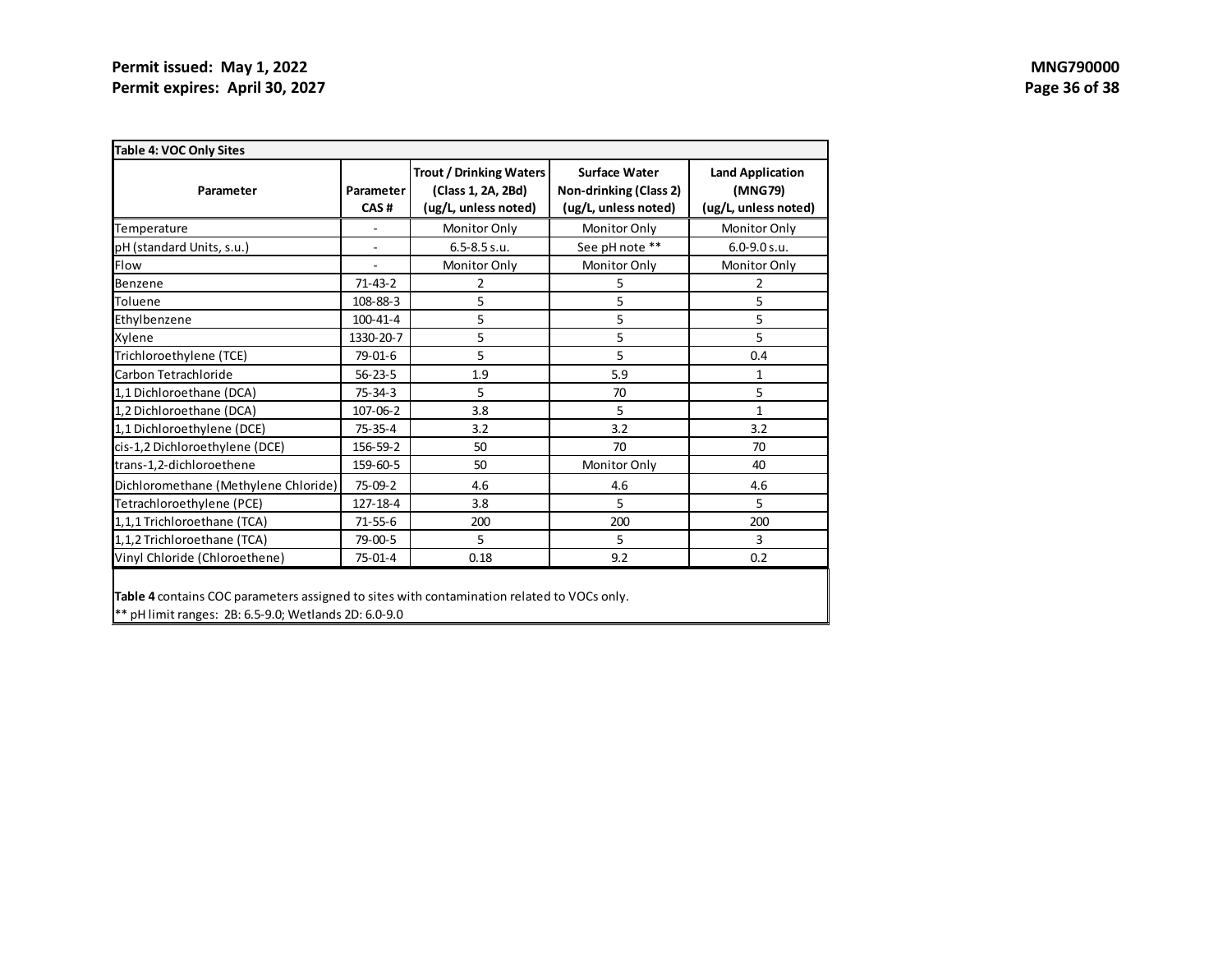| Table 5: VOC Sites with Other Contaminats |                          |                                |                        |                         |  |  |  |  |  |  |
|-------------------------------------------|--------------------------|--------------------------------|------------------------|-------------------------|--|--|--|--|--|--|
|                                           |                          | <b>Trout / Drinking Waters</b> | Surface Water          | <b>Land Application</b> |  |  |  |  |  |  |
| Parameter                                 | Parameter                | (Class 1, 2A, 2Bd)             | Non-drinking (Class 2) | (MNG79)                 |  |  |  |  |  |  |
|                                           | CAS#                     | (ug/L, unless noted)           | (ug/L, unless noted)   | (ug/L, unless noted)    |  |  |  |  |  |  |
| Temperature                               | $\overline{\phantom{a}}$ | Monitor Only                   | Monitor Only           | Monitor Only            |  |  |  |  |  |  |
| pH (standard Units, s.u.)                 |                          | $6.5 - 8.5$ s.u.               | See pH note **         | 6.0-9.0 s.u.            |  |  |  |  |  |  |
| Flow                                      |                          | Monitor Only                   | Monitor Only           | <b>Monitor Only</b>     |  |  |  |  |  |  |
| Benzene                                   | $71 - 43 - 2$            | 2                              | 5                      | 2                       |  |  |  |  |  |  |
| Toluene                                   | 108-88-3                 | 5                              | 5                      | 5                       |  |  |  |  |  |  |
| Ethylbenzene                              | $100 - 41 - 4$           | 5                              | 5                      | 5                       |  |  |  |  |  |  |
| Xylene                                    | 1330-20-7                | 5                              | 5                      | 5                       |  |  |  |  |  |  |
| Naphthalene                               | $91 - 20 - 3$            | 20                             | 20                     | 20                      |  |  |  |  |  |  |
| Dibromochloromethane                      | 124-48-1                 | 10                             | 80                     | 10                      |  |  |  |  |  |  |
| Methyl ethyl ketone (aka 2-Butanone, MEK) | 78-93-3                  | 90                             | Monitor Only           | 90                      |  |  |  |  |  |  |
| Trichloroethylene (TCE)                   | 79-01-6                  | 5                              | 5                      | 0.4                     |  |  |  |  |  |  |
| Carbon Tetrachloride                      | $56 - 23 - 5$            | 1.9                            | 5.9                    | $1\,$                   |  |  |  |  |  |  |
| 1,1 Dichloroethane (DCA)                  | $75 - 34 - 3$            | 5                              | 70                     | 5                       |  |  |  |  |  |  |
| 1,2 Dichloroethane (DCA)                  | 107-06-2                 | 3.8                            | 5                      | $\mathbf{1}$            |  |  |  |  |  |  |
| 1,1 Dichloroethylene (DCE)                | $75 - 35 - 4$            | 3.2                            | 3.2                    | 3.2                     |  |  |  |  |  |  |
| cis-1,2 Dichloroethylene (DCE)            | 156-59-2                 | 50                             | 70                     | 70                      |  |  |  |  |  |  |
| trans-1,2-dichloroethene                  | 159-60-5                 | 50                             | Monitor Only           | 40                      |  |  |  |  |  |  |
| Dichloromethane (Methylene Chloride)      | 75-09-2                  | 4.6                            | 4.6                    | 4.6                     |  |  |  |  |  |  |
| Tetrachloroethylene (PCE)                 | 127-18-4                 | 3.8                            | 5                      | 5                       |  |  |  |  |  |  |
| 1,1,1 Trichloroethane (TCA)               | $71 - 55 - 6$            | 200                            | 200                    | 200                     |  |  |  |  |  |  |
| 1,1,2 Trichloroethane (TCA)               | 79-00-5                  | 5                              | 5                      | $\overline{3}$          |  |  |  |  |  |  |
| Vinyl Chloride (Chloroethene)             | 75-01-4                  | 0.18                           | 9.2                    | 0.2                     |  |  |  |  |  |  |
| Acenaphthene                              | 83-32-9                  | 20                             | 20                     | 20                      |  |  |  |  |  |  |
| Benzo (a) Anthracene                      | $56 - 55 - 3$            | Monitor Only                   | Monitor Only           | Monitor Only            |  |  |  |  |  |  |
| Benzo (a) Pyrene                          | $50 - 32 - 8$            | Monitor Only                   | Monitor Only           | Monitor Only            |  |  |  |  |  |  |
| Benzo (b) Fluoranthene                    | 205-99-2                 | Monitor Only                   | Monitor Only           | <b>Monitor Only</b>     |  |  |  |  |  |  |
| Benzo(g,h,i)perylene                      | 191-24-2                 | Monitor Only                   | Monitor Only           | Monitor Only            |  |  |  |  |  |  |
| Benzo(k)fluoranthene                      | 207-08-9                 | Monitor Only                   | Monitor Only           | Monitor Only            |  |  |  |  |  |  |
| Chrysene                                  | 218-01-9                 | Monitor Only                   | Monitor Only           | Monitor Only            |  |  |  |  |  |  |
| Dibenzo (a,h) anthracene                  | $53 - 70 - 3$            | Monitor Only                   | Monitor Only           | Monitor Only            |  |  |  |  |  |  |
| Indeno (1,2,3-cd) Pyrene                  | 193-39-5                 | Monitor Only                   | Monitor Only           | Monitor Only            |  |  |  |  |  |  |
| Acenapthylene                             | 208-96-8                 | Monitor Only                   | Monitor Only           | Monitor Only            |  |  |  |  |  |  |
| Anthracene                                | 120-12-7                 | 0.035                          | 0.35                   | 0.35                    |  |  |  |  |  |  |
| Fluoranthene                              | 206-44-0                 | 1.9                            | 1.9                    | 1.9                     |  |  |  |  |  |  |
| Fluorene                                  | 86-73-7                  | Monitor Only                   | Monitor Only           | Monitor Only            |  |  |  |  |  |  |
| Phenanthrene                              | 85-01-8                  | 3.6                            | 3.6                    | 3.6                     |  |  |  |  |  |  |
| Pyrene                                    | 129-00-0                 | Monitor Only                   | Monitor Only           | Monitor Only            |  |  |  |  |  |  |
| PAHs Carcinogenic, Total                  | $\blacksquare$           | 0.028                          | 0.07                   | 0.028                   |  |  |  |  |  |  |
| PAHs non-Carcinogenic, Total              | ٠                        | 0.28                           | Monitor Only           | 0.28                    |  |  |  |  |  |  |
| Lead (leaded gas or other source)         | 7439-92-1                | $1.3$ or $3.2*$                | $1.3$ or $3.2*$        | 15                      |  |  |  |  |  |  |

**Table 5** contains COC parameters assigned to more complex sites with multiple sources.

\* Lead is hardness based, see Fact Sheet. Default assigned values: 1.3 ug/L for Lake Superior Basin, 3.2 all other surface waters. \*\* pH limit ranges: 2B: 6.5-9.0; Wetlands 2D: 6.0-9.0